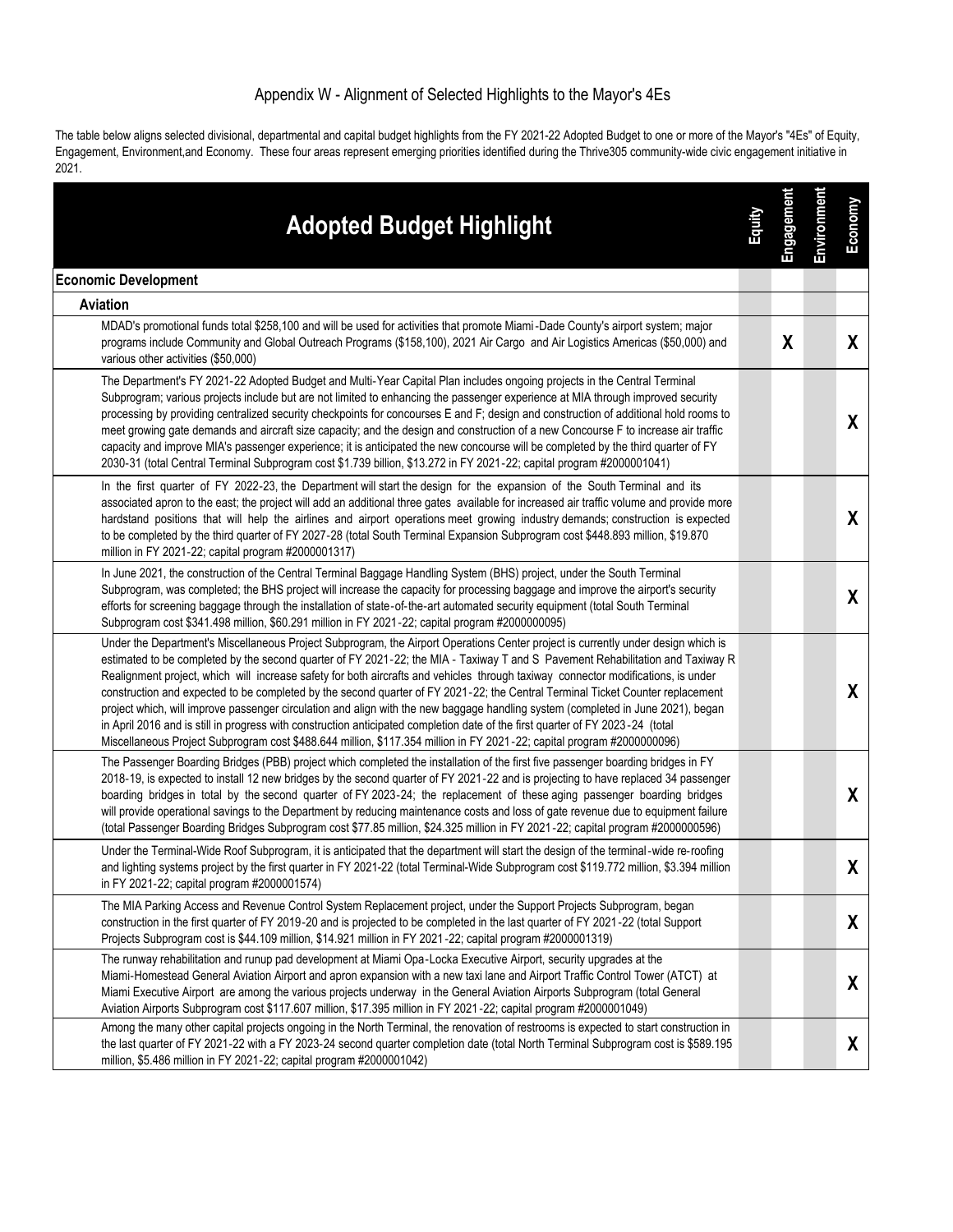| <b>Adopted Budget Highlight</b>                                                                                                                                                                                                                                                                                                                                                                                                                                                                                                                                                                                                                                                                                                          | 富                | Engagement | Environment      | Economy      |
|------------------------------------------------------------------------------------------------------------------------------------------------------------------------------------------------------------------------------------------------------------------------------------------------------------------------------------------------------------------------------------------------------------------------------------------------------------------------------------------------------------------------------------------------------------------------------------------------------------------------------------------------------------------------------------------------------------------------------------------|------------------|------------|------------------|--------------|
| The Department's FY 2021-22 Capital Improvement Program (CIP), has 20 subprograms projects that include: MIA Central Base<br>Apron and Utilities, MIA Concourse E, MIA South Terminal, MIA Miscellaneous Projects, MIA Passenger Boarding Bridges, MIA<br>Land Acquisition (MII 2020), MIA Airfield and Airside, MIA North Terminal, MIA Central Terminal, MIA South Terminal Expansion, MIA<br>Terminal Wide, MIA Terminal Wide Roof, MIA Terminal Wide Restrooms, MIA Cargo and Non-Terminal Buildings, MIA Landside and<br>Roadways, MIA Fuel Facilities, General Aviation Airports, MIA Land Acquisition, MIA Support Projects, and MIA Reserve<br>Maintenance (total program cost \$5.857 billion; \$479.099 million in FY 2021-22) |                  |            |                  | X.           |
| The Central Base Apron and Utilities project started construction during the third quarter of FY 2018-19 and is expected to be<br>completed by the third quarter of FY 2022-23 (total Central Base Apron and Utilities Subprogram cost \$108.482 million, \$54.634<br>million in FY 2021-22; capital program #2000000093)                                                                                                                                                                                                                                                                                                                                                                                                                |                  |            |                  | $\mathsf{X}$ |
| The new Concourse E chiller plant project started the architectural and engineering procurement process in the second quarter of FY<br>2018-19 and was completed in April 2021, the project is under design which is projected to be completed by the last quarter of FY<br>2021-2022; the total Concourse E Subprogram cost is \$390.293 million with \$34.242 million projected to be spent in FY 2021-22<br>(capital program #2000000094)                                                                                                                                                                                                                                                                                             |                  |            |                  | X            |
| Miami-Dade Economic Advocacy Trust                                                                                                                                                                                                                                                                                                                                                                                                                                                                                                                                                                                                                                                                                                       |                  |            |                  |              |
| The FY 2021-22 Adopted Budget includes the establishment of three positions, which include one Policy Analyst, one Legislative<br>Analyst, and one Equity Researcher, and funding to support the Department's ability to achieve the research, policy and reporting<br>mandates outlined in Ordinance 09-70                                                                                                                                                                                                                                                                                                                                                                                                                              | X                |            |                  | X            |
| The FY 2021-22 Adopted Budget includes a departmental reorganization that transfers one Equity Inclusion Manager to the Research<br>and Policy Division                                                                                                                                                                                                                                                                                                                                                                                                                                                                                                                                                                                  | $\boldsymbol{X}$ |            |                  |              |
| <b>Regulatory and Economic Resources</b>                                                                                                                                                                                                                                                                                                                                                                                                                                                                                                                                                                                                                                                                                                 |                  |            |                  |              |
| As part of a reorganization performed in FY 2020-21, one position was transferred into the Office of Resilience from the Construction,<br>Permitting and Building Code Division to support resilience and economic planning                                                                                                                                                                                                                                                                                                                                                                                                                                                                                                              |                  |            | X                | X            |
| The FY 2021-22 Adopted Budget includes \$20,000 in General Fund for Biscayne Bay fish kill and algal bloom community<br>coordination activities with the Miami Waterkeepers                                                                                                                                                                                                                                                                                                                                                                                                                                                                                                                                                              |                  | X          | X                |              |
| The FY 2021-22 Adopted Budget includes \$200,000 in General Fund to the South Dade Economic Development Council (EDC) with<br>the primary goal of providing operational support for additional collaboration with private, municipal, state and federal agencies to<br>acquire funding for and implement economic development efforts in South Miami-Dade                                                                                                                                                                                                                                                                                                                                                                                |                  | X          |                  | X            |
| The FY 2021-22 Adopted Budget includes \$500,000 to support efforts relating to the Resilient305 Strategy, a partnership between<br>Miami-Dade County, the City of Miami and Miami Beach created to address resilience challenges in our communities that include sea<br>level rise, an insufficient transportation system, the lack of affordable housing and infrastructure failures; this strategy will also<br>address other priority shocks and stresses in a collaborative and synergistic process                                                                                                                                                                                                                                 |                  | χ          | X                |              |
| The FY 2021-22 Adopted Budget includes support from the Greater Miami Convention and Visitors Bureau for economic development<br>and film activities (\$75,000)                                                                                                                                                                                                                                                                                                                                                                                                                                                                                                                                                                          |                  | X          |                  | X            |
| As part or a reorganization performed in FY 2020-21, one position was transferred into the Environmental Resources Management<br>Division from the Construction, Permitting, and Building Code Division to support specialty review functions in the Water Control<br>Section                                                                                                                                                                                                                                                                                                                                                                                                                                                            |                  | X          | X                |              |
| The FY 2021-22 Adopted Budget includes \$500,000 to fund an Agricultural Retention Study that will evaluate the amount of<br>agricultural land needed for retention to maintain a viable agricultural industry in Miami-Dade County                                                                                                                                                                                                                                                                                                                                                                                                                                                                                                      |                  |            | $\boldsymbol{X}$ | X            |
| The FY 2021-22 Adopted Budget provides funding for a Housing Advocate Section within the Consumer Protection Division and<br>includes the Housing Advocate (\$175,000) as well as two support staff positions (\$160,000) funded from the General Fund                                                                                                                                                                                                                                                                                                                                                                                                                                                                                   | X                |            |                  | X            |
| As part of the reorganization performed in FY 2020-21, one position was transferred from the Consumer Protection Division to the<br>Construction, Permitting and Building Code Division to support public relations functions                                                                                                                                                                                                                                                                                                                                                                                                                                                                                                            |                  | X          |                  |              |
| The FY 2021-22 Adopted Budget includes \$100,000 to fund a full-time Chief Heat Officer in partnership with the Resilient305<br>Network; the goal of the Chief Heat Officer is to develop and implement initiatives to combat extreme heat in Miami-Dade County                                                                                                                                                                                                                                                                                                                                                                                                                                                                          |                  |            | X                |              |
| The FY 2021-22 Adopted Budget includes \$200,000 in General Fund as a cost share partnership with the South Florida Water<br>Management District to update the Biscayne Bay Economic Study that was last performed in 2005; this initiative will provide for<br>current economic comparisons of Biscayne Bay over the previous study to assist with developing future initiatives of preserving<br><b>Biscayne Bay</b>                                                                                                                                                                                                                                                                                                                   |                  |            | X                |              |
| The FY 2021-22 Adopted Budget includes \$100,000 funded by General Fund for the removal and disposal of decomposed fish and<br>other marine life in areas Biscayne Bay                                                                                                                                                                                                                                                                                                                                                                                                                                                                                                                                                                   |                  |            | $\boldsymbol{X}$ |              |
| As part of a reorganization performed in FY 2020-21, one position was transferred from the Construction, Permitting and Building<br>Code Division to the Environmental Resources Management Division for specialty environmental reviews and another position was<br>transferred to the Office of Resilience to support resilience and economic planning; also included is a position transferred into the<br>Construction, Permitting and Building Code Division from the Consumer Protection Division to support public relations                                                                                                                                                                                                      |                  |            | $\boldsymbol{X}$ |              |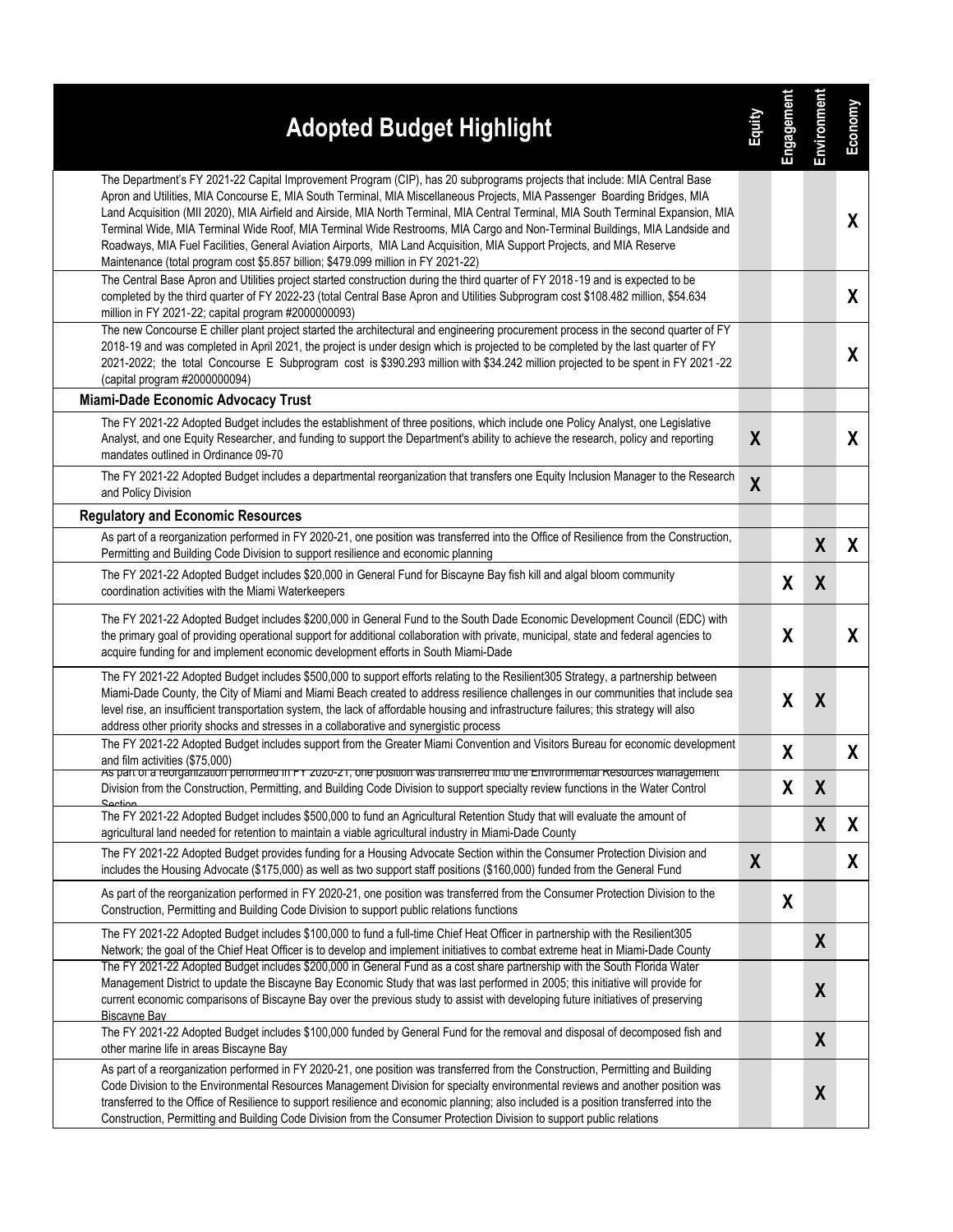| <b>Adopted Budget Highlight</b>                                                                                                                                                                                                                                                                                                                                                                                                                                                                                                     | 高 | <b>Engagement</b> | Environment      | Economy |
|-------------------------------------------------------------------------------------------------------------------------------------------------------------------------------------------------------------------------------------------------------------------------------------------------------------------------------------------------------------------------------------------------------------------------------------------------------------------------------------------------------------------------------------|---|-------------------|------------------|---------|
| The FY 2021-22 Adopted Budget includes the addition of six positions (\$541,000, funded by Utility Service Fee) to assist with water<br>quality investigations and grant administration that includes a Senior Scientist position to serve as the lead surface water technical<br>expert, four support staff positions for data management and mapping of the groundwater and surface water components of<br>investigations, and a permanent grant administrator and support position for management of potential and future grants |   |                   | $\boldsymbol{X}$ |         |
| The FY 2021-22 Adopted Budget includes the addition of 16 positions (\$1.351 million, funded by Utility Service Fee) to assist with<br>consolidation and enhancement of the Sanitary Sewer Overflow Response, Sanitary Sewer Prediction and Prevention and Septic to<br>Sewer Conversion programs                                                                                                                                                                                                                                   |   |                   | $\boldsymbol{X}$ |         |
| The FY 2021-22 Adopted Budget includes the addition of two positions (\$220,000 funded by Utility Service Fee) to support<br>groundwater technical analysis for investigations                                                                                                                                                                                                                                                                                                                                                      |   |                   | X                |         |
| The FY 2021-22 Adopted Budget includes the addition of one Environmental Resources Project Supervisor (\$97,000 funded by<br>Stormwater Utility Fee) to manage innovative approaches to stormwater management on the County's watershed                                                                                                                                                                                                                                                                                             |   |                   | X                |         |
| The FY 2021-22 Adopted Budget includes the addition of an Environmental Code Enforcement Officer 2 (\$100,000 funded by Utility<br>Service and Enforcement Fees) to support the enforcement of Notices of Required Connections (NORC) issued in connection with<br>the Septic to Sewer Conversion Program                                                                                                                                                                                                                           |   |                   | $\boldsymbol{X}$ |         |
| The FY 2021-22 Adopted Budget includes a transfer of \$140,000 to the Miami River Commission for debris removal and water<br>purification activities along the portion of the Miami River west of NW 27th Avenue that lies within the Unincorporated Municipal<br>Service Area (UMSA)                                                                                                                                                                                                                                               |   |                   | X                |         |
| The FY 2021-22 Adopted Budget includes the addition of six Compliance Officers (\$483,000), one Electrical Inspector (\$102,000) and<br>one Service Representative (\$60,000) added in FY 2020-21 as overages to effectively and timely address complaints and enhance<br>customer service levels by addressing the backlog of work without permit cases, pending Notice of Violation compliance inspections<br>and overdue Civil Violation Notice compliance inspections                                                           |   |                   | $\boldsymbol{X}$ |         |
| In FY 2021-22, the Department will verify compliance with the amended Film and Entertainment Production Incentive Program which<br>modified minimum application requirements and procedures to ensure productions continue to be attracted to film in the County; the<br>program was designed to attract production companies through rebates of \$50,000 or \$100,000 based on expenditures within the<br>County, the budget includes \$400,000 programmed in General Government                                                   |   |                   |                  | X       |
| As part of a reorganization performed in FY 2020-21, the Business Affairs division was renamed Economic Development and three<br>positions were transferred into this division from the Director's office                                                                                                                                                                                                                                                                                                                           |   |                   |                  | X       |
| The FY 2021-22 Adopted Budget includes a reimbursement of \$70,000 from the Transportation Planning Organization to coordinate<br>long and short-range land use and demographic activities while reviewing transportation-related projects and activities in coordination<br>with the metropolitan transportation planning process                                                                                                                                                                                                  |   |                   | $\boldsymbol{X}$ |         |
| The FY 2021-22 Adopted Budget includes the addition of two positions (Engineer 1 and Pollution Control Inspector 2), approved as<br>overages in FY 2020-21, to assist with air quality permit and asbestos reviews                                                                                                                                                                                                                                                                                                                  |   |                   | $\boldsymbol{X}$ |         |
| In FY 2021-22, the Parks, Recreation and Open Spaces Department will continue managing land in the Environmentally Endangered<br>Lands (EEL) Program, with funding support from the EEL Program (\$3 million); additionally, the FY 2021-22 Adopted Budget includes<br>a \$2.7 million transfer from the Environmentally Endangered Lands (EEL) Acquisition Trust Fund to the EEL Management Trust Fund<br>for continued maintenance of previously purchased properties                                                             |   |                   | X                |         |
| In FY 2021-22, the Environmental Resources Management Division will continue to support a sustainable environment by offering<br>free trees to plant in the community through the Adopt-a-Tree Program funded by donations and operating funds (\$151,000) and<br>funding for Environmental Protection and Education grant programs administered by the Office of Management and Budget's Grants<br>Coordination Division (\$430,000)                                                                                               |   |                   | $\boldsymbol{X}$ |         |
| The FY 2021-22 Adopted Budget includes funding for demolishing unsafe structures that create safety, physical and potential health<br>threats \$500,000; also included is \$10,000 for the removal of abandoned vehicles from public and private properties and \$200,000 to<br>secure abandoned buildings that engender unsafe environments                                                                                                                                                                                        |   |                   | $\boldsymbol{X}$ |         |
| The FY 2021-22 Adopted Budget includes \$500,000 of General Fund to update the listing of historical properties within the County's<br>historical preservation jurisdiction; the last update was completed in 1980 and approximately 200,000 structures and properties have<br>been added since that require surveying for historical preservation value                                                                                                                                                                            |   |                   | $\boldsymbol{X}$ |         |
| As part of the reorganization in FY 2020-21, three positions were transferred out of the Administrative Division to the Director's Office<br>to establish additional intergovernmental and external customer support                                                                                                                                                                                                                                                                                                                |   | X                 |                  |         |
| To mitigate storm surges that lead to regional flooding, the U.S. Army Corps of Engineers will continue its comprehensive multi-year<br>Back Bay Study efforts in FY 2021-22; a local cost share of \$300,000 in General Fund will be required to update the feasibility plan in<br>anticipation of authorization by the federal government                                                                                                                                                                                         |   |                   | X                |         |
| The FY 2021-22 Adopted Budget includes funding (\$100,000) for the Solar and Energy Loan Fund (SELF) program to establish a<br>physical presence in Miami-Dade County; SELF is a 501(c) non-profit organization that offers financing programs for residents to<br>make energy improvements at their residence                                                                                                                                                                                                                      |   |                   | X                |         |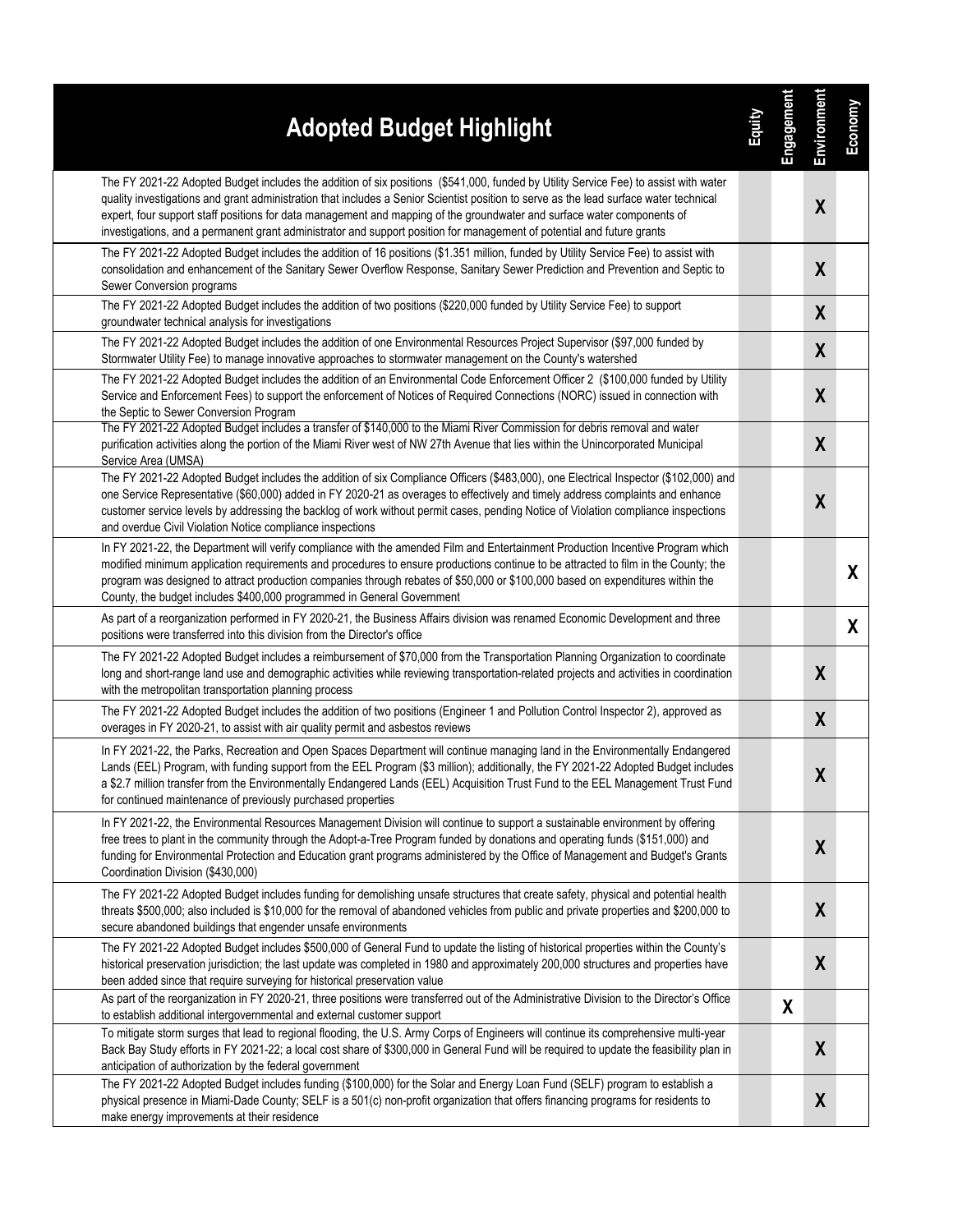| <b>Adopted Budget Highlight</b>                                                                                                                                                                                                                                                                                                                                                                                                                                                                                                                                                                                                                                                                                                                                                                                                                                                                                                                                                                                                                                                                                                                                         | 国語 | Engagement | Environment      | Economy |
|-------------------------------------------------------------------------------------------------------------------------------------------------------------------------------------------------------------------------------------------------------------------------------------------------------------------------------------------------------------------------------------------------------------------------------------------------------------------------------------------------------------------------------------------------------------------------------------------------------------------------------------------------------------------------------------------------------------------------------------------------------------------------------------------------------------------------------------------------------------------------------------------------------------------------------------------------------------------------------------------------------------------------------------------------------------------------------------------------------------------------------------------------------------------------|----|------------|------------------|---------|
| The FY 2021-22 Adopted Budget includes an enhanced recertification initiative to ensure structural and electrical safety of 40/50 year<br>old buildings; a total of five positions will be added to the Construction, Permitting and Building Code Division including two Structural<br>Plan Reviewers (\$272,000), one Electrical Plan Reviewer (\$106,000), one Special Projects Administrator 2 (\$104,000) and one<br>Administrator Officer 1 (\$59,000)                                                                                                                                                                                                                                                                                                                                                                                                                                                                                                                                                                                                                                                                                                            |    |            | $\boldsymbol{X}$ |         |
| The FY 2021-22 Adopted Budget includes an enhanced recertification initiative to ensure structural and electrical safety of 40/50 year<br>old buildings; a total of three positions will be added to the Code Compliance Division including two Building Inspectors (\$218,000)<br>and one Structural Engineer (\$128,000)                                                                                                                                                                                                                                                                                                                                                                                                                                                                                                                                                                                                                                                                                                                                                                                                                                              |    |            | $\boldsymbol{X}$ |         |
| The Department's FY 2021-22 Adopted Budget and Multi-Year Capital Plan includes the purchase of ten vehicles (\$237,000) to<br>replace its aging fleet; over the next five years, the Department is planning to spend \$922,000 to replace 42 vehicles as part of its<br>fleet replacement plan; the fleet replacement plan will provide operational savings to the Department in the long-term as it will reduce<br>maintenance costs, fuel consumption and overtime as a result of equipment failure; the County's fleet replacement plan is included<br>under Non-Departmental capital program #2000000511                                                                                                                                                                                                                                                                                                                                                                                                                                                                                                                                                           |    |            | X                |         |
| In FY 2021-22, the Department will continue to maintain and improve beaches, which provide protection against storm impacts,<br>enhance quality of life and increase tourism, through the Miami-Dade County Beach Erosion and Renourishment Program funded<br>from the Army Corps of Engineers (\$177.894 million), Florida Department of Environmental Protection (\$11.146 million), Beach<br>Renourishment Fund (\$9 million), City of Miami Beach Contribution (\$8.625 million) and Building Better Communities General<br>Obligation Bond proceeds (BBC-GOB) (\$10 million); the total budget for the multi-year Beach Erosion and Renourishment Program is<br>\$216.666 million, of which \$30.2 million is budgeted in FY 2021-22, and covers all capital and related costs such as surveys,<br>planning, design and construction implementation, inclusive of temporary easements of property to facilitate staging and construction,<br>for federal and local funded beach renourishment projects throughout the Federally Authorized 13-mile project area that includes<br>Miami Beach, Sunny Isles, Bal Harbour, and Surfside (capital program #2000000344) |    |            | X                |         |
| In FY 2021-22, the Department will continue restoring and stabilizing the wetlands, shoreline and islands in and adjacent to Biscayne<br>Bay and its tributaries, funded from the Biscayne Bay Environmental Trust Fund (\$1 million) and Florida Inland Navigational District<br>grant proceeds (\$100,000)(capital program #5555691)                                                                                                                                                                                                                                                                                                                                                                                                                                                                                                                                                                                                                                                                                                                                                                                                                                  |    |            | X                |         |
| The Department's FY 2021-22 Adopted Budget and Multi-Year Capital Plan will also continue to ensure that environmentally<br>endangered lands are protected and thrive as native habitats through the Environmentally Endangered Lands (EEL) purchasing land<br>program funded from BBC-GOB proceeds (the total project cost \$40 million, \$654,000 in FY 2021-22; capital program #5555621)                                                                                                                                                                                                                                                                                                                                                                                                                                                                                                                                                                                                                                                                                                                                                                            |    |            | $\boldsymbol{X}$ |         |
| In FY 2021-22, the Department anticipates spending \$7.5 million for the purchase of development rights; \$10 million borrowed from<br>this project to support beach renourishment will be restored when the current balance is depleted (capital program #986940)                                                                                                                                                                                                                                                                                                                                                                                                                                                                                                                                                                                                                                                                                                                                                                                                                                                                                                      |    |            | $\boldsymbol{X}$ |         |
| In FY 2021-22, the Adopted Budget and Multi-Year Capital Plan continues funding various capital programs with Utility Service Fees<br>(\$11.3 million) to support the protection of the water supply including land acquisition, the surface water canal restoration action plan,<br>hydrologic improvements to canals, testing and evaluation studies for the creation of a salinity barrier and improvements to the<br>laboratory facility that is operated by Environmental Resources Management                                                                                                                                                                                                                                                                                                                                                                                                                                                                                                                                                                                                                                                                     |    |            | X                |         |
| <b>Seaport</b>                                                                                                                                                                                                                                                                                                                                                                                                                                                                                                                                                                                                                                                                                                                                                                                                                                                                                                                                                                                                                                                                                                                                                          |    |            |                  |         |
| The Port will also be investing in a new Federal Inspection Facility (total project cost \$16.360 million, \$1.347 million in FY 2021-22;<br>capital program #641540); new Inspection and Fumigation facilities (total project cost \$59.9 million, \$2.2 million in FY 2021-22; capital<br>program #2000001418); and the Brightline train which will allow passengers and employees to connect from Miami-Dade County's<br>transit system to PortMiami (total project cost \$5.2 million; capital program #2000001320)                                                                                                                                                                                                                                                                                                                                                                                                                                                                                                                                                                                                                                                 |    |            | $\boldsymbol{X}$ | X       |
| In FY 2021-22, the Department will continue to repair and upgrade the north bulkhead, expected to add at least 30 years of life to the<br>Port (total project cost \$300 million, \$17.654 million in FY 2021-22; capital program #644300)                                                                                                                                                                                                                                                                                                                                                                                                                                                                                                                                                                                                                                                                                                                                                                                                                                                                                                                              |    |            | X                | X       |
| The Seaport's Promotional Fund is budgeted at \$400,000 in FY 2021-22 and will be used for activities pursuant to Administrative<br>Order 7-32 as applicable; these funds are not proposed as competitive grant funding but rather as allocations for limited programs<br>that promote Port maritime activities in the Cargo and Cruise Marketing Programs and community outreach                                                                                                                                                                                                                                                                                                                                                                                                                                                                                                                                                                                                                                                                                                                                                                                       |    | X          |                  | X       |
| The FY 2021-22 Adopted Budget includes a departmental reorganization that transfers seven positions to the Business Development<br>Division to provide the coordination of internal and external customers' credentialing and permitting services                                                                                                                                                                                                                                                                                                                                                                                                                                                                                                                                                                                                                                                                                                                                                                                                                                                                                                                       |    |            |                  | X       |
| The FY 2021-22 Adopted Budget includes a departmental reorganization that transfers seven positions from the Deputy Director's<br>Office to provide the coordination of internal and external customers' credentialing and permitting services                                                                                                                                                                                                                                                                                                                                                                                                                                                                                                                                                                                                                                                                                                                                                                                                                                                                                                                          |    |            |                  | X       |
| The FY 2021-22 expenditures for the Shore Power capital program was adjusted from \$4.038 million to \$55 million; moving these<br>expenditures from future years will allow the Port to purchase equipment in greater volume, taking advantage of volume discounts as<br>well as ensuring that Phase 1 of the project is completed by the Fall of 2023 (total project cost \$121 million, \$55 million in FY 2021-<br>22; capital program #2000001675);                                                                                                                                                                                                                                                                                                                                                                                                                                                                                                                                                                                                                                                                                                                |    |            | X                |         |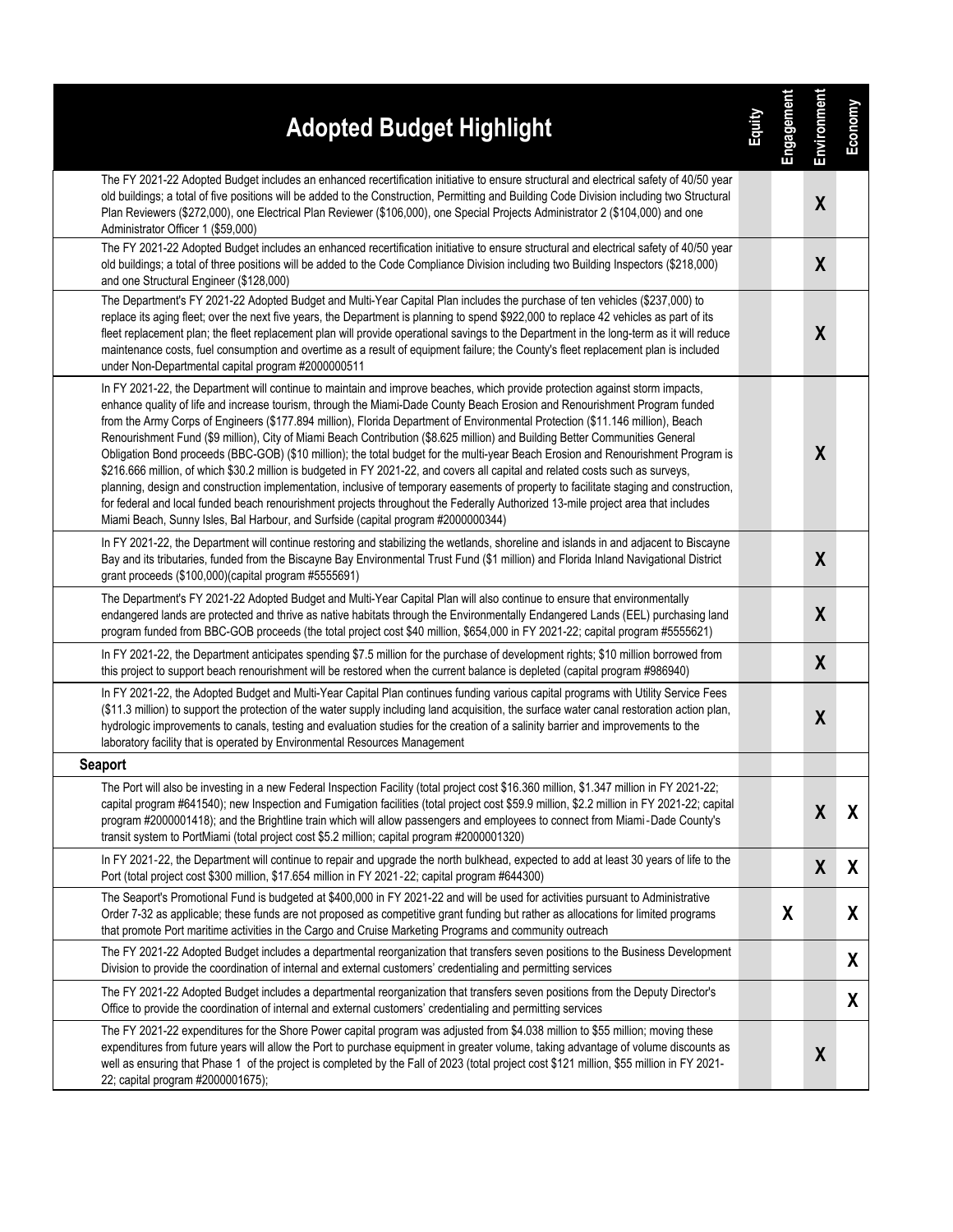| <b>Adopted Budget Highlight</b>                                                                                                                                                                                                                                                                                                                                                                                                                                                                                                                                                                                                                                                                                                                                                                                                                                                                                                                                                                                                                                                                                | 富 | Engagement       | Environment      | Economy |
|----------------------------------------------------------------------------------------------------------------------------------------------------------------------------------------------------------------------------------------------------------------------------------------------------------------------------------------------------------------------------------------------------------------------------------------------------------------------------------------------------------------------------------------------------------------------------------------------------------------------------------------------------------------------------------------------------------------------------------------------------------------------------------------------------------------------------------------------------------------------------------------------------------------------------------------------------------------------------------------------------------------------------------------------------------------------------------------------------------------|---|------------------|------------------|---------|
| The major thrust of the of Seaport's capital improvement plan includes various cruise terminal renovations (total project cost \$149.892<br>million, \$13.744 million in FY 2021-22); the expansion of Cruise Terminal F which will accommodate additional Carnival Cruise Line<br>ships (total project cost \$165.974, \$70.242 million in FY 2021-22; capital program #2000000979); the design and construction of the<br>new Cruise Terminal V to support expanding Virgin Voyages operations (total project cost \$143.176 million, \$60.207 million in FY<br>2021-22; capital program #2000000978); new cruise terminals AA and AAA to support the expanded operations of MSC Cruise Lines<br>(total project cost \$124.694 million, \$48.496 million in FY 2021-22; capital program #2000000570); the preparation of Berth 10 as a<br>new future terminal (total project cost \$181.172 million, \$26.516 million in FY 2021-22; capital program #2000001343); as a result of<br>these port investments, it is anticipated that the Port will be able to handle over 10 million passengers by FY 2025-26 |   |                  |                  | X       |
| In anticipation of the Port receiving larger ships, the Department will add up to five new post-panamax gantry cranes which will bring<br>the total number of cranes to 17; the additional cranes will allow the Port to handle more than one million TEUs annually (total project<br>cost \$82.745 million, \$9.2 million in FY 2021-22; capital program #2000000131); it is anticipated that this project will have an annual<br>operating impact of \$500,000 per crane and require an additional eight FTE's beginning in FY 2022-23                                                                                                                                                                                                                                                                                                                                                                                                                                                                                                                                                                       |   |                  |                  | X       |
| The Department's FY 2021-22 Adopted Budget and Multi-Year Capital Plan includes the purchase of 13 vehicles (\$226,000) to<br>replace its aging fleet; the fleet replacement plan will provide operational savings to the Department in the long-term as it will reduce<br>maintenance costs, fuel consumption and overtime as a result of equipment failure; the County's fleet replacement plan is included<br>under Non-Departmental capital program #2000000511                                                                                                                                                                                                                                                                                                                                                                                                                                                                                                                                                                                                                                            |   |                  | $\boldsymbol{X}$ |         |
| Cargo upgrades included in the FY 2021-22 Adopted Budget and Multi-Year Capital Plan include an investment totaling \$149.061<br>million, \$23.913 million in FY 2021-22                                                                                                                                                                                                                                                                                                                                                                                                                                                                                                                                                                                                                                                                                                                                                                                                                                                                                                                                       |   |                  |                  | X       |
| As a result of COVID-19, Seaport is uncertain as to what the traffic levels will be in FY 2020-21; based on discussions with carriers it<br>is assumed cruises will begin by summer and slowly return to a normal level of operations by the end of FY 2021-22; consequently,<br>the Department is currently assuming approximately 3.8 million passengers for FY 2021-22; as the fiscal year progresses and actual<br>performance is experienced, the Department's budget may need to be significantly adjusted                                                                                                                                                                                                                                                                                                                                                                                                                                                                                                                                                                                               |   |                  |                  | X       |
| <b>General Government</b>                                                                                                                                                                                                                                                                                                                                                                                                                                                                                                                                                                                                                                                                                                                                                                                                                                                                                                                                                                                                                                                                                      |   |                  |                  |         |
| <b>Communications and Customer Experience</b><br>In FY 2021-22, the Department will continue its Service Level Agreement with the Elections Department for translation services                                                                                                                                                                                                                                                                                                                                                                                                                                                                                                                                                                                                                                                                                                                                                                                                                                                                                                                                |   |                  |                  |         |
| (\$50.000)                                                                                                                                                                                                                                                                                                                                                                                                                                                                                                                                                                                                                                                                                                                                                                                                                                                                                                                                                                                                                                                                                                     |   | $\boldsymbol{X}$ |                  |         |
| During FY 2020-21, two Administrative Officer 1 overage positions were added to support the Constituent Services function<br>(\$135,000)                                                                                                                                                                                                                                                                                                                                                                                                                                                                                                                                                                                                                                                                                                                                                                                                                                                                                                                                                                       |   | χ                |                  |         |
| The FY 2021-22 Adopted Budget includes one Translator/Interpreter position added to support the Division as a Creole Interpreter<br>(\$95,000)                                                                                                                                                                                                                                                                                                                                                                                                                                                                                                                                                                                                                                                                                                                                                                                                                                                                                                                                                                 |   | χ                |                  |         |
| The Department's FY 2021-22 Adopted Budget and Multi-Year Capital plan includes funding for the acquisition of a Customer<br>Relationship Management (CRM) solution that will allow the Department to store and manage customer information across all County<br>touchpoints as well as maintain that information and prompt the customer to keep that information up-to-date and accurate; it is<br>expected that the implementation of the CRM will be completed in FY 2022-23; the project is being funded with Capital Asset 2020C<br>bond proceeds (\$2.5 million total project cost; capital program #2000001438)                                                                                                                                                                                                                                                                                                                                                                                                                                                                                        |   | $\boldsymbol{X}$ |                  |         |
| <b>Elections</b>                                                                                                                                                                                                                                                                                                                                                                                                                                                                                                                                                                                                                                                                                                                                                                                                                                                                                                                                                                                                                                                                                               |   |                  |                  |         |
| The FY 2021-22 Adopted Budget includes funding for a total of twenty-three early voting sites, open for eight hours per day for early<br>voting days fourteen hours a day, for the 2022 Primary Election                                                                                                                                                                                                                                                                                                                                                                                                                                                                                                                                                                                                                                                                                                                                                                                                                                                                                                       |   | X                |                  |         |
| The FY 2021-22 Adopted Budget includes the addition of two Computer Technician 2 positions to manage the growth in vote by mail<br>participation (\$166,000)                                                                                                                                                                                                                                                                                                                                                                                                                                                                                                                                                                                                                                                                                                                                                                                                                                                                                                                                                   |   | X                |                  |         |
| The FY 2021-22 Adopted Budget includes an increase to the stipends earned by poll workers on Election Day; this increase will<br>promote poll worker retention, particularly at leadership levels, and enhance succession planning which has been negatively<br>impacted due to level of responsibility and set pay ranges (\$147,000)                                                                                                                                                                                                                                                                                                                                                                                                                                                                                                                                                                                                                                                                                                                                                                         |   | X                |                  |         |
| The FY 2021-22 Adopted Budget includes funding for a household mailer, educating voters of the option to vote by mail for the 2022<br>election cycle; this mailer will include a request form as well as provide other request options should voters choose to participate in<br>voting by mail (\$313,000)                                                                                                                                                                                                                                                                                                                                                                                                                                                                                                                                                                                                                                                                                                                                                                                                    |   | X                |                  |         |
| The FY 2021-22 Adopted Budget includes one full-time Election Supervisor for the Operations Division's Polling Places Section<br>responsible for canvassing areas across the County, identifying potential polling places, securing pre-existing and new polling places<br>for all elections, coordinating and ensuring ADA compliance for all Polling Places, developing Election Day Polling Place floorplan<br>sketches, coordinating Permanent and Temporary Polling places to ensure that all precincts have appropriate polling locations,<br>managing transmission connectivity at all Polling locations for all elections, and developing and coordinating delivery and pickup<br>routes for all elections(\$83,000)                                                                                                                                                                                                                                                                                                                                                                                   |   | X                |                  |         |
| In FY 2021-22, the Department will replace one Vote by Mail Inserter which will allow for a significant increase in the output of vote by<br>mail ballots (total project cost \$991,000; capital program #2000001676)                                                                                                                                                                                                                                                                                                                                                                                                                                                                                                                                                                                                                                                                                                                                                                                                                                                                                          |   | χ                |                  |         |
| The FY 2021-22 Adopted Budget and Multi-Year Capital Plan includes replacing 1,750 aging and outdated ballot scanners over a<br>three-year period (total project cost \$8.750 million; \$2.920 million in FY 2021-22; capital program #2000001534)                                                                                                                                                                                                                                                                                                                                                                                                                                                                                                                                                                                                                                                                                                                                                                                                                                                             |   | X                |                  |         |
|                                                                                                                                                                                                                                                                                                                                                                                                                                                                                                                                                                                                                                                                                                                                                                                                                                                                                                                                                                                                                                                                                                                |   |                  |                  |         |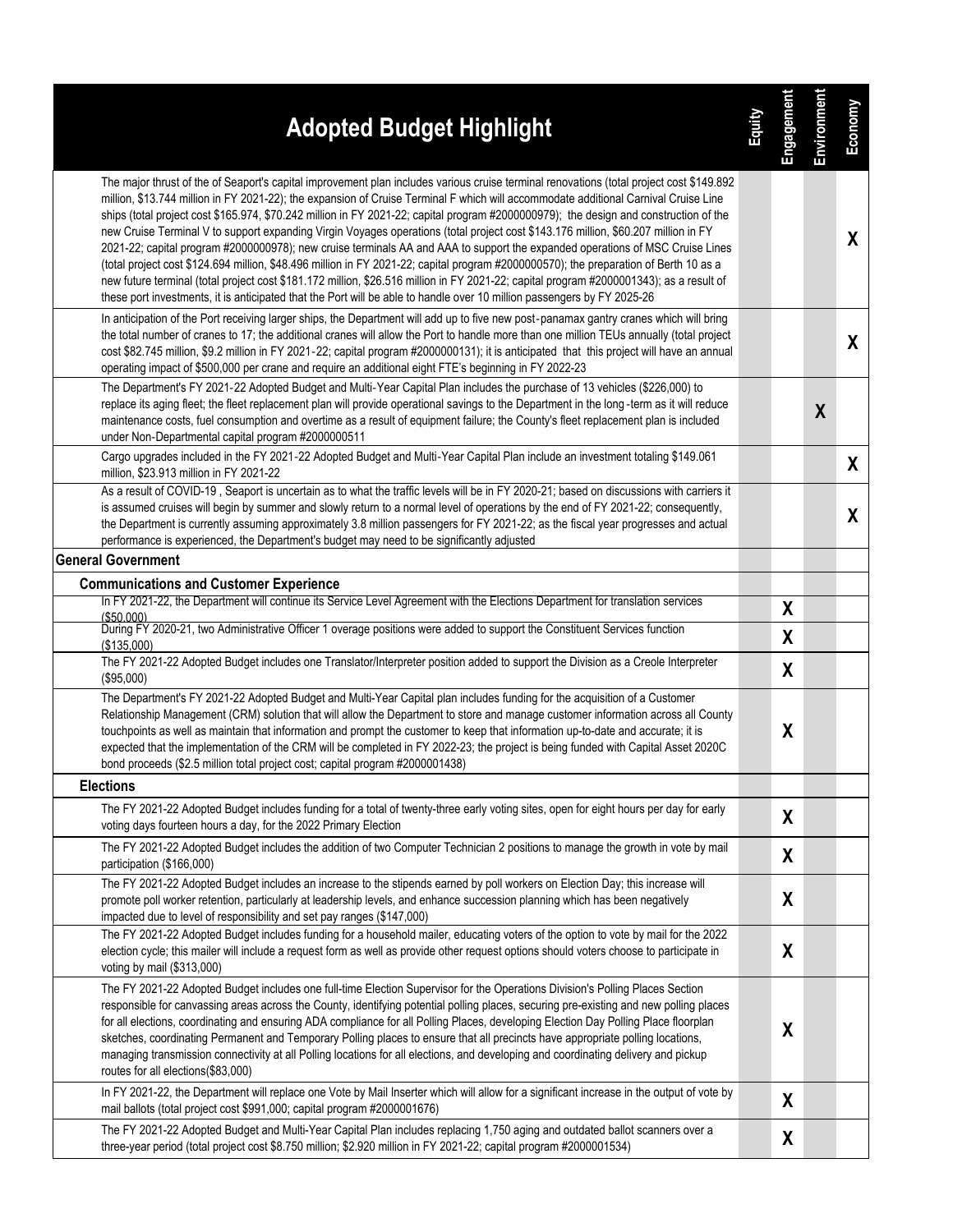| <b>Adopted Budget Highlight</b>                                                                                                                                                                                                                                                                                                                                                                                                                                                                                                                                                                                                                                                                                                                                                                                                                                                                                                                                                                                                                                                                                | <u>Zamba</u>     | Engagement       | Environment      | Economy |
|----------------------------------------------------------------------------------------------------------------------------------------------------------------------------------------------------------------------------------------------------------------------------------------------------------------------------------------------------------------------------------------------------------------------------------------------------------------------------------------------------------------------------------------------------------------------------------------------------------------------------------------------------------------------------------------------------------------------------------------------------------------------------------------------------------------------------------------------------------------------------------------------------------------------------------------------------------------------------------------------------------------------------------------------------------------------------------------------------------------|------------------|------------------|------------------|---------|
| In FY 2021-22, the Department will implement additional cyber security software to continually ensure safe and secure elections (total<br>project cost \$100,000; capital program #2000001440)                                                                                                                                                                                                                                                                                                                                                                                                                                                                                                                                                                                                                                                                                                                                                                                                                                                                                                                 |                  | X                |                  |         |
| <b>Finance</b>                                                                                                                                                                                                                                                                                                                                                                                                                                                                                                                                                                                                                                                                                                                                                                                                                                                                                                                                                                                                                                                                                                 |                  |                  |                  |         |
| The FY 2021-22 Adopted Budget for Business Solutions Support will add three positions including a Functional Analyst (\$136,000), a<br>Junior Analyst (\$118,000) and a Reporting Analyst (\$136,000); these positions will facilitate INFORMS functions such as asset<br>management, receivables, hardware, technical requests, and writing and maintenance of new reports                                                                                                                                                                                                                                                                                                                                                                                                                                                                                                                                                                                                                                                                                                                                    |                  | $\boldsymbol{X}$ |                  |         |
| <b>Human Resources</b>                                                                                                                                                                                                                                                                                                                                                                                                                                                                                                                                                                                                                                                                                                                                                                                                                                                                                                                                                                                                                                                                                         |                  |                  |                  |         |
| In FY 2021-22, the Division will continue the development and implementation of the "Know Your Rights" public outreach and<br>education campaign to increase residents' awareness of their rights under federal, state, and local anti-discrimination laws and the<br>services provided by the Human Rights and Fair Employment Division                                                                                                                                                                                                                                                                                                                                                                                                                                                                                                                                                                                                                                                                                                                                                                       | X                | X                |                  |         |
| In FY 2021-22, the Division will develop and launch mandatory Countywide diversity refresher e-learning courses; the Division will<br>also develop and launch specialized training courses, including, but not limited to, disability etiquette training, bystander training, and<br>religious discrimination training                                                                                                                                                                                                                                                                                                                                                                                                                                                                                                                                                                                                                                                                                                                                                                                         | X                |                  |                  |         |
| In FY 2021-22, the Benefits Division will continue to review ways (including Employee Recognition platforms) in which the County can<br>promote employee engagement to highlight all professions and recognize employees for their contributions to Miami-Dade County's<br>residents and fellow employees                                                                                                                                                                                                                                                                                                                                                                                                                                                                                                                                                                                                                                                                                                                                                                                                      |                  | χ                |                  |         |
| The FY 2021-22 Adopted Budget includes the addition of two Human Rights and Fair Employment Specialist positions (\$204,700)                                                                                                                                                                                                                                                                                                                                                                                                                                                                                                                                                                                                                                                                                                                                                                                                                                                                                                                                                                                   | X                |                  |                  |         |
| <b>Information Technology</b>                                                                                                                                                                                                                                                                                                                                                                                                                                                                                                                                                                                                                                                                                                                                                                                                                                                                                                                                                                                                                                                                                  |                  |                  |                  |         |
| During FY 2021-22, the Division will be managing the FIU Apprenticeship Program (\$350,000) and the Axis Help Program (\$350,000),<br>as adopted in the Miami-Dade Rescue Plan                                                                                                                                                                                                                                                                                                                                                                                                                                                                                                                                                                                                                                                                                                                                                                                                                                                                                                                                 | $\boldsymbol{X}$ |                  |                  | X       |
| The FY 2021-22 Adopted Budget and Multi-Year Capital Plan includes development towards the replacement of the existing<br>Computer Aided Dispatch system for the Police and Fire Rescue departments that is expected to improve the processing time for<br>emergency calls (total project cost \$56.435 million, \$15.292 million in FY 2021-22; capital program #2000000424)                                                                                                                                                                                                                                                                                                                                                                                                                                                                                                                                                                                                                                                                                                                                  | $\boldsymbol{X}$ | X                |                  |         |
| In FY 2021-22, ITD will continue to develop IT multi-platform capabilities for the Water and Sewer, Solid Waste and Regulatory and<br>Economic Resources Departments, providing for continuous business improvements                                                                                                                                                                                                                                                                                                                                                                                                                                                                                                                                                                                                                                                                                                                                                                                                                                                                                           |                  | χ                |                  |         |
| In FY 2021-22, ITD will continue to work on enabling the digitizing and modernization of transportation applications, integrating<br>processes with other County departments, and facilitating online and mobile technology for citizens                                                                                                                                                                                                                                                                                                                                                                                                                                                                                                                                                                                                                                                                                                                                                                                                                                                                       |                  | χ                |                  |         |
| The Department's FY 2021-22 Adopted Budget and Multi-Year Capital Plan includes the purchase of seven vehicles (\$225,000) to<br>replace its aging fleet; the fleet replacement plan will provide operational savings to the Department in the long-term as it will reduce<br>maintenance costs, fuel consumption and overtime as a result of equipment failure; the County's fleet replacement plan is included<br>under Non-Departmental capital program #2000000511                                                                                                                                                                                                                                                                                                                                                                                                                                                                                                                                                                                                                                         |                  |                  | $\boldsymbol{X}$ |         |
| The FY 2021-22 Adopted Budget includes the implementation/development of the Criminal Justice Information System (CJIS) capital<br>program which will deliver an enhanced integrated information solution for the Eleventh Judicial Circuit Court of Florida; the program<br>which is expected to be completed by October of 2025, will benefit several agencies such as the Miami-Dade Clerk of the Courts, the<br>Administrative Office of the Courts for the 11th Judicial Circuit, the Miami-Dade Corrections and Rehabilitation Department, the Miami-<br>Dade State Attorney and Public Defender Offices, and the Miami-Dade County Juvenile Services Department with improved data<br>sharing abilities, enhancing the public's access to the court system as well as reduce redundancy by stream lining operations; as part<br>of the second budget hearing \$1 million was allocated to the project to fund the scanning of historical documents that was not part of<br>the original project plan (total project cost \$56.545 million, \$15.439 million in FY 2021-22; capital program #2000000954) |                  | X                |                  |         |
| <b>Internal Services</b>                                                                                                                                                                                                                                                                                                                                                                                                                                                                                                                                                                                                                                                                                                                                                                                                                                                                                                                                                                                                                                                                                       |                  |                  |                  |         |
| The FY 2021-22 Adopted Budget includes for three full-time positions within the of Office ADA Coordination from disabled parking fine<br>revenues to improve accessibility and equal opportunity for disabled persons (\$245,000)                                                                                                                                                                                                                                                                                                                                                                                                                                                                                                                                                                                                                                                                                                                                                                                                                                                                              | $\boldsymbol{X}$ | X                |                  |         |
| In FY 2021-22, the Department will continue to remove architectural barriers in County-owned buildings to allow for increased access<br>for people with disabilities to programs and services offered by the County; the project is funded with Building Better Communities<br>General Obligation Bond (BBC-GOB) proceeds (total project cost \$7.434 million; \$1.844 million in FY 2021-22; capital program<br>#2000001190)                                                                                                                                                                                                                                                                                                                                                                                                                                                                                                                                                                                                                                                                                  | $\boldsymbol{X}$ | X                |                  |         |
| As part of the First Budget Hearing, the Board approved allocating \$500,000 to the Downtown Redevelopment project for consulting<br>services that will assist the County in developing a plan for County-owned land in downtown Miami; these funds are included in the<br>department's FY 2021-22 operating budget                                                                                                                                                                                                                                                                                                                                                                                                                                                                                                                                                                                                                                                                                                                                                                                            |                  |                  | X                | X       |
| The FY 2021-22 Adopted Budget includes a transfer of \$477,000 in User Access Program (UAP) revenue to support<br>procurement-related functions in the Small Business Development Division<br>During FY 2020-21 one additional Capital Improvement Project Specialist position was added to support the new functions and                                                                                                                                                                                                                                                                                                                                                                                                                                                                                                                                                                                                                                                                                                                                                                                      |                  |                  |                  | X       |
| responsibilities associated with the County's INFORMS system, which include creating, reviewing, and approving transactions for<br>MCC contracts and EDP agreements                                                                                                                                                                                                                                                                                                                                                                                                                                                                                                                                                                                                                                                                                                                                                                                                                                                                                                                                            |                  |                  |                  | X       |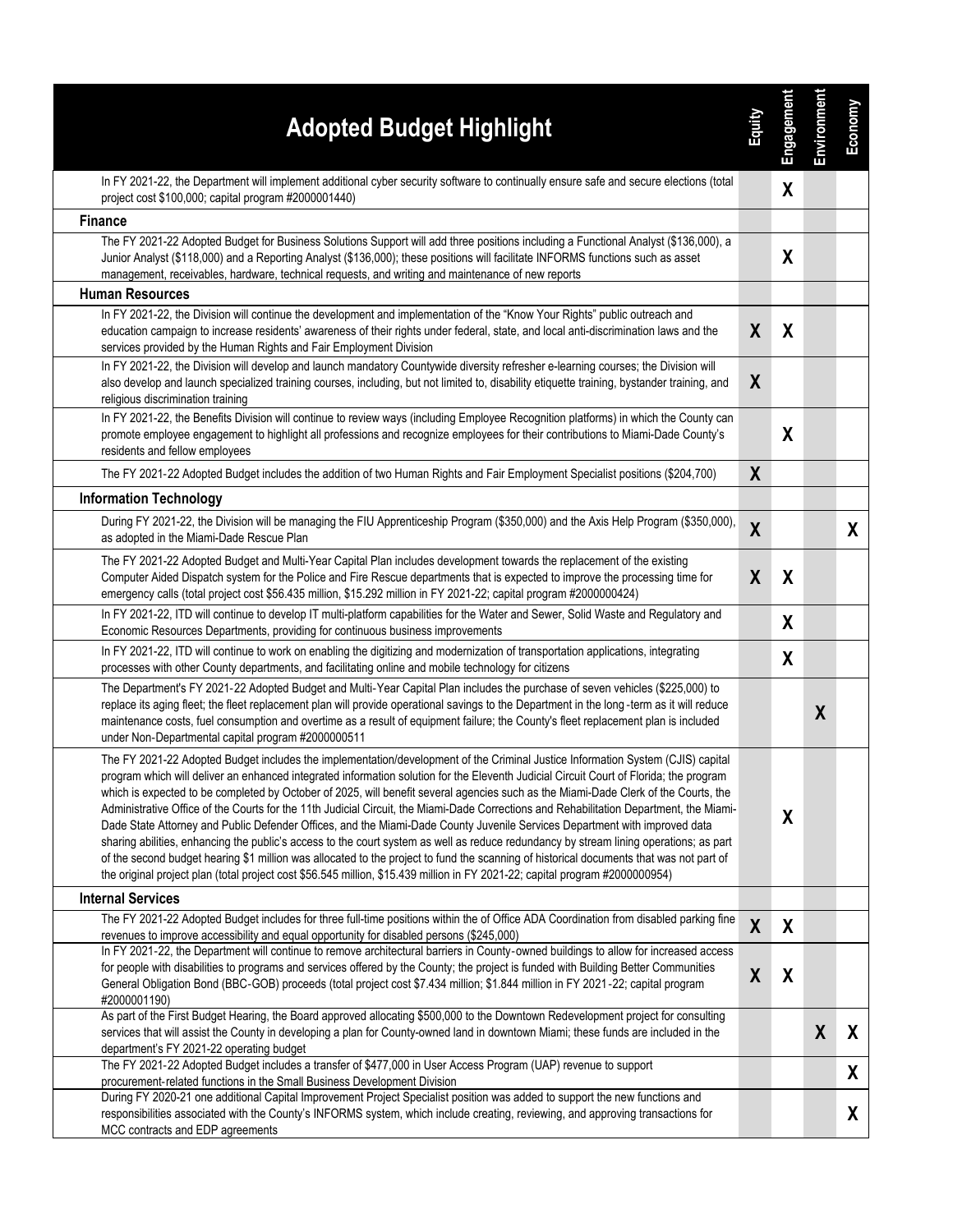| <b>Adopted Budget Highlight</b>                                                                                                                                                                                                                                                                                                                                                                                                                                                                                                                                                                                                                                                                                                                                                                                                                                                                                                                                                                                                                                                                                                                  | Equity | Engagement       | Environment      | Economy |
|--------------------------------------------------------------------------------------------------------------------------------------------------------------------------------------------------------------------------------------------------------------------------------------------------------------------------------------------------------------------------------------------------------------------------------------------------------------------------------------------------------------------------------------------------------------------------------------------------------------------------------------------------------------------------------------------------------------------------------------------------------------------------------------------------------------------------------------------------------------------------------------------------------------------------------------------------------------------------------------------------------------------------------------------------------------------------------------------------------------------------------------------------|--------|------------------|------------------|---------|
| In FY 2020-21 the global property insurance market continued to harden with rate increases; due to the County's longevity in the<br>London Market the lowest increase (8.70 percent) in eighteen months was secured                                                                                                                                                                                                                                                                                                                                                                                                                                                                                                                                                                                                                                                                                                                                                                                                                                                                                                                              |        |                  |                  | X       |
| In FY 2021-22, the Department will continue the County's commitment to provide the Greater Miami Service Corps opportunities to<br>perform assorted lawn maintenance projects, as well as other facilities upkeep projects (\$50,000)                                                                                                                                                                                                                                                                                                                                                                                                                                                                                                                                                                                                                                                                                                                                                                                                                                                                                                            |        |                  |                  | X       |
| The FY 2021-22 Adopted Budget includes \$510,000 to help support the maintenance of the Larcenia Bullard Plaza                                                                                                                                                                                                                                                                                                                                                                                                                                                                                                                                                                                                                                                                                                                                                                                                                                                                                                                                                                                                                                   |        |                  |                  | X       |
| The Department's FY 2021-22 Adopted Budget and Multi-Year Capital Plan includes the purchase of 42 vehicles (\$1.805 million) for<br>the replacement of its aging fleet funded with lease purchase financing (\$724,000 for heavy fleet, and \$1.081 million for light fleet; the<br>fleet replacement plan will provide operational savings to the Department in the long-term as it will reduce maintenance costs, fuel<br>consumption and overtime as a result of addressing equipment failure; the County's fleet replacement plan is included under Non-<br>Departmental capital program #2000000511                                                                                                                                                                                                                                                                                                                                                                                                                                                                                                                                        |        |                  | X                |         |
| The FY 2021-22 Adopted Budget and Multi-Year Capital Plan includes the continuation of the Countywide Infrastructure Investment<br>Program (CIIP) that will focus on the renovation and rehabilitation of power systems, life safety, security, elevators and other related<br>infrastructure required improvements at all County owned facilities (total project cost \$225.935 million; \$65.631 million in FY 2021-22;<br>capital program #2000001285 and #2000001658)                                                                                                                                                                                                                                                                                                                                                                                                                                                                                                                                                                                                                                                                        |        |                  | $\boldsymbol{X}$ |         |
| ISD will continue overseeing the construction of a new Civil and Probate Courthouse to be located in downtown Miami, scheduled to<br>be completed in January 2024; the new courthouse, funded with Building Better Communities General Obligation Bond (BBC-GOB)<br>proceeds, will include 46 jury courtrooms and four shelled courtrooms as well as office and public spaces to be occupied by the Clerk<br>of Courts, the Administrative Office of the Courts and the Law Library                                                                                                                                                                                                                                                                                                                                                                                                                                                                                                                                                                                                                                                              |        | $\boldsymbol{X}$ |                  |         |
| ISD Fleet Management will continue to evaluate, plan and design projects on 19 repair facilities and 29 fuel sites throughout the<br>County as part of the county's infrastructure improvement plan; many of these fleet sites are over 40 years old and require major<br>renovation or the rebuilding of its facilities to continue providing service to client departments (total project cost \$84.302 million;<br>\$1.154 million in FY 2021-22; capital program #2000001462); the Department will work with the Office of Resilience to design<br>sustainable and energy efficient facilities                                                                                                                                                                                                                                                                                                                                                                                                                                                                                                                                               |        |                  | $\boldsymbol{X}$ |         |
| The Department's FY 2021-22 Adopted Budget includes the construction of a 15,500 square foot North Dade Government Center,<br>currently in the conceptual design phase; the facility will include various county offices, a multi-purpose room and a commission<br>district office; the project is expected to be completed January 2023 (total project cost \$7.5 million, \$6.346 million in FY 2021-<br>22; capital program #118480)                                                                                                                                                                                                                                                                                                                                                                                                                                                                                                                                                                                                                                                                                                          |        | χ                |                  |         |
| <b>Management and Budget</b>                                                                                                                                                                                                                                                                                                                                                                                                                                                                                                                                                                                                                                                                                                                                                                                                                                                                                                                                                                                                                                                                                                                     |        |                  |                  |         |
| The FY 2021-22 Adopted Budget allocates \$13.3 million for community-based organizations (CBOs), providing funding for<br>organizations via a motion that was adopted by the Board of County Commissioners on November 19, 2019 which extends the<br>contracts through September 2022; the next triennial competitive process must be held during the upcoming fiscal year or Board<br>action to extend existing contracts will be required; the annual competitive solicitation process to allocate \$730,000 for environmental<br>protection and educational programs funded by the Regulatory and Economic Resources Department (\$430,000), Water and Sewer<br>Department (\$200,000) and Department of Solid Waste Management (\$100,000) will be facilitated; the total funding for allocation to<br>CBOs for district specific needs is \$3.9 million (\$300,000 per Commission District) and in-kind funding for allocation remains at<br>\$10,000 per Commission District and \$25,000 for the Office of the Chair; the FY 2021-22 Adopted Budget also includes \$1.044<br>million to fund the Mom and Pop Small Business Grant Program | X      | X                |                  | X       |
| In FY 2021-22 will continue the implementation of the Countywide Infrastructure Investment Program (CIIP); staff of the Management<br>and Budget Division will facilitate the program, coordinating contracting efforts, developing reporting requirements and communicating<br>program progress; staff will be funded with CIIP proceeds (\$738,000)                                                                                                                                                                                                                                                                                                                                                                                                                                                                                                                                                                                                                                                                                                                                                                                            |        | X                |                  | X       |
| During FY 2020-21, two Business Analyst overage positions were added to support the implementation of the CIIP program<br>(\$226,000), as well as one Program Coordinator OMB overage position for the CRAs section (\$145,000) which will concentrate on<br>economic development coordination                                                                                                                                                                                                                                                                                                                                                                                                                                                                                                                                                                                                                                                                                                                                                                                                                                                   |        |                  |                  | X       |
| The FY 2021-22 Adopted Budget includes revenues generated through marketing and sponsorship agreements to support existing<br>marketing and sponsorship efforts as well as develop new revenue generating opportunities (\$200,000)                                                                                                                                                                                                                                                                                                                                                                                                                                                                                                                                                                                                                                                                                                                                                                                                                                                                                                              |        |                  |                  | X       |
| During FY 2020-21, one OMB Program Coordinator overage position was added to the Management Planning and Performance<br>Analysis Division to assist with the alignment of the County's Strategic Plan to County operations (\$197,000)                                                                                                                                                                                                                                                                                                                                                                                                                                                                                                                                                                                                                                                                                                                                                                                                                                                                                                           |        | X                |                  |         |
| During FY 2020-21, two Special Projects Administrator 2 overage positions were added to support the Grants Coordination Division<br>(\$256,000); one position was added to support the Ending the HIV Epidemic grant as a requirement of the new grant, and the second<br>position was added to support capacity building for CBOs                                                                                                                                                                                                                                                                                                                                                                                                                                                                                                                                                                                                                                                                                                                                                                                                               |        | X                |                  |         |
| During FY 2020-21 a new division, Program Management Administration, was created to support and maximize reimbursement<br>opportunities to the County for emergency situations, including COVID-19, hurricanes, and other disasters                                                                                                                                                                                                                                                                                                                                                                                                                                                                                                                                                                                                                                                                                                                                                                                                                                                                                                              |        |                  | X                |         |
| The Program Management Division is comprised of eight new positions, which are funded by FEMA and other grants (\$929,000)                                                                                                                                                                                                                                                                                                                                                                                                                                                                                                                                                                                                                                                                                                                                                                                                                                                                                                                                                                                                                       |        |                  | X                |         |
| The FY 2021-22 Adopted Budget includes the addition of one OMB Program Coordinator, one Contracts Officer, and one Accountant<br>2 to support the Division with the increase in grants awarded (\$355,000)                                                                                                                                                                                                                                                                                                                                                                                                                                                                                                                                                                                                                                                                                                                                                                                                                                                                                                                                       |        | X                |                  |         |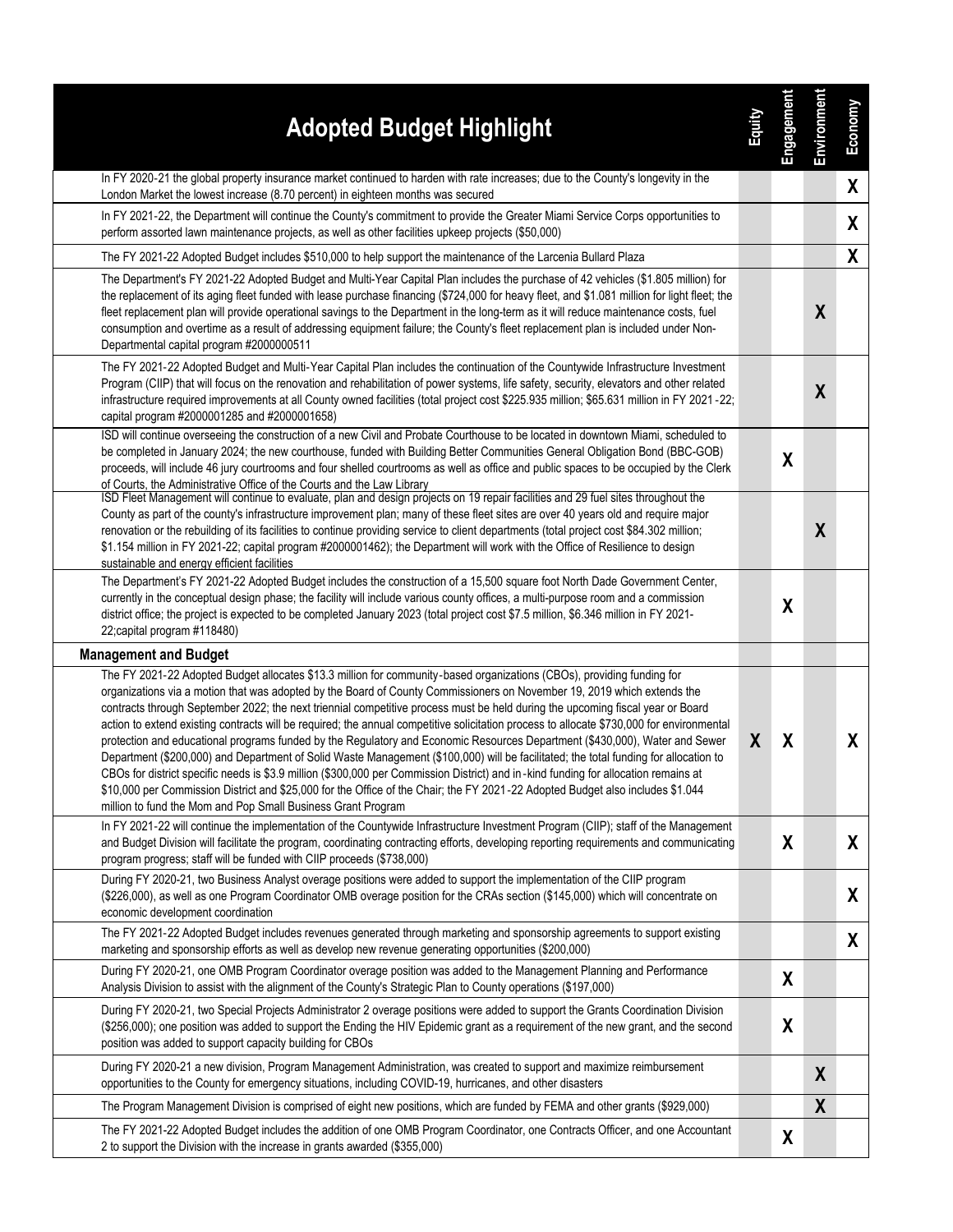| <b>Adopted Budget Highlight</b><br><b>Property Appraiser</b>                                                                                                                                                                                                                                                                                                                                                                                                                                                                                                                                                                                                                                              | Equity           | Engagement | Environment      | Economy |
|-----------------------------------------------------------------------------------------------------------------------------------------------------------------------------------------------------------------------------------------------------------------------------------------------------------------------------------------------------------------------------------------------------------------------------------------------------------------------------------------------------------------------------------------------------------------------------------------------------------------------------------------------------------------------------------------------------------|------------------|------------|------------------|---------|
| In FY 2021-22, the Office will continue its Citizen Education and Public Outreach Program to educate the residents of Miami-Dade                                                                                                                                                                                                                                                                                                                                                                                                                                                                                                                                                                          |                  | X          |                  |         |
| County regarding important property tax issues and exemption opportunities<br><b>Health and Society</b>                                                                                                                                                                                                                                                                                                                                                                                                                                                                                                                                                                                                   |                  |            |                  |         |
| <b>Community Action and Human Services</b>                                                                                                                                                                                                                                                                                                                                                                                                                                                                                                                                                                                                                                                                |                  |            |                  |         |
| The FY 2021-22 Adopted Budget includes a total of \$578,000 for the Weatherization Assistance Program, which enables 38 low-                                                                                                                                                                                                                                                                                                                                                                                                                                                                                                                                                                              |                  |            |                  |         |
| income families to permanently reduce their energy bills by making their homes more energy efficient<br>The FY 2021-22 Adopted Budget includes the following contracts and interdepartmental transfers: \$333,000 from PHCD for                                                                                                                                                                                                                                                                                                                                                                                                                                                                           | X                |            | X                |         |
| landscape and beautification services; \$202,000 from Solid Waste Management for beautification projects; \$171,000 in<br>community-based organization funding to provide case management, training and support services; \$110,000 from Water and Sewer<br>for landscape maintenance; \$60,000 from Miami-Dade Fire Rescue for custodial services; \$10,000 from Regulatory and Economic<br>Resources to secure abandoned buildings and unsafe structures; \$10,000 from Internal Services for landscape maintenance, and<br>\$150,000 from the City of Miami MLK Beautification project to maintain the Butterfly Garden and other areas within City of Miami<br>boundaries                             | X                |            | X                |         |
| The FY 2021-22 Adopted Budget includes funding of \$101,000 from Public Housing and Community Development (PHCD) Housing<br>and Rehabilitation for painting and landscaping; \$248,000 from AmeriCorps to support member stipends, training, and support<br>services for youth; \$134,000 from the Florida Department of Transportation for beautification and graffiti abatement services;<br>\$105,000 from YouthBuild USA for scholarship awards for youths enrolled in YouthBuild; \$180,000 from the Right Turn Grant Way to<br>support financial literacy training, and \$674,000 from Career Source South Florida for case management, employment, and training<br>and support services for youths |                  |            | $\boldsymbol{X}$ | X       |
| The Department's FY 2021-22 Adopted Budget and Multi-Year Capital Plan includes the construction of the Casa Familia Community<br>Center; the Community Center will be available for public use offering a wide range of recreational activities, social opportunities, and<br>educational programs for residents and other individuals within the community to promote self-sufficiency and self-determination; the<br>Community Center is a part of a larger affordable housing development of 50 apartment units with a total development cost of<br>approximately \$25 million (total project cost \$3.5 million, \$2.5 million in FY 2021-22; capital program #2000001492)                           | X                | X          |                  |         |
| In FY 2021-22, the Department will continue to provide self-sufficiency services to Community Services Block Grant (CSBG) eligible<br>residents through the Family and Community Services Division by using its network of 13 Community Resource Centers to improve<br>access for low-income residents (\$3.259 million in CSBG and \$3.414 million in Countywide General Fund)                                                                                                                                                                                                                                                                                                                           | X                |            |                  |         |
| In FY 2021-22, the Elderly and Disability Services Division will provide community-based services to 16,000 elderly clients with<br>funding from the Department of Elder Affairs through the Alliance for Aging                                                                                                                                                                                                                                                                                                                                                                                                                                                                                           | $\boldsymbol{X}$ |            |                  |         |
| The FY 2021-22 Adopted Budget includes a reimbursement of expenses of \$117,000 from the General Fund to support the<br>Department's Hurricane Shutter Installation Program                                                                                                                                                                                                                                                                                                                                                                                                                                                                                                                               |                  |            | X                |         |
| The FY 2021-22 Adopted Budget includes \$204,000 from the Jail Based Substance Abuse Trust Fund for support of the DUI<br>Program, which provides correctional-based substance abuse services to DUI offenders                                                                                                                                                                                                                                                                                                                                                                                                                                                                                            | X                |            |                  |         |
| The FY 2021-22 Adopted Budget includes reimbursement of expenses of \$118,000 from the General Fund to support the Redlands<br>Christian Migrant Association, which is the six percent local match required by the school readiness program, to provide school<br>readiness services to 625 farmworker children                                                                                                                                                                                                                                                                                                                                                                                           | $\boldsymbol{X}$ |            |                  |         |
| During FY 2020-21, the Department assumed the management of The Lodge, a domestic violence shelter, resulting in the addition of<br>16 additional positions funded by Food and Beverage taxes; for FY 2021-22, the annual cost to maintain this level of service is \$1.95<br>million                                                                                                                                                                                                                                                                                                                                                                                                                     | X                |            |                  |         |
| During FY 2020-21, the Department assumed the management of The Empowerment Center, which adds 60 beds and a fourth<br>location to the Safespace Program Certification, resulting in the addition of 24 positions funded by Food and Beverage taxes; for FY<br>2021-22, the annual cost to maintain this level of service is \$2.22 million                                                                                                                                                                                                                                                                                                                                                               | X                |            |                  |         |
| In FY 2021-22, the Low Income Home Energy Assistance Program (LIHEAP) funding increased by \$1.02 million; it is expected to<br>serve approximately 22,979 residents with financial assistance in paying their electricity bills                                                                                                                                                                                                                                                                                                                                                                                                                                                                          | X                |            |                  |         |
| The FY 2021-22 Adopted Budget includes \$83.496 million from the United States Department of Health and Human Services for<br>Head Start and Early Head Start; other revenues include \$850,000 from the Children's Trust and \$1.617 million from the United<br>States Department of Agriculture for the Summer Meals Program                                                                                                                                                                                                                                                                                                                                                                            | X                |            |                  |         |
| In FY 2021-22, the Department will establish the New Citizen's Support Program designed to provide newly arrived individuals and<br>families with the resources and referrals to foster assimilation and integration into the American society and promote economic<br>self-sufficiency to include the addition of three positions (\$750,000)                                                                                                                                                                                                                                                                                                                                                            | $\boldsymbol{X}$ |            |                  |         |
| The FY 2021-22 Adopted Budget includes \$2.8 million to provide an additional 400 slots for 3 to 4 year old low-income children and<br>families with an enhanced pre-school education                                                                                                                                                                                                                                                                                                                                                                                                                                                                                                                     | $\boldsymbol{X}$ |            |                  |         |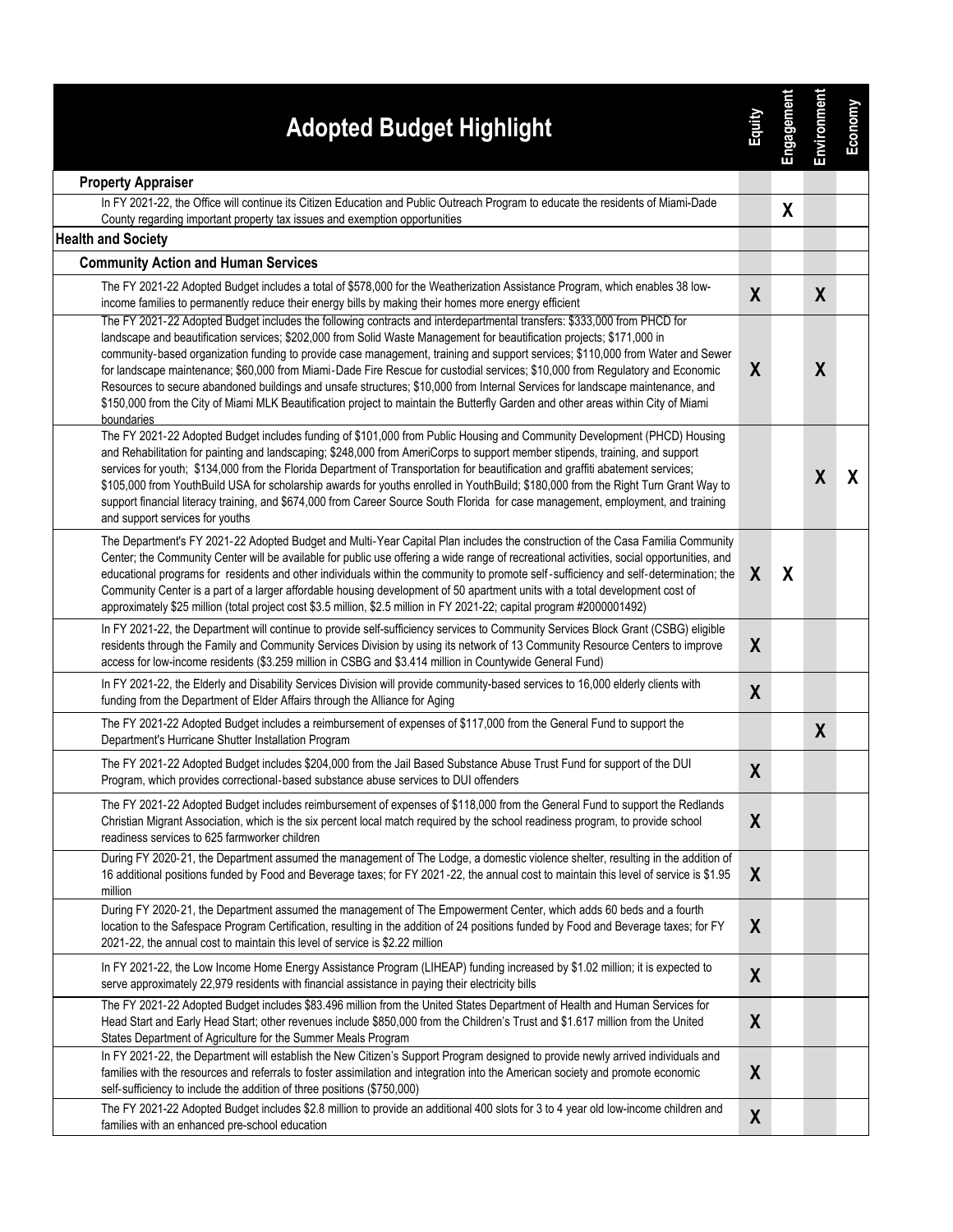| <b>Adopted Budget Highlight</b>                                                                                                                                                                                                                                                                                                                                                                                                                                                                                                                                                                                                                                                                                                                                                                                                                                                                              | <b>Zulup</b>     | Engagement | Environment | Economy |
|--------------------------------------------------------------------------------------------------------------------------------------------------------------------------------------------------------------------------------------------------------------------------------------------------------------------------------------------------------------------------------------------------------------------------------------------------------------------------------------------------------------------------------------------------------------------------------------------------------------------------------------------------------------------------------------------------------------------------------------------------------------------------------------------------------------------------------------------------------------------------------------------------------------|------------------|------------|-------------|---------|
| During FY 2021-22, the Department was awarded \$10 million in funding from the American Rescue Plan (ARP) for a two year period<br>ending in FY 2022-23; \$5.7 million is expected to be spent during FY 2021-22 to provide additional services to children and families<br>enrolled in the program, support their economic stability, continue the assessment of their nutritional, health and wellness needs, and<br>provide resources and materials to address these needs                                                                                                                                                                                                                                                                                                                                                                                                                                | $\boldsymbol{X}$ |            |             |         |
| The FY 2021-22 Adopted Budget includes the transfer of four Criminal Justice Reform Coordinators (\$802,000) from the Corrections<br>department to the Office of Neighborhood Safety (ONS) to bring together residents, community stakeholders, and County<br>representatives to solve public safety and quality of life issues, and one new full-time Executive Secretary position; ONS works at the<br>community level to help guide the decision-making and delivery of innovative solutions to address gun violence, revitalize public<br>spaces, improve community infrastructure, and minimize the need for residents to interact with the criminal justice system                                                                                                                                                                                                                                     | X                |            |             |         |
| As required by State Statute, the FY 2021-22 Adopted Budget includes \$4.472 million of required General Fund contribution for the<br>Homeless Shelter Services Maintenance of Effort in excess of \$2.098 million                                                                                                                                                                                                                                                                                                                                                                                                                                                                                                                                                                                                                                                                                           | X                |            |             |         |
| During FY 2020-21, the Military Affairs Board functions and one position were transferred to the Board of County Commissioners                                                                                                                                                                                                                                                                                                                                                                                                                                                                                                                                                                                                                                                                                                                                                                               |                  | X          |             |         |
| In FY 2021-22 the renovation of the existing Culmer/Overtown Neighborhood Service Center is projected to be completed (total<br>project cost \$8.394 million, \$468,000 in FY 2021-22; capital program #844020)                                                                                                                                                                                                                                                                                                                                                                                                                                                                                                                                                                                                                                                                                              |                  | X          |             |         |
| The Department's FY 2021-22 Adopted Budget and Multi-Year Capital Plan includes the purchase of the Inn Transition North facility<br>(\$2.5 million); this facility is a transitional housing program for victims of domestic violence and their dependents; the facility will<br>provide residents with a safe living environment and aid in their mental and physical recovery process providing services such as<br>counseling, relocation/financial assistance and food and transportation services; the debt service payment will be reflected in the<br>Department's FY 2022-23 operational budget (capital program #2000001914)                                                                                                                                                                                                                                                                       | X                |            |             |         |
| In FY 2021-22, the Department will continue addressing the renovation needs of the New Direction Residential Treatment and<br>Rehabilitation facility; the Department is projecting that the facility overhaul will take approximately three to four years to complete<br>(total project cost \$17.5 million, \$1.566 million in FY 2021-22; capital program #6009530)                                                                                                                                                                                                                                                                                                                                                                                                                                                                                                                                       | $\boldsymbol{X}$ |            |             |         |
| In FY 2021-22 the refurbishment of the Kendall Cottages Complex is projected to be completed; the project includes, but is not limited<br>to, the demolition and refurbishment of cottages, sidewalk repairs, and the construction of a new parking facility (total project cost \$4<br>million, \$1 million in FY 2021-22; capital program #844680)                                                                                                                                                                                                                                                                                                                                                                                                                                                                                                                                                         | X                |            |             |         |
| The Department will continue to analyze the most cost-effective way to redevelop the Wynwood/Allapattah Regional Neighborhood<br>Service Center site; this capital program is funded through the Building Better Communities Bond Program (total project cost \$15<br>million, \$500,000 in FY 2021-22; capital program #8463701)                                                                                                                                                                                                                                                                                                                                                                                                                                                                                                                                                                            |                  | X          |             |         |
| <b>Homeless Trust</b>                                                                                                                                                                                                                                                                                                                                                                                                                                                                                                                                                                                                                                                                                                                                                                                                                                                                                        |                  |            |             |         |
| The Homeless Trust continues to partner and leverage the resources of area public housing agencies to provide housing to homeless<br>households; preferences and set-asides are providing housing to extremely vulnerable clients experiencing homelessness; programs<br>essential to preventing and ending homelessness include newly leveraged Tenant and Project Based Rental Assistance Programs,<br>including Section 8, Mainstream, Family Unification and Foster Youth to Independence vouchers; Section 202/811 supportive housing<br>programs, public housing, the HOME Investment Partnerships Program, the Emergency Solutions Grants Program and Community<br>Development Block Grants; nearly half of the Homeless Trust's budget relies on direct federal funding, not including indirect<br>partnerships with housing authorities, HUD-assisted property owners and entitlement jurisdictions | X                |            |             | X       |
| The FY 2021-22 Adopted Budget includes an allocation in the General Fund Health and Society Community-based Organizations to<br>the Sundari Foundation, Inc. operators of the Lotus House Women's Shelter, for emergency shelter to provide evidence-based,<br>trauma informed housing and services for homeless women, youth and children with special needs (\$520,000)                                                                                                                                                                                                                                                                                                                                                                                                                                                                                                                                    | $\boldsymbol{X}$ |            |             | X.      |
| COVID-19 continues to impact the homeless Continuum of Care; measures remain in place to protect and support both sheltered and<br>unsheltered populations in congregate emergency shelter facilities and on the streets; homeless prevention efforts remain in demand<br>as renters and property owners face pre- and post-COVID hardships                                                                                                                                                                                                                                                                                                                                                                                                                                                                                                                                                                  | X                |            |             |         |
| The American Rescue Plan and Coronavirus Aid, Relief, and Economic Security Act has provided new resources beginning in July<br>2020 to support homeless and at-risk households, including Emergency Solutions Grants (ESG) funding and Emergency Housing<br>Vouchers, as well as additional HOME Investment Partnerships and Community Development Block Grant funds; the Trust has<br>worked with entitlement jurisdictions and the state of Florida to coordinate use of these funds to best serve vulnerable persons<br>experiencing homelessness; the Trust was directly awarded nearly \$8.7 million in ESG directly from the Department of Children and<br>Families' Office on Homelessness; these funds are being used to provide rental assistance and enhance street outreach, with an<br>emphasis on persons in encampments and those on the streets with Substance Use Disorders (SUD)           | X                |            |             |         |
| In January 2021, U.S. HUD announced it was renewing funding for all homeless Continuum of Care projects totaling \$35.33 million;<br>funded projects include street outreach, rapid rehousing, permanent supportive housing and joint transitional housing/rapid<br>rehousing, as well as a planning grant                                                                                                                                                                                                                                                                                                                                                                                                                                                                                                                                                                                                   | $\pmb{\chi}$     |            |             |         |
| During the 2021 State Legislative Session, the Homeless Trust secured a special appropriation of \$562,000 for low barrier, single-site<br>permanent supportive housing allowing for quick placement of individuals coming directly from the streets who would likely not do<br>well in a congregate living facility, such as an emergency shelter; this new housing serves as a bridge to other permanent housing<br>within the homeless continuum                                                                                                                                                                                                                                                                                                                                                                                                                                                          | $\pmb{\chi}$     |            |             |         |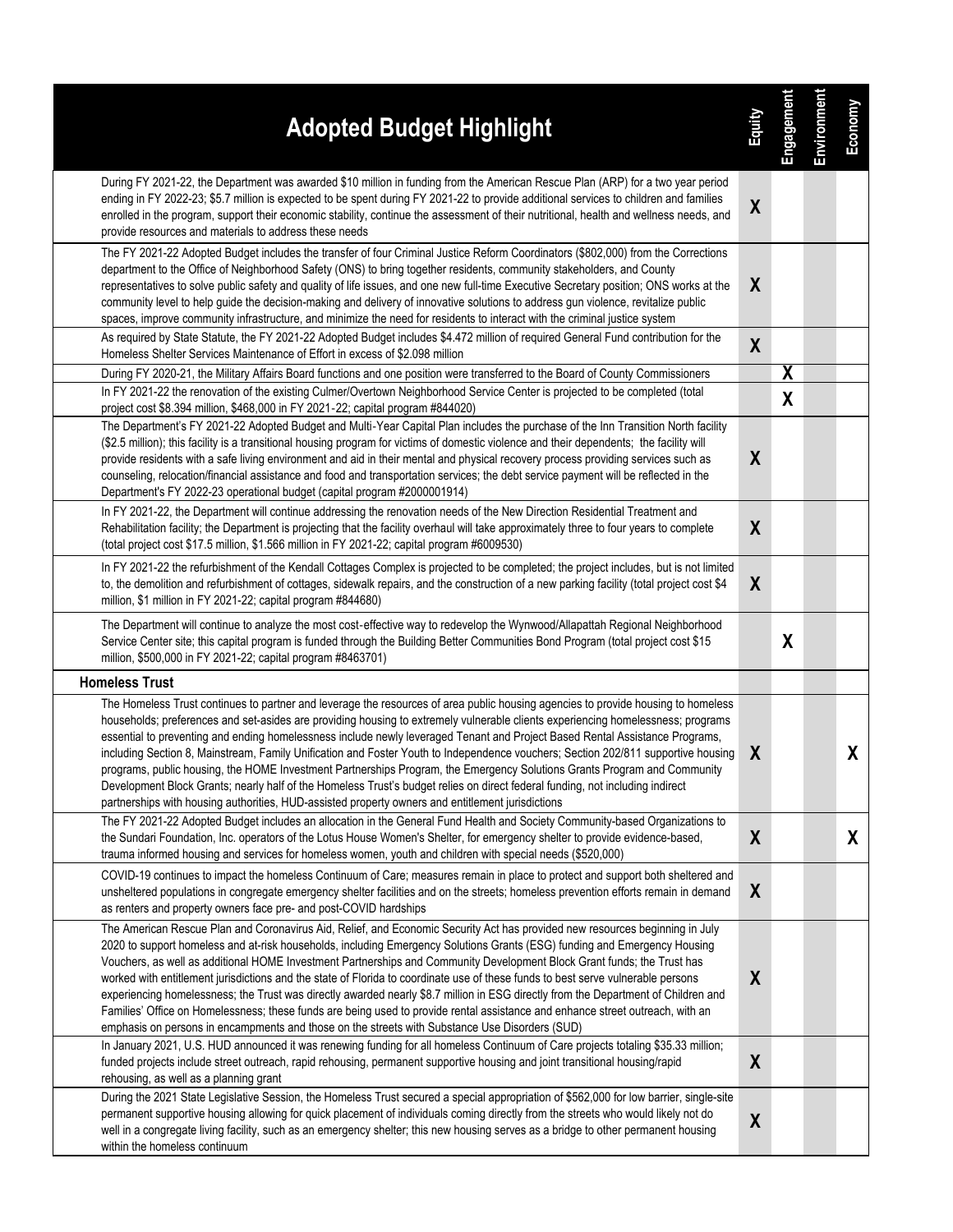| <b>Adopted Budget Highlight</b>                                                                                                                                                                                                                                                                                                                                                                                                                                                                                                                                                                                                                                                                                                                                                                                                                                                                                                                                                                                                                                                                                                                                                                                                                 | Equity           | Engagement | Environment      | Economy |
|-------------------------------------------------------------------------------------------------------------------------------------------------------------------------------------------------------------------------------------------------------------------------------------------------------------------------------------------------------------------------------------------------------------------------------------------------------------------------------------------------------------------------------------------------------------------------------------------------------------------------------------------------------------------------------------------------------------------------------------------------------------------------------------------------------------------------------------------------------------------------------------------------------------------------------------------------------------------------------------------------------------------------------------------------------------------------------------------------------------------------------------------------------------------------------------------------------------------------------------------------|------------------|------------|------------------|---------|
| In FY 2021-22, Homeless Trust Capital Reserves for future infrastructure acquisition and renovations are \$4.838 million; Tax<br>Equalization Reserves which are essential to maintaining service levels and adding needed capacity have been reduced to \$1.226<br>million as a result of the pandemic; the Trust is working to replenish these reserves to offset declines in Food and Beverage revenues<br>and manage unbudgeted emergency events                                                                                                                                                                                                                                                                                                                                                                                                                                                                                                                                                                                                                                                                                                                                                                                            | $\boldsymbol{X}$ |            |                  |         |
| <b>Public Housing and Community Development</b>                                                                                                                                                                                                                                                                                                                                                                                                                                                                                                                                                                                                                                                                                                                                                                                                                                                                                                                                                                                                                                                                                                                                                                                                 |                  |            |                  |         |
| In FY 2021-22, the Development Division, with HUD and Board approval, will continue the implementation of the Rental Assistance<br>Demonstration (RAD) program                                                                                                                                                                                                                                                                                                                                                                                                                                                                                                                                                                                                                                                                                                                                                                                                                                                                                                                                                                                                                                                                                  | $\boldsymbol{X}$ |            |                  | X       |
| In FY 2021-22, the Division will continue the planning and administration of the public housing redevelopment program, including<br>Liberty Square, Senior Campus, Culmer Place, Culmer Gardens, Rainbow Village, Gwen Cherry 23, Modello, Lincoln Gardens, Arthur<br>Mays, Naranja, Homestead Gardens, Perrine Gardens, Perrine Villas, Heritage Village 1 and 2, Moody Gardens, Moody Village, Palm<br>Courts, Palm Towers, Opa-Locka Elderly, Venetian Gardens, Palmetto Gardens, Jose Marti Plaza, Little Havana Homes, Falk<br>Turnkey, Grove Homes, Stirrup Plaza Family, Annie Coleman 14, Annie Coleman 16 and South Miami Gardens development projects                                                                                                                                                                                                                                                                                                                                                                                                                                                                                                                                                                                 | X                |            |                  | X       |
| The Department is embarking on several initiatives to address affordable homeownership, including the Building on County Land<br>project (\$9 million); additionally, the Department is supporting a adopted ordinance to create a standard methodology for the<br>establishment of a maximum sales price in the homeownership program which would expand options for buyers                                                                                                                                                                                                                                                                                                                                                                                                                                                                                                                                                                                                                                                                                                                                                                                                                                                                    | X                |            |                  | X       |
| PHCD, along with community partners, will continue to monitor and develop affordable housing opportunities as the County<br>progresses toward achieving its Thrive 305 goal of 15,000 units                                                                                                                                                                                                                                                                                                                                                                                                                                                                                                                                                                                                                                                                                                                                                                                                                                                                                                                                                                                                                                                     | $\boldsymbol{X}$ |            |                  | X       |
| In FY 2021-22, the Department will continue the redevelopment of Liberty Square Rising, a public/private redevelopment initiative that<br>includes the demolition of all existing public housing units in Liberty Square, development of the vacant Lincoln Gardens site and the<br>construction of new infrastructure and dwelling units; during FY 2019-20 Liberty Square Phase One delivered the redevelopment's<br>first 102 units; in FY 2020-21 Liberty Square Phase Two delivered 204 units; the project is focused on transforming neighborhoods<br>into viable, energy efficient, mixed- income and sustainable neighborhoods with access to well-functioning services, high quality<br>public schools and education programs, early learning programs and services, public transportation and jobs for residents; the<br>estimated development cost is \$450 million of which \$46 million is funded from County and federal sources; in FY 2020 -21, the<br>development was turned over to a private management company that receives operating subsidies through PHCD; after the transfer<br>of all phases takes place, the annual cost to PHCD to provide oversight of the private management company is estimated at<br>\$100,000 | $\boldsymbol{X}$ |            |                  | X       |
| The FY 2021-22 Adopted Budget and Multi-Year Capital Plan includes \$26 million from the Affordable Housing Trust Fund to finance<br>affordable and workforce housing projects inclusive of preservation and new construction; projects will include uses for both rental<br>and homeownership; the department will consult with the Board to determine priorities                                                                                                                                                                                                                                                                                                                                                                                                                                                                                                                                                                                                                                                                                                                                                                                                                                                                              | X                |            |                  | X       |
| During FY 2021-22 PHCD will continue to pursue an electronic submission process for the annual Request for Applications;<br>administering the competitive process online will result in better quality submissions from community -based organizations and<br>housing development entities applying for County funds, achievement of paper reduction goals and processing efficiencies                                                                                                                                                                                                                                                                                                                                                                                                                                                                                                                                                                                                                                                                                                                                                                                                                                                          |                  | χ          |                  |         |
| PHCD continues to explore ways to effectively manage federal budgetary shortfalls through the use of HUD's Rental Assistance<br>Demonstration (RAD) program; all funds that are obtained by PHCD through the RAD program are subject to HUD approval and<br>availability of funding from both federal and private sector resources and, in past years, the RAD program maintained a hard limit on<br>the number of units nationally that were eligible for redevelopment; Congress increased the number of units eligible for<br>redevelopment that may qualify for funds under the program from 225,000 to 455,000; this increase in the eligible unit limit serves as<br>the basis for the comprehensive redevelopment of all of HUD's public housing inventory                                                                                                                                                                                                                                                                                                                                                                                                                                                                               |                  |            |                  | X       |
| For the fiscal year ending September 30, 2020, the preliminary score of 145 points for Section 8 met the requirements for the SEMAP<br>High Performer designation; this score translates to 100 percent of the total 145 obtainable points; High Performers have a score<br>above 90 percent                                                                                                                                                                                                                                                                                                                                                                                                                                                                                                                                                                                                                                                                                                                                                                                                                                                                                                                                                    |                  |            |                  | X       |
| The FY 2021-22 Adopted Budget includes \$1.257 million in funding for the Helen Sawyer Assisted Living Facility from the Miami-<br>Dade Rescue Plan                                                                                                                                                                                                                                                                                                                                                                                                                                                                                                                                                                                                                                                                                                                                                                                                                                                                                                                                                                                                                                                                                             | X                |            |                  |         |
| The FY 2021-22 Adopted Budget includes funding for the County's Safety NET Program, a summer and year-round afterschool<br>initiative operated by the Greater Miami Service Corps, funded by CDBG CARES Act funds and approved through the Annual Action<br>Plan (\$573,646); the FY 2021-22 also includes funding for a summer jobs program for at-risk youth through CareerSource South<br>Florida, funded by CDBG-CARES Act funds and approved through the Annual Action Plan (\$175,000)                                                                                                                                                                                                                                                                                                                                                                                                                                                                                                                                                                                                                                                                                                                                                    |                  |            |                  | X.      |
| PHCD will be funding \$13.8 million in activities for the Peace and Prosperity Plan from CDBG-Regular funds and CDBG CARES Act<br>related funding                                                                                                                                                                                                                                                                                                                                                                                                                                                                                                                                                                                                                                                                                                                                                                                                                                                                                                                                                                                                                                                                                               | X                |            |                  |         |
| The Department's FY 2021-22 Adopted Budget and Multi-Year Capital Plan includes the purchase of 9 vehicles (\$275,000) to replace<br>its aging fleet; the fleet replacement plan will provide operational savings to the Department in the long-term as it will reduce<br>maintenance costs, fuel consumption and overtime as a result of equipment failure; the County's fleet replacement plan is included<br>under Non-Departmental project #2000000511                                                                                                                                                                                                                                                                                                                                                                                                                                                                                                                                                                                                                                                                                                                                                                                      |                  |            | $\boldsymbol{X}$ |         |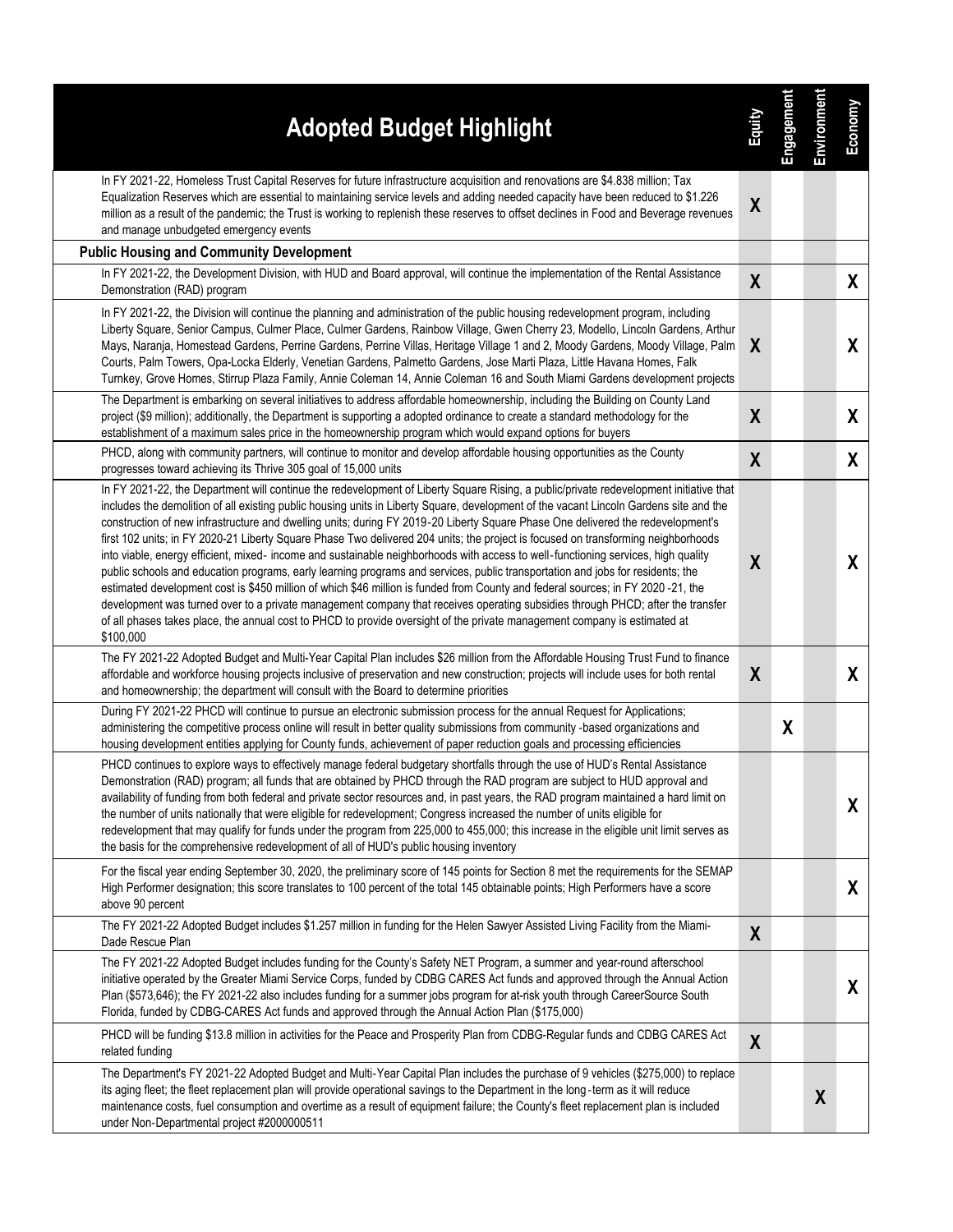| <b>Adopted Budget Highlight</b>                                                                                                                                                                                                                                                                                                                                                                                                                                                                                                                                                                                                                                                                                                                                     | <b>Rimit</b>     | Engagement       | Environment      | Economy |
|---------------------------------------------------------------------------------------------------------------------------------------------------------------------------------------------------------------------------------------------------------------------------------------------------------------------------------------------------------------------------------------------------------------------------------------------------------------------------------------------------------------------------------------------------------------------------------------------------------------------------------------------------------------------------------------------------------------------------------------------------------------------|------------------|------------------|------------------|---------|
| Neighborhood and Infrastructure                                                                                                                                                                                                                                                                                                                                                                                                                                                                                                                                                                                                                                                                                                                                     |                  |                  |                  |         |
| <b>Animal Services</b>                                                                                                                                                                                                                                                                                                                                                                                                                                                                                                                                                                                                                                                                                                                                              |                  |                  |                  |         |
| In FY 2021-22, the Department will continue its partnership with the Humane Society of Greater Miami to provide free income<br>qualified spay/neuter services to the community (\$300,000)                                                                                                                                                                                                                                                                                                                                                                                                                                                                                                                                                                          | X                | X                |                  |         |
| The FY 2021-22 Adopted Budget funds ASD's agreement with the Miami Veterinary Foundation to provide low cost spay/neuter<br>services via private veterinarians in the community at a value of \$450,000 annually and continues an agreement with the City of<br>Homestead to operate and maintain a low cost spay/neuter clinic in South Dade; the clinic is open five days per week                                                                                                                                                                                                                                                                                                                                                                                | X                | X                |                  |         |
| In FY 2021-22, the Department will continue its relationship with Miami-Dade Corrections and Rehabilitation's Second Chance<br>Program; the program develops marketable skills for inmate participants to increase their employability upon release and improves<br>the behavior of the dogs to increase their opportunities for rehoming                                                                                                                                                                                                                                                                                                                                                                                                                           | X                |                  |                  | X       |
| In FY 2021-22, the Department will continue the Pet Retention Initiative, launched in conjunction with the ASPCA, aimed at assisting<br>families in crisis or at risk of surrendering their pets                                                                                                                                                                                                                                                                                                                                                                                                                                                                                                                                                                    | $\boldsymbol{X}$ |                  |                  |         |
| In FY 2021-22, the Department will continue to provide free large scale spay/neuter surgeries for at risk populations                                                                                                                                                                                                                                                                                                                                                                                                                                                                                                                                                                                                                                               | $\boldsymbol{X}$ |                  |                  |         |
| The FY 2021-22 Adopted Budget funds the University of Florida Veterinary Shelter Medicine internship program aimed at improving<br>shelter wellness care (\$125,000)                                                                                                                                                                                                                                                                                                                                                                                                                                                                                                                                                                                                |                  | χ                |                  |         |
| In FY 2021-22, the Department will continue to fund its agreement with the SFSPCA to house and care for large animals and<br>livestock (\$200,000), and provide an additional \$200,000 for this fiscal year for a total of \$400,000                                                                                                                                                                                                                                                                                                                                                                                                                                                                                                                               |                  | χ                |                  |         |
| The Department will continue its oversight and expansion of No-Kill initiatives to sustain a minimum 90 percent save rate                                                                                                                                                                                                                                                                                                                                                                                                                                                                                                                                                                                                                                           |                  | X                |                  |         |
| In FY 2021-22, the Department will continue its No-Kill initiatives, such as the Foster, Transport, Adoption and Rescue Programs, with<br>the goal of maintaining a No-Kill shelter status                                                                                                                                                                                                                                                                                                                                                                                                                                                                                                                                                                          |                  | χ                |                  |         |
| In FY 2020-21, the Department will continue to pursue growth of the Foster Program by expanding outreach efforts to private<br>industries to find alternative positive outcomes for shelter pets without the need to have them housed and cared for at the shelter                                                                                                                                                                                                                                                                                                                                                                                                                                                                                                  |                  | χ                |                  |         |
| In FY 2021-22, the Department will continue its partnership with Petco to provide an off-site adoption venue with a 100 percent<br>adoption rate                                                                                                                                                                                                                                                                                                                                                                                                                                                                                                                                                                                                                    |                  | $\boldsymbol{X}$ |                  |         |
| ASD and the Friends of Miami Animals (FOMA) entered into a grant agreement in FY 2019-20 to provide mobile animal wellness<br>services to low-income communities within the County; the grant funds four additional positions for FY 2021-22 (\$350,000)                                                                                                                                                                                                                                                                                                                                                                                                                                                                                                            | X                |                  |                  |         |
| The FY 2021-22 Adopted Budget and Multi-Year Capital Plan includes the continuation of the Countywide Infrastructure Investment<br>Program (CIIP) that will focus on infrastructure improvements at all County-owned facilities to include but not limited to furniture,<br>fixtures, equipment, electrical, plumbing, air conditioning, elevators, roofs, security, energy efficiency updates as well as various other<br>facility infrastructure improvements as needed; the Department's CIIP plan also includes the acquisition of property adjacent to the<br>Pet Adoption and Protection Center (PAPC) to provide additional employee and visitor parking (total project cost \$5.004 million,<br>\$2.738 million in FY 2021-22; capital program #2000001284) |                  |                  | $\boldsymbol{X}$ |         |
| <b>Solid Waste Management</b>                                                                                                                                                                                                                                                                                                                                                                                                                                                                                                                                                                                                                                                                                                                                       |                  |                  |                  |         |
| In FY 2021-22, the Department will continue to provide trash collection services (\$50.225 million), which include the UMSA litter<br>program along corridors and at hotspots (\$1.281 million)                                                                                                                                                                                                                                                                                                                                                                                                                                                                                                                                                                     | X                |                  | X                |         |
| In FY 2021-22, the Department will provide funding for Environmental Protection and Education grant programs administered by the<br>Office of Management and Budget's Grants Coordination Division (\$100,000)                                                                                                                                                                                                                                                                                                                                                                                                                                                                                                                                                      |                  | X                | X                |         |
| In FY 2021-22, the Department will continue to pay the Greater Miami Service Corps for litter pickup, cart repairs and other special<br>projects (\$184,000)                                                                                                                                                                                                                                                                                                                                                                                                                                                                                                                                                                                                        |                  | X                |                  | X       |
| The FY 2021-22 Adopted Budget includes funding for residential curbside recycling providing more than 350,000 households within<br>the WCSA and nine municipalities with service every other week (\$9.683 million)                                                                                                                                                                                                                                                                                                                                                                                                                                                                                                                                                 |                  |                  | X                |         |
| In FY 2021-22, DSWM will continue a proactive Mosquito Control program in areas previously impacted by the Zika virus and other<br>areas where residents and visitors are known to congregate (\$5.408 million)                                                                                                                                                                                                                                                                                                                                                                                                                                                                                                                                                     |                  |                  | X                |         |
| The FY 2021-22 Adopted Budget includes a robust public information campaign to inform residents of Miami-Dade County on<br>effective measures that prevent mosquito breeding on their properties and in their communities (\$500,000)                                                                                                                                                                                                                                                                                                                                                                                                                                                                                                                               |                  |                  | X                |         |
| The FY 2021-22 Adopted Budget includes a reimbursement for mosquito spraying from the Seaport, Homestead Air Reserve Base<br>and the Water and Sewer Department (\$11,000) as well as a reimbursement from the Department of Transportation and Public Works<br>Road and Bridge Division (\$165,000) for treating drains                                                                                                                                                                                                                                                                                                                                                                                                                                            |                  |                  | $\boldsymbol{X}$ |         |
| The FY 2021-22 Adopted Budget includes the transportation and disposal of waste through roll off operations (\$7.328 million) at the<br>Trash and Recycling Centers (TRC)                                                                                                                                                                                                                                                                                                                                                                                                                                                                                                                                                                                           |                  |                  | X                |         |
| In FY 2021-22, the Department will continue to receive two percent of the Utility Service Fee (USF) of the average retail Water and<br>Sewer customer's bill to fund landfill remediation and other USF eligible projects (\$18.236 million)                                                                                                                                                                                                                                                                                                                                                                                                                                                                                                                        |                  |                  | X                |         |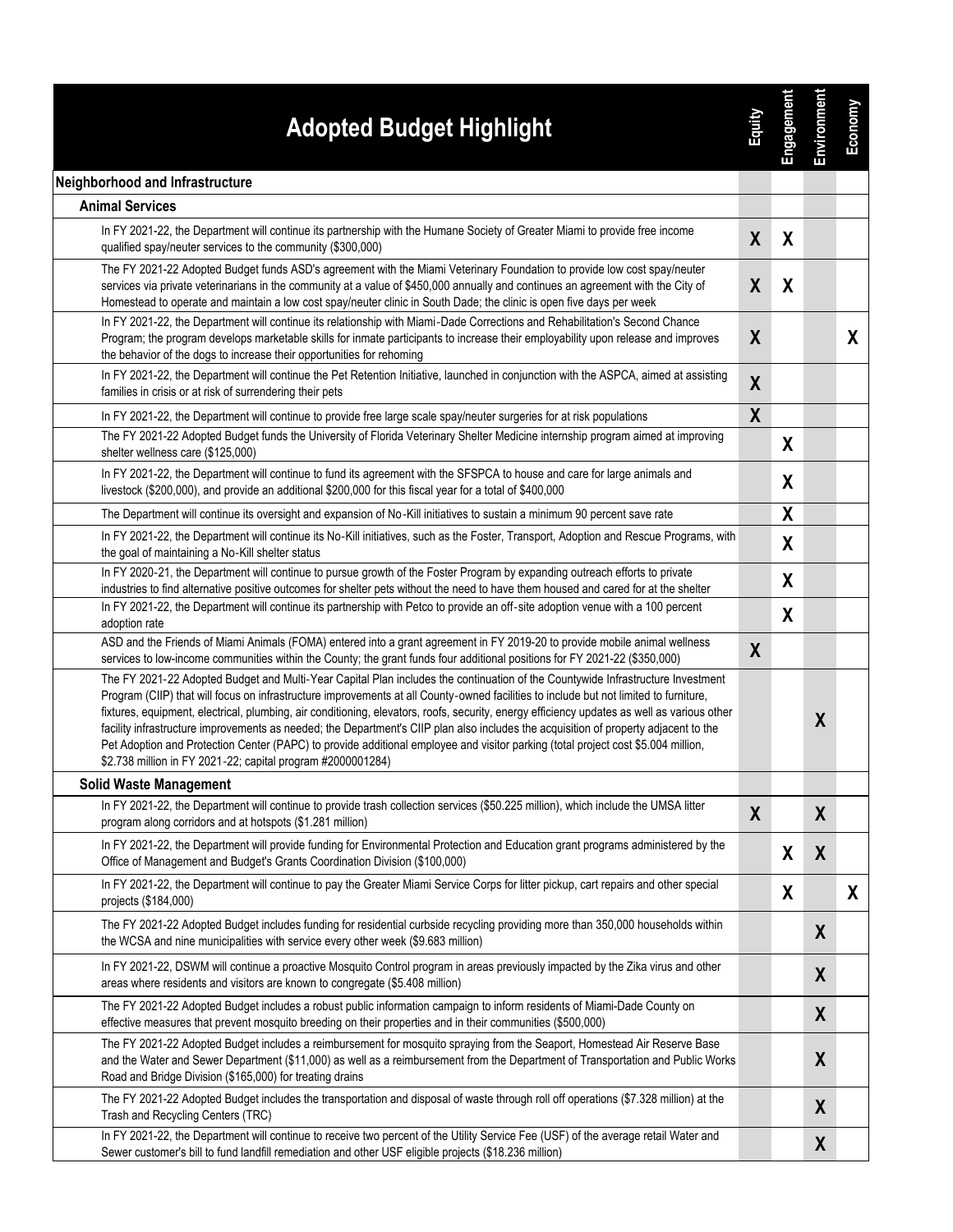| <b>Adopted Budget Highlight</b>                                                                                                                                                                                                                                                                                                                                                                                                                                                                                                                                                                                                                                                                                                                                                                            | <b>Equity</b> | Engagement | <b>Environment</b> | Economy |
|------------------------------------------------------------------------------------------------------------------------------------------------------------------------------------------------------------------------------------------------------------------------------------------------------------------------------------------------------------------------------------------------------------------------------------------------------------------------------------------------------------------------------------------------------------------------------------------------------------------------------------------------------------------------------------------------------------------------------------------------------------------------------------------------------------|---------------|------------|--------------------|---------|
| In FY 2021-22, the Department will continue environmental and technical service operations that include facilities maintenance<br>(\$4.228 million) and environmental services (\$3.395 million)                                                                                                                                                                                                                                                                                                                                                                                                                                                                                                                                                                                                           |               |            | X                  |         |
| In FY 2021-22, the Department will continue the operation of two Home Chemical Collection Centers (\$1.028 million)                                                                                                                                                                                                                                                                                                                                                                                                                                                                                                                                                                                                                                                                                        |               |            | $\boldsymbol{X}$   |         |
| In FY 2021-22, DSWM will continue to pursue options to replace the expired power purchase agreement associated with the<br>Resource Recovery plant to obtain long-term energy rates; in June 2017, DSWM entered into an Electric Power Purchase Agreement<br>with the City of Homestead through December 31, 2029 (\$5 million per year); the FY 2021-22 Adopted Budget also includes the<br>continuation of the contract with Covanta Dade Renewable Energy, Ltd. to operate and maintain the County's Resource Recovery<br>facility (\$72.284 million), including other supplemental contracts to support the Resource Recovery operation (\$501,500)                                                                                                                                                    |               |            | $\boldsymbol{X}$   |         |
| In FY 2021-22, the Department will continue to provide curbside garbage collection services (\$88.879 million) to include commercial<br>garbage collection by contract (\$2.362 million) and waste collection pick-ups at specific non-shelter bus stops (\$912,000)                                                                                                                                                                                                                                                                                                                                                                                                                                                                                                                                       |               |            | $\boldsymbol{X}$   |         |
| During FY 2020-21, a resolution was adopted, R-452-21, directing the Department to create an illegal dumping pilot program that<br>would continue into FY 2021-22 with the City of Miami Gardens and City of Opa-Locka; under the program, the County would provide<br>these cities training on illegal dumping investigative practices and criteria and enable the collection and disposal of illegal materials<br>for the cities at no cost when using a County facility                                                                                                                                                                                                                                                                                                                                 |               |            | $\boldsymbol{X}$   |         |
| The FY 2021-22 Adopted Budget and Multi-Year Capital Plan includes the construction of a 9,000 square foot LEED Silver certified<br>administration building at the 58th Street Facility to house the Mosquito Control and Habitat Management operations as well as<br>improved drainage to the surrounding area and vehicular flow through resurfacing and stripping; this project is funded through the<br>Countywide Infrastructure Improvement Program (CIIP)(total project cost of \$7.570 million, \$470,000 in FY 2021-22; capital program<br>#2000001394)                                                                                                                                                                                                                                           |               |            | $\boldsymbol{X}$   |         |
| The Department's FY 2021-22 Adopted Budget and Multi-Year Capital Plan includes the purchase of 128 vehicles (\$26.545 million)<br>for the replacement of its aging fleet funded with lease purchase financing (\$26.279 million for heavy fleet, and \$512,000 for light<br>fleet; the fleet replacement plan will provide operational savings to the Department in the long-term as it will reduce maintenance<br>costs, fuel consumption and overtime as a result of addressing equipment failure; the County's fleet replacement plan is included<br>under Non-Departmental capital program #2000000511                                                                                                                                                                                                |               |            | X                  |         |
| The FY 2021-22 Adopted Budget and Multi-Year Capital Plan includes Solid Waste System revenue bond proceeds for the Munisport<br>Landfill Closure (total project cost \$35.365 million; \$1.5 million in FY 2021-22; capital program #5010690) and Virginia Key Closure<br>(total project cost \$46.001 million; \$1.940 million in FY 2021-22; capital program #606610); these projects have no operating impact<br>to the Department as these capital costs are related to remediating the landfill sites                                                                                                                                                                                                                                                                                                |               |            | $\boldsymbol{X}$   |         |
| The Department's FY 2021-22 Adopted Budget and Multi-Year Capital Plan includes construction of a new Home Chemical Collection<br>(HC2) Center that will give area residents an option of disposing household chemicals in a sustainable manner; the new proposed<br>HC2 will be located at the 58th Street facility (total project cost \$4.211 million, \$2.621 million in FY 2021-22; capital program #<br>507960)                                                                                                                                                                                                                                                                                                                                                                                      |               |            | $\boldsymbol{X}$   |         |
| The FY 2021-22 Adopted Budget and Multi-Year Capital Plan provides capital improvements at the South Dade Landfill to include<br>improvements to its Sequence Batch Reactor (SBR) system that that will provide continued treatment of leachate and other ground<br>water contaminants (total project \$2.855 million; \$451,000 in FY 2021-22) as well as improvements to the gas collection and control<br>systems that will provide odor control and improved air emissions (total project cost \$7.974 million, \$847,000 in FY 2021-22; capital<br>program #2000001381)                                                                                                                                                                                                                               |               |            | X                  |         |
| <b>Water and Sewer</b>                                                                                                                                                                                                                                                                                                                                                                                                                                                                                                                                                                                                                                                                                                                                                                                     |               |            |                    |         |
| The FY 2021-22 Adopted Budget includes funding to the Parks, Recreation and Open Spaces (PROS) Department for Cooperative<br>Extension's Florida Yards and Neighborhoods Program (\$285,000)                                                                                                                                                                                                                                                                                                                                                                                                                                                                                                                                                                                                               |               | X          | X                  |         |
| The FY 2021-22 Adopted budget includes the addition of three New Business Representative positions (\$181,000) to assist with<br>increased volume associated with Concurrent Plans Processing as well as a shorter review timeline                                                                                                                                                                                                                                                                                                                                                                                                                                                                                                                                                                         |               |            |                    | X       |
| In FY 2021-22, the Department will continue a program to reduce energy consumption encompassing facilities lighting and controls,<br>operational equipment energy consumption, the implementation of the Energy Star Power plan and an employee awareness program,<br>which includes an energy conservation website, newsletter and workshops                                                                                                                                                                                                                                                                                                                                                                                                                                                              |               |            | X                  |         |
| The FY 2021-22 Adopted Budget includes a payment to the Community Action and Human Services Department for landscape<br>maintenance by the Greater Miami Service Corps (\$100,000)                                                                                                                                                                                                                                                                                                                                                                                                                                                                                                                                                                                                                         | X             |            |                    |         |
| The Department continues working on an outreach campaign that includes branding of the Department for community recognition and<br>that will inform citizens on water and wastewater services and the Multi-Year Capital Improvements Plan                                                                                                                                                                                                                                                                                                                                                                                                                                                                                                                                                                 |               | X          |                    |         |
| The Department's FY 2021-22 Adopted Budget and Multi-Year Capital Plan includes projects that directly impact the resilience of the<br>County's built and natural systems to include designing infrastructure that considers sea-level rise and storm surge for the life of the<br>assets; the C51 Reservoir Alternate Water Supply project that will diversify water resources and benefit environmental and<br>agricultural uses; investments to maximize the use of biogas from the wastewater treatment process to increase onsite energy<br>production; the expansion of the sanitary sewer system to remove septic systems through the General Obligation Bond Commercial<br>Corridors Septic-to-Sewer Project; the installation of public sewer laterals; and the Ojus Special Benefit Area project |               |            | X                  |         |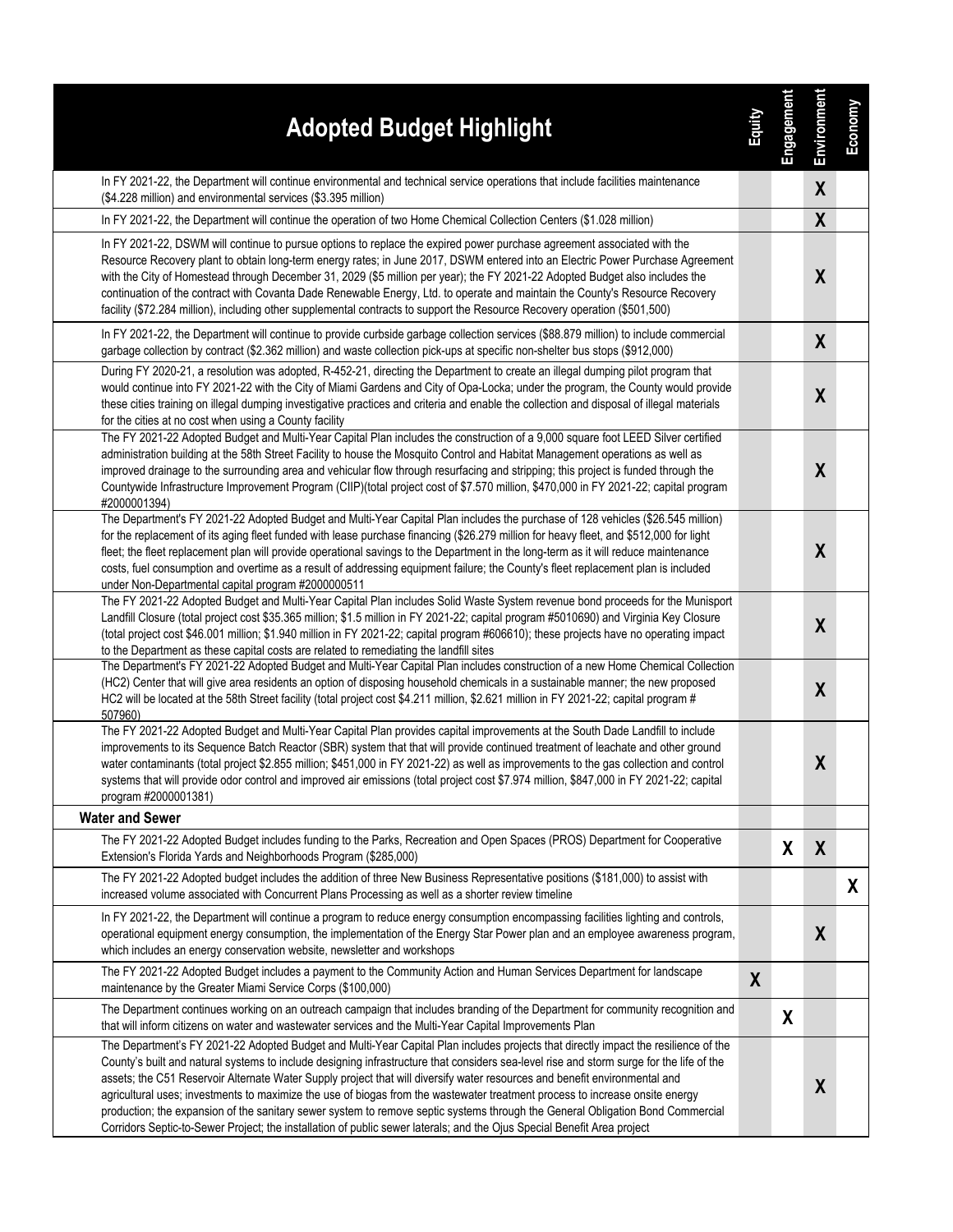| <b>Adopted Budget Highlight</b>                                                                                                                                                                                                                                                                                                                                                                                                                                                                                                                                                                                                                                                                                                                                                                     | <b>Zamic</b>     | Engagement | Environment      | Economy |
|-----------------------------------------------------------------------------------------------------------------------------------------------------------------------------------------------------------------------------------------------------------------------------------------------------------------------------------------------------------------------------------------------------------------------------------------------------------------------------------------------------------------------------------------------------------------------------------------------------------------------------------------------------------------------------------------------------------------------------------------------------------------------------------------------------|------------------|------------|------------------|---------|
| The Department's FY 2021-22 Adopted Budget and Multi-Year Capital Plan includes the purchase of 257 vehicles (\$16.195 million)<br>for the replacement of its aging fleet funded with lease purchase financing (\$16.050 million for heavy fleet, and \$145,000 for light<br>fleet); the fleet replacement plan will provide operational savings to the Department in the long-term as it will reduce maintenance<br>costs, fuel consumption and overtime as a result of addressing equipment failure; the County's fleet replacement plan is included<br>under Non-Departmental capital program #2000000511                                                                                                                                                                                        |                  |            | X                |         |
| The Department's FY 2021-22 Adopted Budget and Multi-Year Capital Plan also addresses the continued implementation of various<br>wastewater systems capital projects such as the Pump Station Improvement and Resilience Program's (\$26.672 million; capital<br>program #9651071 and #2000000784), Ocean Outfalls Legislation Program (\$70.016 million; capital program #962670), Consent<br>Decree (\$213.6 million; capital program #964120, #964440 and #968150), and South District Expansion (\$51.228 million; capital<br>program #2000000580)                                                                                                                                                                                                                                              |                  |            | X                |         |
| In FY 2012-13, the Department negotiated a consent agreement with the Federal Environmental Protection Agency (EPA) to address<br>regulatory violations resulting from failing wastewater infrastructure for approximately \$1.6 billion; the agreement was adopted by the<br>Board of County Commissioners on May 21, 2013; on April 9, 2014, the U.S. District Court for the Southern District approved the<br>Consent Decree, replacing and superseding the two existing Consent Decrees issued in the early-mid 1990s; all projects contained in<br>the Consent Decree are currently included in the capital plan, but as projects advance, schedules for completion may need to be<br>modified, with the approval of the EPA; increased debt requirements will lead to future rate adjustments |                  |            | $\boldsymbol{X}$ |         |
| In FY 2021-22, the Department is continuing to increase its focus on its Inflow and Infiltration Program to reduce flows into the<br>wastewater system from ground water and rain; this will result in a reduction of conveyed and treated flows at wastewater treatment<br>plants resulting in capital and operational savings; the FY 2021-22 budget for the Flow Reduction Program is \$13.565 million (capital<br>program #9650201)                                                                                                                                                                                                                                                                                                                                                             |                  |            | $\boldsymbol{X}$ |         |
| For FY 2021-22, the Department continued to streamline the Ocean Outfall Legislation capital project (total \$1.437 billion) to include<br>only the legislation and regulatory component; the capacity component project was separated out to be programmed as South District<br>Expansion (total \$694.703 million; capital program #962671)                                                                                                                                                                                                                                                                                                                                                                                                                                                       |                  |            | X                |         |
| <b>Policy Formulation</b>                                                                                                                                                                                                                                                                                                                                                                                                                                                                                                                                                                                                                                                                                                                                                                           |                  |            |                  |         |
| <b>Board of County Commissioners</b>                                                                                                                                                                                                                                                                                                                                                                                                                                                                                                                                                                                                                                                                                                                                                                |                  |            |                  |         |
| The FY 2021-22 Adopted Budget includes the addition of two positions in the Office of Community Advocacy to support the South<br>Dade Black History Center Advisory Board (\$158,000)                                                                                                                                                                                                                                                                                                                                                                                                                                                                                                                                                                                                               | $\boldsymbol{X}$ | X          |                  |         |
| The FY 2021-22 Adopted Budget includes \$3.9 million (\$300,000 per Commission District) for allocations to community-based<br>organizations for district specific needs                                                                                                                                                                                                                                                                                                                                                                                                                                                                                                                                                                                                                            | $\boldsymbol{X}$ | χ          |                  |         |
| The FY 2021-22 Adopted Budget includes a reimbursement from the Homeless Trust to support the executive director position of the<br>Domestic Violence Oversight Board within the Office of Community Advocacy funded from Food and Beverage Tax (\$116,000)                                                                                                                                                                                                                                                                                                                                                                                                                                                                                                                                         | $\boldsymbol{X}$ | χ          |                  |         |
| The FY 2021-22 Adopted Budget includes \$16.484 million to fund the BCC district offices (\$1.268 million for each district) in<br>accordance with the Board-approved satellite office policy; estimated satellite district office space costs are included within each<br>individual BCC Office                                                                                                                                                                                                                                                                                                                                                                                                                                                                                                    |                  | χ          |                  |         |
| The FY 2021-22 Adopted Budget includes \$100,000 from the Greater Miami Visitors and Convention Bureau to support and promote<br>Miami-Dade County through trade activities coordinated by the International Trade Consortium                                                                                                                                                                                                                                                                                                                                                                                                                                                                                                                                                                       |                  |            |                  | X.      |
| <b>Public Safety</b>                                                                                                                                                                                                                                                                                                                                                                                                                                                                                                                                                                                                                                                                                                                                                                                |                  |            |                  |         |
| <b>Corrections and Rehabilitation</b>                                                                                                                                                                                                                                                                                                                                                                                                                                                                                                                                                                                                                                                                                                                                                               |                  |            |                  |         |
| The FY 2021-22 Adopted Budget includes the transfer of five positions from Custody Services as part of the staffing analysis<br>conducted semi-annually to ensure constitutional and legally compliant conditions in the County's jail system, as required by the U.S.<br>Department of Justice (DOJ) Settlement Agreement                                                                                                                                                                                                                                                                                                                                                                                                                                                                          | X                |            |                  |         |
| The FY 2021-22 Adopted Budget includes the transfer of five positions to the Office of the Director, the transfer of three positions to<br>Management Services and Training and 40 positions to Support Services as part of the staffing analysis conducted semi-annually to<br>ensure constitutional and legally compliant conditions in the County's jail system, as required by the U.S. Department of Justice<br>(DOJ) Settlement Agreement                                                                                                                                                                                                                                                                                                                                                     | $\boldsymbol{X}$ |            |                  |         |
| The FY 2021-22 Adopted Budget includes the transfer of 40 positions from Custody Services as part of the staffing analysis<br>conducted semi-annually to ensure constitutional and legally compliant conditions in the County's jail system, as required by the U.S.<br>Department of Justice (DOJ) Settlement Agreement                                                                                                                                                                                                                                                                                                                                                                                                                                                                            | X                |            |                  |         |
| The FY 2021-22 Adopted Budget includes the transfer of three positions from Custody Services as part of the staffing analysis<br>conducted semi-annually to ensure constitutional and legally compliant conditions in the County's jail system, as required by the U.S.<br>Department of Justice (DOJ) Settlement Agreement                                                                                                                                                                                                                                                                                                                                                                                                                                                                         | X                |            |                  |         |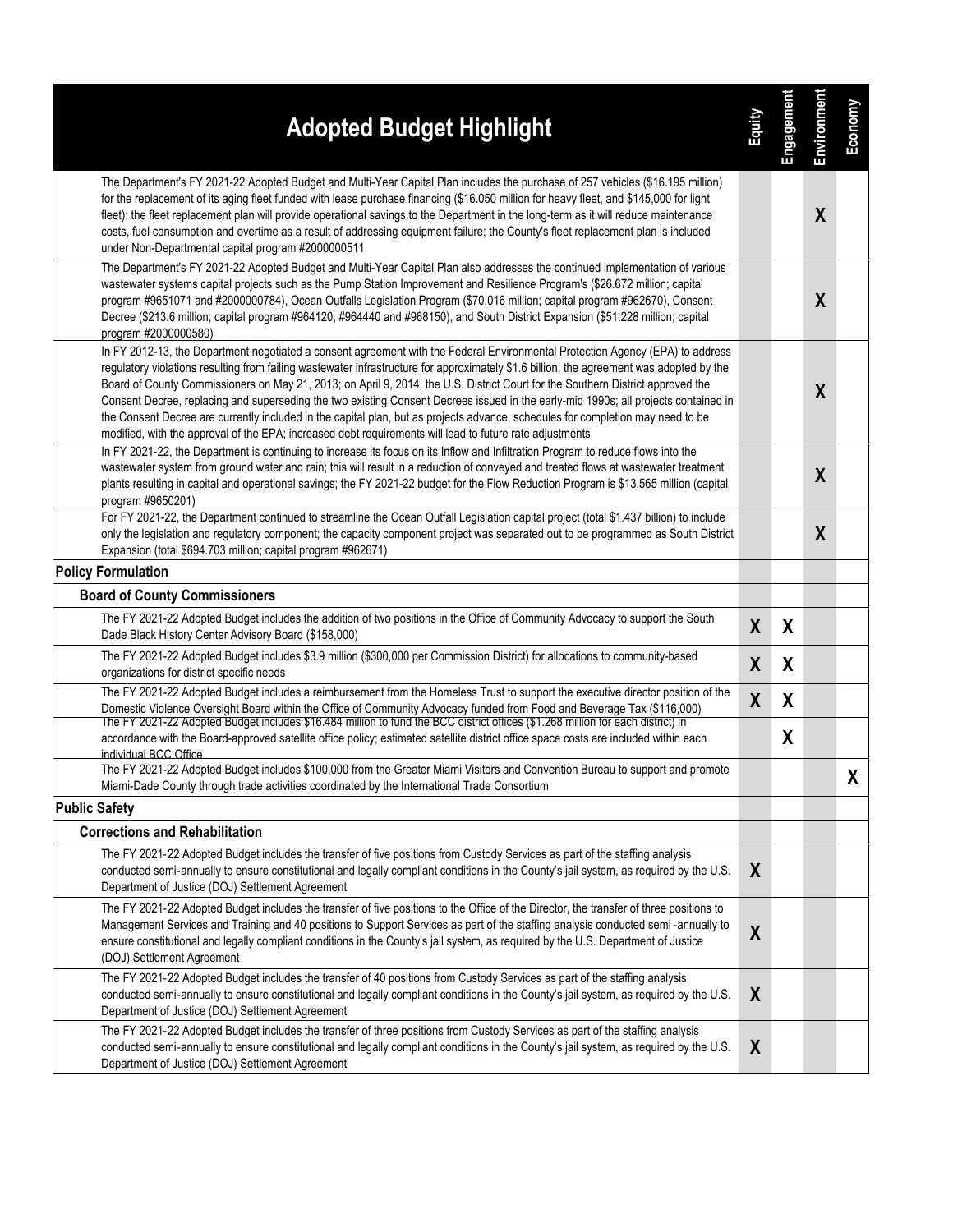| <b>Adopted Budget Highlight</b>                                                                                                                                                                                                                                                                                                                                                                                                                                                                                                                                                                                                                                                                                                                                                                                                                                                                                                                                          | <b>Zulup</b>     | Engagement | Environment      | Economy |
|--------------------------------------------------------------------------------------------------------------------------------------------------------------------------------------------------------------------------------------------------------------------------------------------------------------------------------------------------------------------------------------------------------------------------------------------------------------------------------------------------------------------------------------------------------------------------------------------------------------------------------------------------------------------------------------------------------------------------------------------------------------------------------------------------------------------------------------------------------------------------------------------------------------------------------------------------------------------------|------------------|------------|------------------|---------|
| On April 16, 2013, the BCC approved a settlement agreement with the U.S. Department of Justice (DOJ) to address standards of<br>care established by the Civil Rights of Institutionalized Persons Act (CRIPA); the agreement specifically addresses inmate medical<br>and mental health care, suicide prevention, protection of inmates from harm and sanitation conditions, as well as compliance with the<br>Prison Rape Elimination Act (PREA); as required by the provisions set forth in the Settlement Agreement, the Miami-Dade<br>Corrections and Rehabilitation Department conducts a comprehensive staffing analysis semi-annually to determine appropriate<br>staffing levels necessary to ensure constitutional and legally compliant conditions in the County's jail system                                                                                                                                                                                 | $\boldsymbol{X}$ |            |                  |         |
| The FY 2021-22 Adopted Budget maintains funding for the Boot Camp program (\$7.5 million), which has been nationally recognized<br>as a successful model for reducing recidivism rates among youth offenders                                                                                                                                                                                                                                                                                                                                                                                                                                                                                                                                                                                                                                                                                                                                                             | X                |            |                  |         |
| <b>Fire Rescue</b>                                                                                                                                                                                                                                                                                                                                                                                                                                                                                                                                                                                                                                                                                                                                                                                                                                                                                                                                                       |                  |            |                  |         |
| The Florida Legislature included \$136.1 million in the FY 2021-22 state budget to provide appropriation authority for continuing the<br>Certified Public Expenditure (CPE) Program and the Managed Care Intergovernmental Transfer (IGT) program, which increases<br>federal Medicaid reimbursements for public ambulance providers statewide; the appropriation from the state increased by \$46 million<br>for next year and is comprised of \$42 million for the Medicaid Fee for Service CPE program and \$94.1 million for the Managed Care<br>IGT program statewide; in FY 2021-22, MDFR CPE revenues are estimated to total \$7 million; the Managed Care program will<br>require an estimated IGT of \$1.8 million and will return \$4.5 million to MDFR, a net revenue of \$2.7 million; MDFR will continue<br>working with the Florida Fire Chiefs to seek additional appropriation authority to generate increased revenue from this pass through<br>program | $\boldsymbol{X}$ |            |                  |         |
| In FY 2021-22, MDFR will begin implementation of a new Computer Aided Dispatch (CAD) system to replace the current CAD that<br>will no longer be supported for maintenance as of December 2020; the capital project is included under Information Technology<br>Department (ITD) project #2000000424                                                                                                                                                                                                                                                                                                                                                                                                                                                                                                                                                                                                                                                                     |                  | X          |                  |         |
| In FY 2019-20, the Department selected Honeywell to perform a comprehensive investment grade energy audit at MDFR facilities;<br>the results of this audit led to a \$10.8 million guaranteed energy, water and wastewater performance savings contract that will finance<br>energy efficiency projects at MDFR HQ and 39 fire stations from future energy savings and a cash contribution from the Department;<br>the project will reduce electricity consumption at HQ by 50% and throughout the Fire District by 37%; the Department will save more<br>than 1.9 million gallons of water per year; and the Department utilities budget has been adjusted to reflect the cost savings<br>guaranteed during construction                                                                                                                                                                                                                                                |                  |            | X                |         |
| In FY 2021-22, four new rescue units will be deployed (52 positions, \$4.5 million)                                                                                                                                                                                                                                                                                                                                                                                                                                                                                                                                                                                                                                                                                                                                                                                                                                                                                      | $\boldsymbol{X}$ |            |                  |         |
| The Department has negotiated a guaranteed energy, water and wastewater performance savings contract with Honeywell<br>International that was approved by the Board in July 2021; if approved this \$10.8 million project will replace the two 50-year old diesel<br>generators at Headquarters with natural gas engines; replace the main chiller unit; and improve energy efficiency at 39 fire stations to<br>reduce electricity cost throughout the department by 37 percent while saving more than 1.9 million gallons of water per year; annual<br>operational savings will fund the project                                                                                                                                                                                                                                                                                                                                                                       |                  |            | $\boldsymbol{X}$ |         |
| In February 2020, the Department completed the new temporary Westwood Lake Fire Rescue Station 41 on land leased from the<br>Water & Sewer Department (WASD) and deployed the new Rescue 41 in southwest Miami-Dade; the Department will continue to<br>seek approval from neighbors to establish a permanent station in the area (total project cost \$7.360 million, \$825,000 in FY 2021-22;<br>capital program #2000001391)                                                                                                                                                                                                                                                                                                                                                                                                                                                                                                                                          |                  | X          |                  |         |
| In FY 2020-21, the Department received approval from the Board to purchase an electric fire truck; the Department will commence<br>design immediately, with production expected in FY 2021-22 and final payment in FY 2022-23 (\$1.3 million); the County's fleet<br>replacement plan is included under Non-Departmental project #2000000511                                                                                                                                                                                                                                                                                                                                                                                                                                                                                                                                                                                                                             |                  |            | X                |         |
| In FY 2021-22, the Department will complete construction of a new 7,000 square foot Ocean Rescue Lifeguard Headquarters at<br>Crandon Park Beach including public restrooms, meeting rooms and storage for equipment (total project cost \$4 million, \$1.941<br>million in FY 2021-22; capital program #376760)                                                                                                                                                                                                                                                                                                                                                                                                                                                                                                                                                                                                                                                         |                  | X          |                  |         |
| In FY 2021-22, the Department will complete repair and refurbishment of the exterior of the Ocean Lifeguard Headquarters at<br>Haulover Park (total project cost \$1.3 million, \$650,000 in FY 2021-22; capital program #2000001253)                                                                                                                                                                                                                                                                                                                                                                                                                                                                                                                                                                                                                                                                                                                                    |                  |            | X                |         |
| In FY 2021-22, the Department will continue construction of the 12,308 square foot three-bay Dolphin Fire Rescue Station 68 in<br>Sweetwater (total project cost \$8.630 million, \$4.164 million in FY 2021-22; capital program #10420); as part of the County's effort to<br>be more resilient, this will be the first MDFR station with solar power through net metering and will use solar power as a primary<br>energy source; the station will have batteries and generators for back-up power as well as a grid connection for emergency needs;<br>this project will reduce the County's carbon footprint and decrease dependence on outside electricity sources, thus providing<br>approximately \$15,000 annually in operational savings to the Department; the station is scheduled to open in FY 2022 -23                                                                                                                                                     |                  |            | $\boldsymbol{X}$ |         |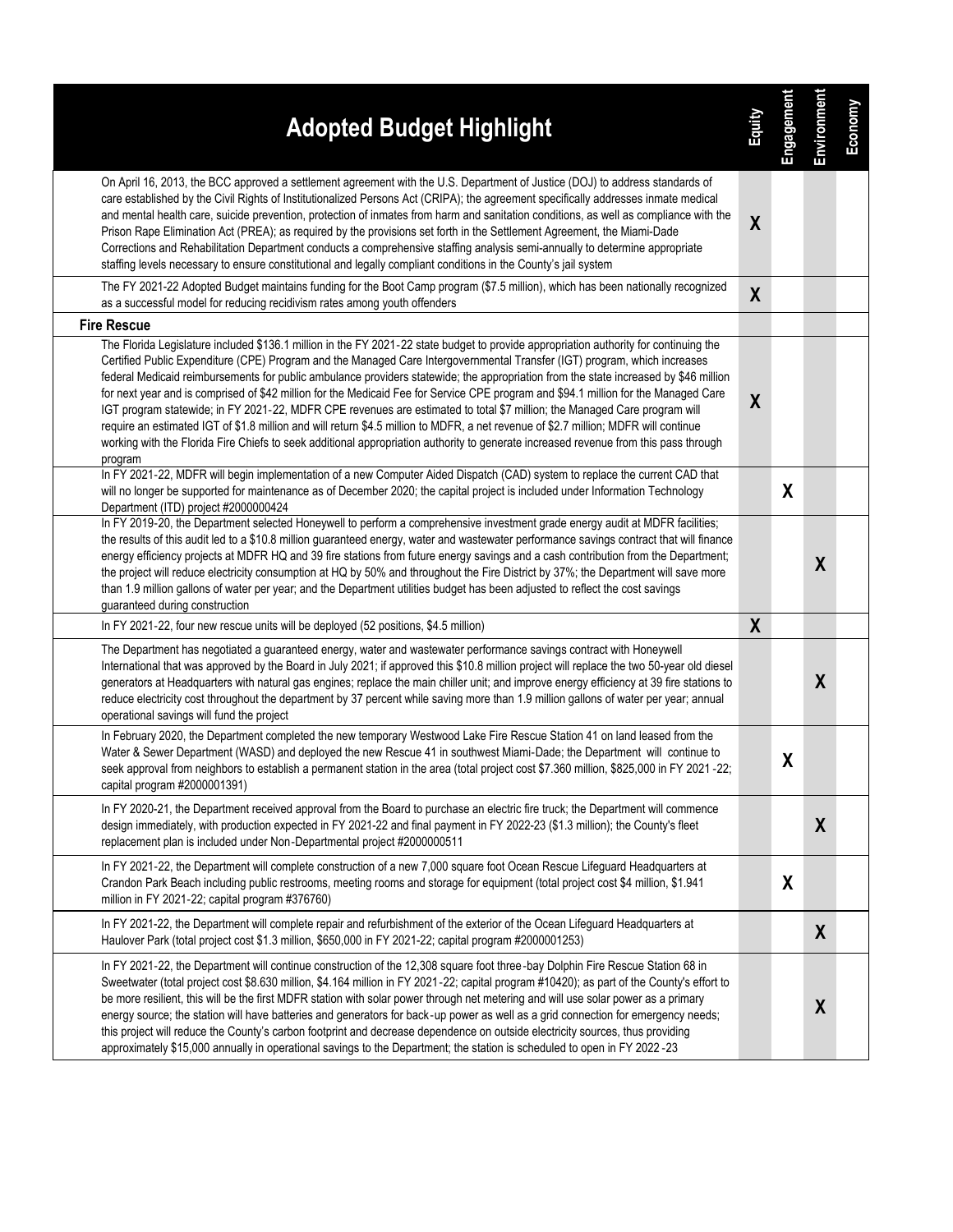| <b>Adopted Budget Highlight</b>                                                                                                                                                                                                                                                                                                                                                                                                                                                                                                                                                                                                                                                                                                                                                                                                      | <b>Equity</b>    | Engagement | Environment      | Economy |
|--------------------------------------------------------------------------------------------------------------------------------------------------------------------------------------------------------------------------------------------------------------------------------------------------------------------------------------------------------------------------------------------------------------------------------------------------------------------------------------------------------------------------------------------------------------------------------------------------------------------------------------------------------------------------------------------------------------------------------------------------------------------------------------------------------------------------------------|------------------|------------|------------------|---------|
| In FY 2021-22, the Department will finish in-house design of a new 12,885 square foot three-bay energy efficient Fire Rescue Station<br>18 in North Miami-Dade to replace the temporary fire station located in North Miami (total project cost \$7.735 million, \$200,000 in FY<br>2021-22; capital program #7050); as part of the County's effort to be more resilient, this station will use solar power as a primary<br>energy source, thus providing approximately \$15,000 annually in operational savings to the Department; the station will have<br>batteries and generators for back-up power as well as a grid connection for emergency needs; the station is scheduled to open in FY<br>2024-25 with an estimated operating impact of \$40,000 since Rescue 18 is currently in service at an adjacent temporary location |                  |            | $\boldsymbol{X}$ |         |
| The Department will seek Board approval to install a relocatable prefabricated fire station in south Miami-Dade County on Eureka<br>Drive to serve as Station 71; this will be a prototype for MDFR to evaluate the long term usage of an alternative to the modular trailers<br>traditionally used by the Department for temporary fire stations; unlike current temporary stations, the relocatable station will include a<br>truck stall and interior bunker gear room and will have solar power and batteries (total project cost \$2.450 million, \$2.4 million in FY<br>2021-22; capital program #200001428)                                                                                                                                                                                                                   |                  |            | X                |         |
| In FY 2020-21, the Department completed the building hardening of MDFR Headquarters with grant funds provided by FEMA<br>(\$642,000) and a match from the Fire District (\$214,000); while this project will focus on the exterior building envelope, MDFR will<br>also finish the engineering reports outlining the necessary steps and estimated cost of upgrading the building, which houses the<br>County's Emergency Operations Center (EOC), into a category 5 building                                                                                                                                                                                                                                                                                                                                                        |                  |            | $\boldsymbol{X}$ |         |
| In FY 2021-22, MDFR will participate in the Countywide solar initiative coordinated by the Office of Resilience and install solar panels<br>at Stations 16, 69 and 70; total project cost is \$400,000 and is funded with Fire Rescue Taxing District funds (capital program<br>#2000001794)                                                                                                                                                                                                                                                                                                                                                                                                                                                                                                                                         |                  |            | $\boldsymbol{X}$ |         |
| <b>Judicial Administration</b>                                                                                                                                                                                                                                                                                                                                                                                                                                                                                                                                                                                                                                                                                                                                                                                                       |                  |            |                  |         |
| The FY 2021-22 Adopted Budget and Multi-Year Capital Plan also includes the Mental Health Diversion Facility; the capital program<br>is funded with Building Better Communities Bond Program proceeds (\$43.1 million) and JMH General Obligation Bond proceeds (\$8<br>million) for a total project cost of \$51.1 million; the facility will provide a full continuum of care and assist individuals with mental<br>illnesses diverted from the criminal justice system (capital program #305410)                                                                                                                                                                                                                                                                                                                                  | $\boldsymbol{X}$ |            |                  |         |
| The Department's FY 2021-22 Adopted Budget and Multi-Year Capital Plan includes initial planning and development costs for the<br>new Civil and Probate Courthouse project to be located in downtown Miami; during FY 2021-22, the Internal Services<br>Department will continue its oversight of the design and construction of the state-of-the-art facility in collaboration with building<br>tenants to ensure an on-time and on budget delivery of the project; upon scheduled occupation in January 2024, the new<br>courthouse will have 46 jury courtrooms, four shelled courtrooms and office and public spaces to be occupied by the Clerk of Courts,<br>the Administrative Office of the Courts, and the Law Library                                                                                                      |                  | X          |                  |         |
| The FY 2021-22 Adopted Budget includes funding for the Children and Special Needs Center, which is administered by the SAO to<br>coordinate multi-jurisdictional interviewing and assessment of children and the mentally impaired who are victims of sexual abuse<br>(\$520,000); the intergovernmental agreement between the County and the State of Florida will be continued as it relates to the<br>appropriation of funds by the Board of County Commissioners (BCC)                                                                                                                                                                                                                                                                                                                                                           | $\boldsymbol{X}$ |            |                  |         |
| The FY 2021-22 Adopted Budget includes funding for the Legal Aid program (\$4.66 million); the funding is comprised of General<br>Fund Support (\$3.165 million), Florida Bar Foundation contributions (\$210,000), court fees (\$201,000), grant revenues (\$934,000)<br>and other miscellaneous revenues (\$150,000)                                                                                                                                                                                                                                                                                                                                                                                                                                                                                                               | X                |            |                  |         |
| The Non-Departmental General Fund section of the FY 2021-22 Adopted Budget includes \$2.728 million in funding for the<br>Guardianship Program; the Guardianship Program of Dade County, Inc. provides legal guardianship assistance for indigent and low-<br>income adults who are determined to be incapacitated by the Court in Miami-Dade County and are appointed a Guardian                                                                                                                                                                                                                                                                                                                                                                                                                                                    | X                |            |                  |         |
| The FY 2021-22 Adopted Budget includes \$1.559 million of federal funding for Drug Court operations (\$425,000), Adult Drug Court<br>operations (\$800,000), the Criminal Mental Health Project (\$274,000) and the Domestic Violence Mentor Court Project (\$60,000)                                                                                                                                                                                                                                                                                                                                                                                                                                                                                                                                                                | X                |            |                  |         |
| The FY 2021-22 Adopted Budget includes approximately \$5.1766 million for local requirement Court programs to support: County<br>Mediation, Family Court Services/Supervised Visitation, Dependency Drug Court, Mental Health Coordination, Unified Children's<br>Court, Juvenile Drug Court, Adult Drug Court, Civil Court Interpreters, Domestic Violence Fatality Review Team, Domestic Violence<br>Drug Court, Probate for Marchman Act, Urinalysis, Criminal Mental Health Jail Diversion Program, Civil Traffic Operations and<br><b>Veterans Treatment Court</b>                                                                                                                                                                                                                                                              | $\boldsymbol{X}$ |            |                  |         |
| The FY 2021-22 Adopted Budget includes \$3.262 million in self-funded local requirement court programs such as Self-Help (\$1.540<br>million), Drive Legal (\$1.267 million), Process Servers (\$303,806) and Adult Drug Court (\$151,000)                                                                                                                                                                                                                                                                                                                                                                                                                                                                                                                                                                                           | X                |            |                  |         |
| The FY 2021-22 Adopted Budget includes funding for the Early Representation Unit (\$1.159 million), a local requirement court<br>program administered by the PDO; the program assists in obtaining a timely release of defendants from jail, reducing the County's<br>cost for housing inmates                                                                                                                                                                                                                                                                                                                                                                                                                                                                                                                                       | X                |            |                  |         |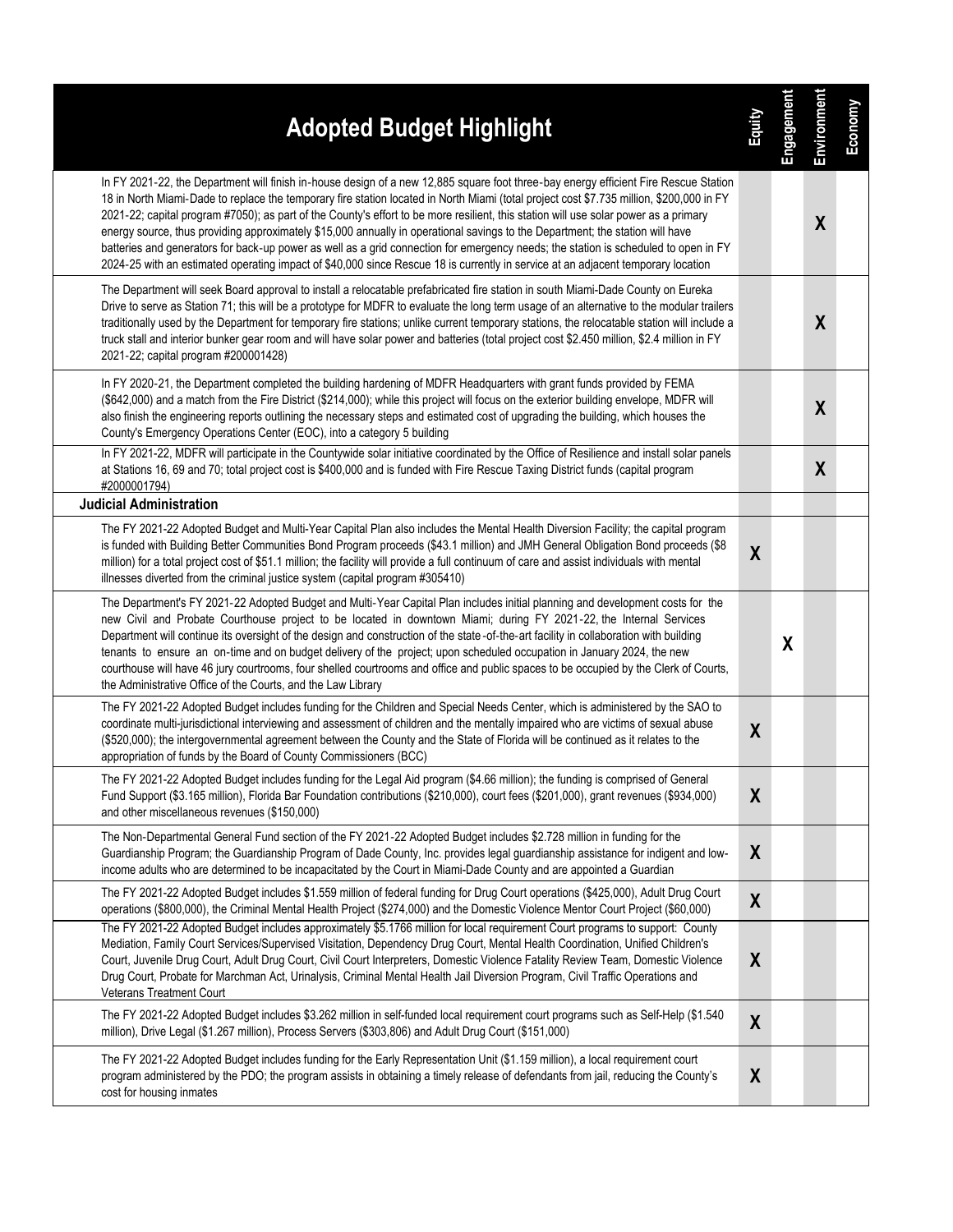| <b>Adopted Budget Highlight</b>                                                                                                                                                                                                                                                                                                                                                                                                                                                                                                                                                                                                                                                                                                                                                                           | 富                | Engagement | Environment      | Economy |
|-----------------------------------------------------------------------------------------------------------------------------------------------------------------------------------------------------------------------------------------------------------------------------------------------------------------------------------------------------------------------------------------------------------------------------------------------------------------------------------------------------------------------------------------------------------------------------------------------------------------------------------------------------------------------------------------------------------------------------------------------------------------------------------------------------------|------------------|------------|------------------|---------|
| <b>Juvenile Services</b>                                                                                                                                                                                                                                                                                                                                                                                                                                                                                                                                                                                                                                                                                                                                                                                  |                  |            |                  |         |
| The FY 2021-22 Adopted Budget continues funding to the Youth Commission for travel, events, food and beverages at Youth<br>Commission events, and other outreach efforts (\$60,000)                                                                                                                                                                                                                                                                                                                                                                                                                                                                                                                                                                                                                       | $\boldsymbol{X}$ | X          |                  |         |
| The FY 2021-22 Adopted Budget includes funding for intake, screening, and assessment services from the Florida Department of<br>Juvenile Justice (\$882,000) and the Florida Department of Children and Families (\$344,000)                                                                                                                                                                                                                                                                                                                                                                                                                                                                                                                                                                              | X                | X          |                  |         |
| The FY 2021-22 Adopted Budget includes continued funding for diversion services from the Florida Department of Juvenile Justice<br>(\$784,000) and the United States Department of Justice Byrne Grant (\$155,000)                                                                                                                                                                                                                                                                                                                                                                                                                                                                                                                                                                                        | $\boldsymbol{X}$ |            |                  |         |
| The FY 2021-22 Adopted Budget supports the Anti-Violence Initiative (AVI); the AVI involves a variety of community partners in an<br>effort to reduce group violence through prevention, intervention, suppression and re-entry (\$2.0 million)                                                                                                                                                                                                                                                                                                                                                                                                                                                                                                                                                           | X                |            |                  |         |
| The FY 2021-22 Adopted Budget continues the County's commitment to the Youth and Community Safety Initiative, which includes<br>collaborations with the Miami-Dade Police and the Parks, Recreation and Open Spaces departments to focus on the mitigation of<br>youth violence; the program is designed to enhance communication between juvenile justice practitioners and law enforcement and<br>focuses on preventing high risk youth from engaging in continued criminal activity along with reducing police contact and involvement<br>with the juvenile justice system; the Department's contribution towards this initiative is \$896,000 and funds allocations to Miami<br>Children's Initiative (\$150,000), GATE-Weapon Intervention Program (\$107,000) and Community Action Team (\$639,000) | $\boldsymbol{X}$ |            |                  |         |
| In FY 2020-21, the Department will continue the Civil Citation program, which gives misdemeanor offenders the opportunity to<br>participate in intervention services at the earliest stage of delinquency; the program is nationally recognized and ranks first in the<br>state for utilizing civil citations to increase public safety, improve youth opportunities and save taxpayer money                                                                                                                                                                                                                                                                                                                                                                                                              | $\boldsymbol{X}$ |            |                  |         |
| <b>Police</b>                                                                                                                                                                                                                                                                                                                                                                                                                                                                                                                                                                                                                                                                                                                                                                                             |                  |            |                  |         |
| In FY 2020-21, as part of a revised MDPD table of organization the Department established the Community Affairs Bureau to<br>centralize and administer a variety of community oriented programs designed to foster cooperation between the Department and the<br>community; the reorganization included 34 staff and functions transferred to Police Services for the new Community Affairs Bureau                                                                                                                                                                                                                                                                                                                                                                                                        | $\boldsymbol{X}$ | X          |                  |         |
| In FY 2020-21, as part of a revised MDPD table of organization the Department established the Community Affairs Bureau to<br>centralize and administer a variety of community oriented programs designed to foster cooperation between the Department and the<br>community; the reorganization included 34 staff and functions transferred from Support Services for the new Community Affairs<br>Bureau                                                                                                                                                                                                                                                                                                                                                                                                  | $\boldsymbol{X}$ | X          |                  |         |
| The FY 2021-22 Adopted Budget includes two MDPD Intelligence Analysts and one Criminalist 1 for the Forensic Services Bureau to<br>process National Integrated Ballistic Information Network (NIBIN) cases in the efforts to reduce gun violence in Miami-Dade County<br>through Operation Summer Heat                                                                                                                                                                                                                                                                                                                                                                                                                                                                                                    | X                |            |                  |         |
| The FY 2021-22 Adopted Budget includes one Police Crime Analysis Specialist for the Real Time Crime Center (RTCC) to support<br>expansion and new applications in the efforts to reduce gun violence in Miami-Dade County                                                                                                                                                                                                                                                                                                                                                                                                                                                                                                                                                                                 | $\boldsymbol{X}$ |            |                  |         |
| As part of the Peace and Prosperity Plan, the Community Affairs Bureau is implementing the MDPD Turn Around Police Academy<br>and expanding the MDPD Youth Athletic and Mentoring Initiative (\$414,000), funded by FTX naming rights revenues                                                                                                                                                                                                                                                                                                                                                                                                                                                                                                                                                            | X                |            |                  |         |
| In FY 2020-21, as part of the Peace and Prosperity Plan, three MDPD Intelligence Analysts and one Police Crime Analysis Specialist<br>were added to assist the Professional Compliance Bureau via cyber investigations in addressing gun violence throughout Miami-<br>Dade County; funded by FTX naming rights revenues                                                                                                                                                                                                                                                                                                                                                                                                                                                                                  | X                |            |                  |         |
| In FY 2020-21, the Department implemented a gun violence deterrence and response initiative called Operation Summer Heat from<br>June 4, 2021 to August 27, 2021 (\$2.5 million)                                                                                                                                                                                                                                                                                                                                                                                                                                                                                                                                                                                                                          | $\boldsymbol{X}$ |            |                  |         |
| The FY 2021-22 Adopted Budget includes five Police Officer recruitment classes replacing 132 anticipated vacancies and funding for<br>42 additional Police Officer positions, from the COPS 2020 Grant, to decrease gun violence and foster community building and<br>relationships with the community                                                                                                                                                                                                                                                                                                                                                                                                                                                                                                    | X                |            |                  |         |
| In FY 2020-21, one MDPD Victim Advocate was added to help support the continuing growing need for victim services; the Victim<br>Advocates provide response to crime scenes to assist victims immediately, provide post scene services, and follow up and assist<br>investigators as necessary; funded by the Victims of Crime Act (VOCA) Administrators Grant                                                                                                                                                                                                                                                                                                                                                                                                                                            | X                |            |                  |         |
| The FY 2021-22 Adopted Budget includes four additional Police Officer positions to enhance enforcement and improve emergency<br>response times along the Miami River in the unincorporated areas (\$615,000)                                                                                                                                                                                                                                                                                                                                                                                                                                                                                                                                                                                              | $\boldsymbol{X}$ |            |                  |         |
| In FY 2021-22, the Department will enhance the Neighborhood Safety Initiative (ShotSpotter), as part of Operation Summer Heat a<br>gun violence deterrence and response initiative, expanding the gunshot detection service areas, and installing additional video<br>cameras and license plate readers (LPR) (total project cost \$9.366 million, \$2.725 million in FY 2021 -22; capital program<br>#2000000415)                                                                                                                                                                                                                                                                                                                                                                                        | $\boldsymbol{X}$ |            |                  |         |
| The FY 2021-22 Adopted Budget and Multi-Year Capital Plan includes the continuation of the Countywide Infrastructure Investment<br>Program (CIIP) that will focus on infrastructure improvements at all County-owned facilities including but not limited to furniture,<br>fixtures, equipment, electrical, plumbing, air conditioning, elevators, roofs and various other building infrastructure repairs and<br>renovations as needed (total CIIP allocation for FY 2021-22 \$30.283 million)                                                                                                                                                                                                                                                                                                           |                  |            | $\boldsymbol{X}$ |         |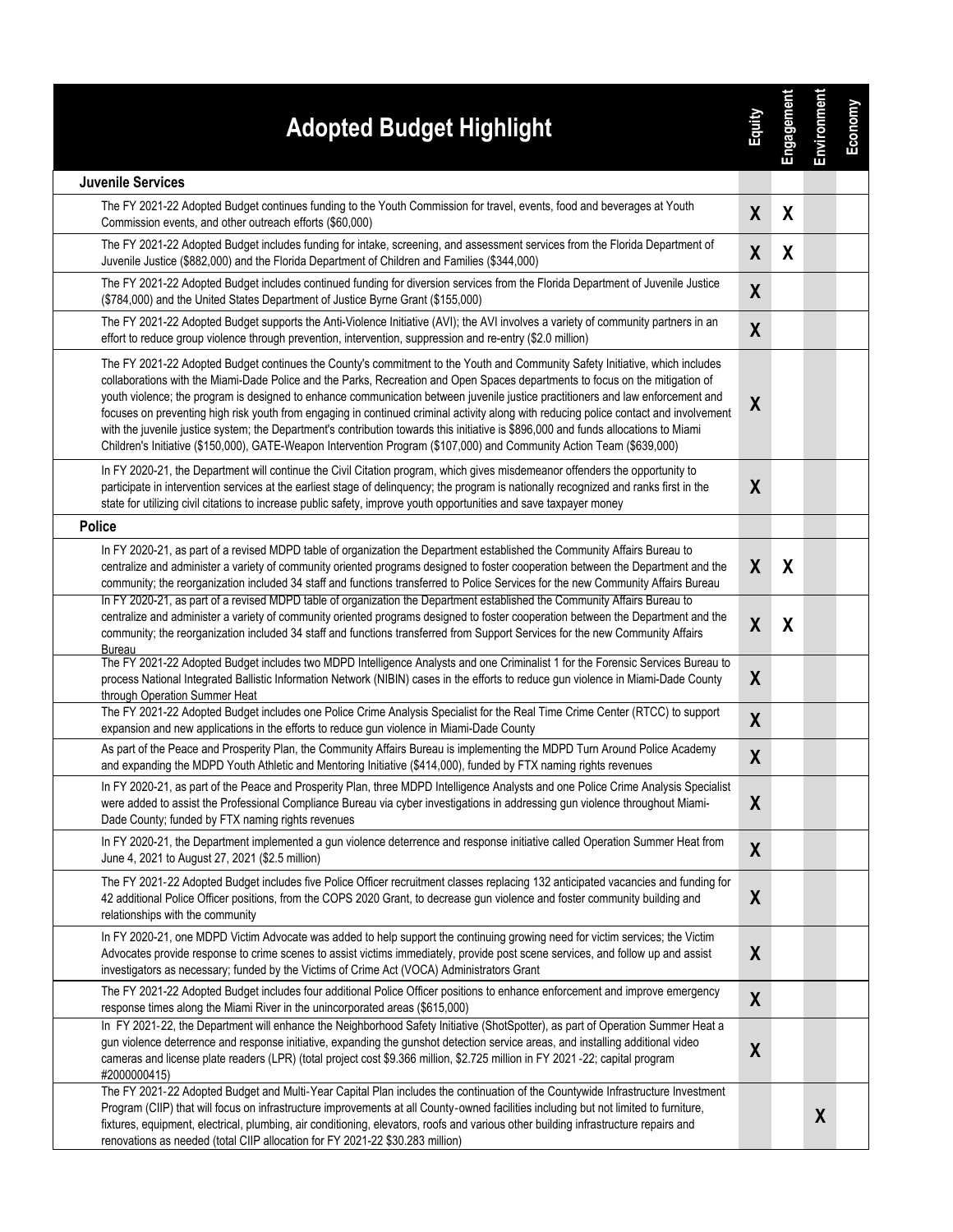| <b>Adopted Budget Highlight</b>                                                                                                                                                                                                                                                                                                                                                                                                                                                                                                                                                                                                                                                             | <b>Equity</b>    | Engagement | Environment      | Economy |
|---------------------------------------------------------------------------------------------------------------------------------------------------------------------------------------------------------------------------------------------------------------------------------------------------------------------------------------------------------------------------------------------------------------------------------------------------------------------------------------------------------------------------------------------------------------------------------------------------------------------------------------------------------------------------------------------|------------------|------------|------------------|---------|
| The Department's FY 2021-22 Adopted Budget and Multi-Year Capital Plan includes the purchase of 482 vehicles (\$11.753 million);<br>over the next five years, the Department is planning to spend \$47.650 million to replace 1,775 vehicles as part of its fleet<br>replacement plan; the fleet replacement plan will provide operational savings to the Department in the long-term as it will reduce<br>maintenance costs, fuel consumption and overtime as a result of equipment failure; the County's fleet replacement plan is<br>included under Non-Departmental capital program #2000000511; the Department is expected to have replaced 4,032 vehicles by the<br>end of FY 2021-22 |                  |            | $\boldsymbol{X}$ |         |
| The FY 2021-22 Adopted Budget includes the continuation of programs such as Youth and Community Safety, Target Crimes and<br>other crime prevention initiatives which focus on reducing violence against youth and will be funded by the Law Enforcement Trust<br>Fund (LETF) and the General Fund (\$4.960 million)                                                                                                                                                                                                                                                                                                                                                                        | $\boldsymbol{X}$ |            |                  |         |
| <b>Recreation and Culture</b>                                                                                                                                                                                                                                                                                                                                                                                                                                                                                                                                                                                                                                                               |                  |            |                  |         |
| <b>Cultural Affairs</b><br>The FY 2021-22 Adopted Budget includes an additional \$115,000 for the Culture Shock Miami program                                                                                                                                                                                                                                                                                                                                                                                                                                                                                                                                                               |                  |            |                  |         |
| (www.cultureshockmiami.com), where students ages 13-22 can purchase tickets to cultural performances and museums around                                                                                                                                                                                                                                                                                                                                                                                                                                                                                                                                                                     | X                |            |                  |         |
| The FY 2021-22 Adopted Budget includes continued funding for the Golden Ticket Arts Guides promoting free admission for adults<br>over the age of 62 to hundreds of cultural events and activities; it is estimated that the Department will produce and distribute 17,000<br>Golden Ticket Arts Guide books (\$85,000)                                                                                                                                                                                                                                                                                                                                                                     | X                |            |                  |         |
| The FY 2021-22 Adopted Budget includes the continuation of direct Convention Development Tax (CDT) funding to Fairchild Tropical<br>Botanic Gardens (\$376,000), Miami Children's Museum (\$785,000), ZooMiami Foundation, Inc. (\$293,000) and Fantasy Theater<br>Factory, Inc. (\$430,000) for the Sandrell Rivers Theater                                                                                                                                                                                                                                                                                                                                                                |                  | X          |                  |         |
| In FY 2021-22, South Miami-Dade Cultural Arts Center will continue to work with the nonprofit organization "After School Film<br>Institute" to maintain and expand its after-school film training program for students at Arthur and Polly Mays 6-12 Conservatory of the<br>Arts; the Proposed Budget includes continued grant funding of \$40,000 for the program                                                                                                                                                                                                                                                                                                                          |                  | X          |                  |         |
| The FY 2021-22 Adopted Budget includes \$380,000 in operational support for the Westchester Cultural Arts Center; the community<br>cultural center will be managed by the Roxy Theatre Group and is expected to offer performances, educational programs and related<br>recreational activities to serve families and children                                                                                                                                                                                                                                                                                                                                                              |                  | X          |                  |         |
| The FY 2021-22 Adopted Budget includes continued grant funding from The Children's Trust in the amount of \$1.5 million; The<br>Children's Trust grant provides project-based funding to enrich the lives of children and families through the arts by making live arts<br>experiences available to more children and youth throughout Miami-Dade County (\$1.418 million), as well as funding for one full-time<br>Administrative Officer 2 position (\$82,000) to assist with the program management for "All Kids Included" (AKI) initiatives, "Summer<br>Arts and Science Camps for Kids" and "Youth Arts Enrichment" grants programs                                                   |                  | X          |                  |         |
| The Department's FY 2021-22 Adopted Budget includes the continued funding (\$40,000) for the film program at the African Heritage<br>Cultural Arts Center; the program will train at-risk middle and high school students in preparation for careers in film and television<br>production                                                                                                                                                                                                                                                                                                                                                                                                   | X                |            |                  |         |
| In FY 2020-21, three of the Department's cultural facilities applied for and received federal support from the U.S. Small Business<br>Administration's Shuttered Venue Operator Grants (SVOG) program; these awards total \$1,810,128 and include \$1,078,301 for the<br>South Miami-Dade Cultural Arts Center, \$579,332 for Miami-Dade County Auditorium and \$152,495 for African Heritage Cultural Arts<br>Center; these funds will assist the Department in offsetting those costs incurred as a result of COVID -19 as well as provided<br>additional programming and operational assistance; where applicable, these funds will be expended by the Department in FY 2021-<br>22      |                  |            |                  | X       |
| The Westchester Cultural Arts Center has been substantially completed and Roxy Theatre Group, the facility's operator is scheduled<br>to occupy the building in November 2021 (total project cost \$10.8 million); the East Park, an outdoor performance space adjacent to<br>the Center, is being built and scheduled to be completed by mid-2022; the community cultural center will offer performances,<br>educational programs and related recreational activities to serve families and children; the FY 2021-22 Adopted Budget and Multi-<br>Year Capital Plan includes \$380,000 in operational support                                                                              |                  | X          |                  |         |
| The Department's FY 2021-22 Adopted Budget and Multi-Year Capital Plan includes funding for various infrastructure improvements<br>and the design and construction of a café at the South Miami-Dade Cultural Arts Center which will provide the Center with revenue<br>generating opportunities by providing catering services for facility events as well as the surrounding South Miami-Dade community;<br>the café is being developed and is projected to be built during FY 2022-23; a solicitation is underway for the replacement of the<br>Center's Building Automation System (total project cost \$2.010 million, \$1.510 million in FY 2021-22; capital program #2000000213)     |                  | X          |                  |         |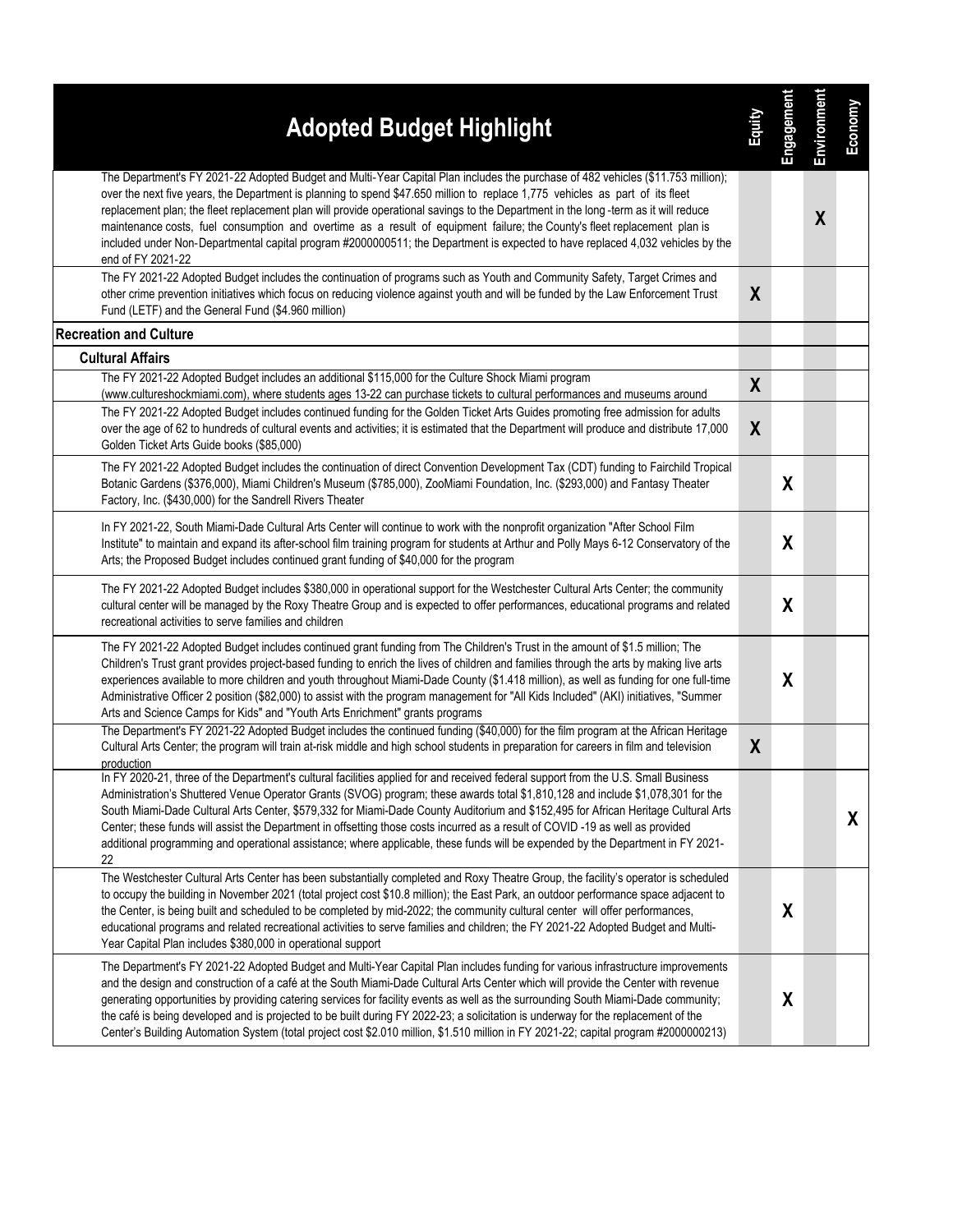| The Department's FY 2021-22 Adopted and Multi-Year Capital Plan includes funding for the back-of-the-house expansion of the<br>Joseph Caleb Auditorium; the project includes expanding the loading dock for improved access, additional dressing rooms, storage,<br>office space and green room; the expansion will improve the facility's functionality which will allow the theater to present a more<br>diverse selection of shows and attract a greater number of users; construction bids for the back-of house expansion are scheduled for<br>X<br>the first quarter of 2022 with construction beginning soon thereafter; design of the front-of-house and theatrical system improvements,<br>including new rigging, theatrical lighting and equipment, sound and communications equipment, renovations to the lobby, public<br>restrooms, and box office area, is expected to begin in the first quarter of FY 2021-22 (total project cost \$9.835 million, \$4.825 million<br>in FY 2021-22; capital program #9310220); shows are being held at the Miami-Dade County Auditorium until improvements to the<br>Caleb Auditorium are completed<br>Library<br>In FY 2020-21, MDPLS continued playing an important role in the County's COVID-19 Response, serving as a vital location for<br>residents to receive assistance and support for COVID-19 related programs, including face masks and food distribution, COVID-19<br>$\boldsymbol{X}$<br>X<br>testing and vaccinations, and assisting other County departments in staffing the 311 Call Center, SURGE teams, and many other<br>response-oriented activities<br>The FY 2021-22 Adopted Budget continues funding (\$5,000) to sponsor the Miami Book Fair three-day street festival to include<br>χ<br>hosting and moderating author panels, conducting community outreach, holding library card sign-ups and announcing National Book<br>Award nominees and winners<br>In FY 2020-21, MDPLS continued to engage library patrons with diverse online informational, educational and recreational programs<br>and events via the Library's social media pages, YouTube channel and Zoom, including storytimes, STEAM programs, book clubs,<br>X<br>X<br>health and wellness programs, fitness classes, consumer education, U.S. citizenship workshops, sensory friendly programs,<br>programs for older adults, music, and arts and crafts, to ensure continued public access to these services and activities throughout<br>the pandemic<br>In FY 2021-22, the Department will continue its Bookmobile service with planned stops at over 32 locations throughout the county<br>accounting for approximately 120 monthly visits; senior centers, adult living facilities and area parks are examples of stops and<br>X<br>X<br>account for over 30,000-items checked out from the Bookmobile service; additionally, the Department will begin the replacement of its<br>Bookmobile fleet with the purchase and build out of a more compact, fuel efficient and versatile vehicle to serve as the prototype for<br>the delivery of library mobile services throughout the community<br>The FY 2021-22 Adopted Budget and Multi-Year Capital Plan includes funding for the design and construction of a LEED Silver<br>certified community center and a 6,000 sq. ft. library facility; the project is a collaboration between Library and the Parks, Recreation<br>X<br>$\boldsymbol{X}$<br>and Open Spaces (PROS) Department at Chuck Pezoldt Park; the estimated total project cost is \$17.950 million of which \$12.955<br>million is programmed in PROS and \$4.995 million programmed in Library; the Department has budgeted \$2 million in FY 2021-22<br>(capital program #2000000507)<br>In FY 2020-21, MDPLS participated in, and served as hosts, for the Mayor's Thrive 305 civic engagement initiative, both as<br>χ<br>participants in surveys and workshops as well as library locations serving as public venues for community engagement events<br>In FY 2020-21, MDPLS participated in the Mayor's "No Wrong Door" Working Group, an initiative with a goal of ensuring that all<br>X<br>residents can receive the support and assistance needed no matter what point they enter County service<br>In FY 2021-22, MDPLS will continue to offer virtual programming options and resume in-library programs and events, including<br>X<br>Noches Culturales, a quarterly celebration of the culture and traditions of different countries, and the annual MDPLS Family Festival<br>and holiday-themed events such as the Kendale Lakes Branch Tree Lighting Celebration<br>In FY 2021-22, MDPLS will mark its 50th anniversary with special programs, events and community engagement, including a<br>X<br>marketing campaign, to underscore the importance and significance of the Library in our community<br>The FY 2021-22 Adopted Budget will continue the Short Stories Program for neurodivergent persons; the stories depict social<br>situations that may be encountered during a library visit; this program was created in FY 2020-21 for each of its library locations as<br>part of the County's partnership with the University of Miami-Nova Southeastern University Center for Autism and Related Disabilities<br>X<br>(UM-NSU CARD) and in furtherance of the Library's goal to become certified as an Autism Friendly organization; additionally,<br>MDPLS will continue to expand its offerings of sensory-friendly programs and services for people of all ages, including STEAM, arts<br>and crafts, storytimes, and yoga and movement classes<br>In FY 2020-21, MDPLS expanded its Drive-up Wi-Fi program to 23 library locations with 135 specially marked parking spaces as part<br>$\boldsymbol{X}$<br>of community connectivity initiative to help bridge the digital divide by expanding the library's Wi-Fi signal outside of library facilities<br>In FY 2020-21, MDPLS received the prestigious Urban Libraries Council 2020 Innovation Award, being named Top Innovator among<br>X<br>library systems across the U.S. and Canada in the Civic and Community Engagement category for its Climate of Art: Reimagine the | <b>Adopted Budget Highlight</b> | Equity | Engagement | Environment | Economy |
|-----------------------------------------------------------------------------------------------------------------------------------------------------------------------------------------------------------------------------------------------------------------------------------------------------------------------------------------------------------------------------------------------------------------------------------------------------------------------------------------------------------------------------------------------------------------------------------------------------------------------------------------------------------------------------------------------------------------------------------------------------------------------------------------------------------------------------------------------------------------------------------------------------------------------------------------------------------------------------------------------------------------------------------------------------------------------------------------------------------------------------------------------------------------------------------------------------------------------------------------------------------------------------------------------------------------------------------------------------------------------------------------------------------------------------------------------------------------------------------------------------------------------------------------------------------------------------------------------------------------------------------------------------------------------------------------------------------------------------------------------------------------------------------------------------------------------------------------------------------------------------------------------------------------------------------------------------------------------------------------------------------------------------------------------------------------------------------------------------------------------------------------------------------------------------------------------------------------------------------------------------------------------------------------------------------------------------------------------------------------------------------------------------------------------------------------------------------------------------------------------------------------------------------------------------------------------------------------------------------------------------------------------------------------------------------------------------------------------------------------------------------------------------------------------------------------------------------------------------------------------------------------------------------------------------------------------------------------------------------------------------------------------------------------------------------------------------------------------------------------------------------------------------------------------------------------------------------------------------------------------------------------------------------------------------------------------------------------------------------------------------------------------------------------------------------------------------------------------------------------------------------------------------------------------------------------------------------------------------------------------------------------------------------------------------------------------------------------------------------------------------------------------------------------------------------------------------------------------------------------------------------------------------------------------------------------------------------------------------------------------------------------------------------------------------------------------------------------------------------------------------------------------------------------------------------------------------------------------------------------------------------------------------------------------------------------------------------------------------------------------------------------------------------------------------------------------------------------------------------------------------------------------------------------------------------------------------------------------------------------------------------------------------------------------------------------------------------------------------------------------------------------------------------------------------------------------------------------------------------------------------------------------------------------------------------------------------------------------------------------------------------------------------------------------------------------------------------------------------------------------------------------------------------------------------------------------------------------------------------------------------------------------------------------------------------------------------------------------------------------------------------------------------------------------------------------------------------------------------------------------------------------------------------------------------------------------------------------------------------------------------------------------------------------------------------------------------------------------------------------------------------------------------------------------------------------------------------------------------------------------------------------------------------------------------------------------------------------------------------------------------------------------------------------------------------------------------------------------------------------------------------------------------------------------------------------------------------------------------------|---------------------------------|--------|------------|-------------|---------|
|                                                                                                                                                                                                                                                                                                                                                                                                                                                                                                                                                                                                                                                                                                                                                                                                                                                                                                                                                                                                                                                                                                                                                                                                                                                                                                                                                                                                                                                                                                                                                                                                                                                                                                                                                                                                                                                                                                                                                                                                                                                                                                                                                                                                                                                                                                                                                                                                                                                                                                                                                                                                                                                                                                                                                                                                                                                                                                                                                                                                                                                                                                                                                                                                                                                                                                                                                                                                                                                                                                                                                                                                                                                                                                                                                                                                                                                                                                                                                                                                                                                                                                                                                                                                                                                                                                                                                                                                                                                                                                                                                                                                                                                                                                                                                                                                                                                                                                                                                                                                                                                                                                                                                                                                                                                                                                                                                                                                                                                                                                                                                                                                                                                                                                                                                                                                                                                                                                                                                                                                                                                                                                                                                                                                                                   |                                 |        |            |             |         |
|                                                                                                                                                                                                                                                                                                                                                                                                                                                                                                                                                                                                                                                                                                                                                                                                                                                                                                                                                                                                                                                                                                                                                                                                                                                                                                                                                                                                                                                                                                                                                                                                                                                                                                                                                                                                                                                                                                                                                                                                                                                                                                                                                                                                                                                                                                                                                                                                                                                                                                                                                                                                                                                                                                                                                                                                                                                                                                                                                                                                                                                                                                                                                                                                                                                                                                                                                                                                                                                                                                                                                                                                                                                                                                                                                                                                                                                                                                                                                                                                                                                                                                                                                                                                                                                                                                                                                                                                                                                                                                                                                                                                                                                                                                                                                                                                                                                                                                                                                                                                                                                                                                                                                                                                                                                                                                                                                                                                                                                                                                                                                                                                                                                                                                                                                                                                                                                                                                                                                                                                                                                                                                                                                                                                                                   |                                 |        |            |             |         |
|                                                                                                                                                                                                                                                                                                                                                                                                                                                                                                                                                                                                                                                                                                                                                                                                                                                                                                                                                                                                                                                                                                                                                                                                                                                                                                                                                                                                                                                                                                                                                                                                                                                                                                                                                                                                                                                                                                                                                                                                                                                                                                                                                                                                                                                                                                                                                                                                                                                                                                                                                                                                                                                                                                                                                                                                                                                                                                                                                                                                                                                                                                                                                                                                                                                                                                                                                                                                                                                                                                                                                                                                                                                                                                                                                                                                                                                                                                                                                                                                                                                                                                                                                                                                                                                                                                                                                                                                                                                                                                                                                                                                                                                                                                                                                                                                                                                                                                                                                                                                                                                                                                                                                                                                                                                                                                                                                                                                                                                                                                                                                                                                                                                                                                                                                                                                                                                                                                                                                                                                                                                                                                                                                                                                                                   |                                 |        |            |             |         |
|                                                                                                                                                                                                                                                                                                                                                                                                                                                                                                                                                                                                                                                                                                                                                                                                                                                                                                                                                                                                                                                                                                                                                                                                                                                                                                                                                                                                                                                                                                                                                                                                                                                                                                                                                                                                                                                                                                                                                                                                                                                                                                                                                                                                                                                                                                                                                                                                                                                                                                                                                                                                                                                                                                                                                                                                                                                                                                                                                                                                                                                                                                                                                                                                                                                                                                                                                                                                                                                                                                                                                                                                                                                                                                                                                                                                                                                                                                                                                                                                                                                                                                                                                                                                                                                                                                                                                                                                                                                                                                                                                                                                                                                                                                                                                                                                                                                                                                                                                                                                                                                                                                                                                                                                                                                                                                                                                                                                                                                                                                                                                                                                                                                                                                                                                                                                                                                                                                                                                                                                                                                                                                                                                                                                                                   |                                 |        |            |             | X       |
|                                                                                                                                                                                                                                                                                                                                                                                                                                                                                                                                                                                                                                                                                                                                                                                                                                                                                                                                                                                                                                                                                                                                                                                                                                                                                                                                                                                                                                                                                                                                                                                                                                                                                                                                                                                                                                                                                                                                                                                                                                                                                                                                                                                                                                                                                                                                                                                                                                                                                                                                                                                                                                                                                                                                                                                                                                                                                                                                                                                                                                                                                                                                                                                                                                                                                                                                                                                                                                                                                                                                                                                                                                                                                                                                                                                                                                                                                                                                                                                                                                                                                                                                                                                                                                                                                                                                                                                                                                                                                                                                                                                                                                                                                                                                                                                                                                                                                                                                                                                                                                                                                                                                                                                                                                                                                                                                                                                                                                                                                                                                                                                                                                                                                                                                                                                                                                                                                                                                                                                                                                                                                                                                                                                                                                   |                                 |        |            |             |         |
|                                                                                                                                                                                                                                                                                                                                                                                                                                                                                                                                                                                                                                                                                                                                                                                                                                                                                                                                                                                                                                                                                                                                                                                                                                                                                                                                                                                                                                                                                                                                                                                                                                                                                                                                                                                                                                                                                                                                                                                                                                                                                                                                                                                                                                                                                                                                                                                                                                                                                                                                                                                                                                                                                                                                                                                                                                                                                                                                                                                                                                                                                                                                                                                                                                                                                                                                                                                                                                                                                                                                                                                                                                                                                                                                                                                                                                                                                                                                                                                                                                                                                                                                                                                                                                                                                                                                                                                                                                                                                                                                                                                                                                                                                                                                                                                                                                                                                                                                                                                                                                                                                                                                                                                                                                                                                                                                                                                                                                                                                                                                                                                                                                                                                                                                                                                                                                                                                                                                                                                                                                                                                                                                                                                                                                   |                                 |        |            |             |         |
|                                                                                                                                                                                                                                                                                                                                                                                                                                                                                                                                                                                                                                                                                                                                                                                                                                                                                                                                                                                                                                                                                                                                                                                                                                                                                                                                                                                                                                                                                                                                                                                                                                                                                                                                                                                                                                                                                                                                                                                                                                                                                                                                                                                                                                                                                                                                                                                                                                                                                                                                                                                                                                                                                                                                                                                                                                                                                                                                                                                                                                                                                                                                                                                                                                                                                                                                                                                                                                                                                                                                                                                                                                                                                                                                                                                                                                                                                                                                                                                                                                                                                                                                                                                                                                                                                                                                                                                                                                                                                                                                                                                                                                                                                                                                                                                                                                                                                                                                                                                                                                                                                                                                                                                                                                                                                                                                                                                                                                                                                                                                                                                                                                                                                                                                                                                                                                                                                                                                                                                                                                                                                                                                                                                                                                   |                                 |        |            |             |         |
|                                                                                                                                                                                                                                                                                                                                                                                                                                                                                                                                                                                                                                                                                                                                                                                                                                                                                                                                                                                                                                                                                                                                                                                                                                                                                                                                                                                                                                                                                                                                                                                                                                                                                                                                                                                                                                                                                                                                                                                                                                                                                                                                                                                                                                                                                                                                                                                                                                                                                                                                                                                                                                                                                                                                                                                                                                                                                                                                                                                                                                                                                                                                                                                                                                                                                                                                                                                                                                                                                                                                                                                                                                                                                                                                                                                                                                                                                                                                                                                                                                                                                                                                                                                                                                                                                                                                                                                                                                                                                                                                                                                                                                                                                                                                                                                                                                                                                                                                                                                                                                                                                                                                                                                                                                                                                                                                                                                                                                                                                                                                                                                                                                                                                                                                                                                                                                                                                                                                                                                                                                                                                                                                                                                                                                   |                                 |        |            |             |         |
|                                                                                                                                                                                                                                                                                                                                                                                                                                                                                                                                                                                                                                                                                                                                                                                                                                                                                                                                                                                                                                                                                                                                                                                                                                                                                                                                                                                                                                                                                                                                                                                                                                                                                                                                                                                                                                                                                                                                                                                                                                                                                                                                                                                                                                                                                                                                                                                                                                                                                                                                                                                                                                                                                                                                                                                                                                                                                                                                                                                                                                                                                                                                                                                                                                                                                                                                                                                                                                                                                                                                                                                                                                                                                                                                                                                                                                                                                                                                                                                                                                                                                                                                                                                                                                                                                                                                                                                                                                                                                                                                                                                                                                                                                                                                                                                                                                                                                                                                                                                                                                                                                                                                                                                                                                                                                                                                                                                                                                                                                                                                                                                                                                                                                                                                                                                                                                                                                                                                                                                                                                                                                                                                                                                                                                   |                                 |        |            |             |         |
|                                                                                                                                                                                                                                                                                                                                                                                                                                                                                                                                                                                                                                                                                                                                                                                                                                                                                                                                                                                                                                                                                                                                                                                                                                                                                                                                                                                                                                                                                                                                                                                                                                                                                                                                                                                                                                                                                                                                                                                                                                                                                                                                                                                                                                                                                                                                                                                                                                                                                                                                                                                                                                                                                                                                                                                                                                                                                                                                                                                                                                                                                                                                                                                                                                                                                                                                                                                                                                                                                                                                                                                                                                                                                                                                                                                                                                                                                                                                                                                                                                                                                                                                                                                                                                                                                                                                                                                                                                                                                                                                                                                                                                                                                                                                                                                                                                                                                                                                                                                                                                                                                                                                                                                                                                                                                                                                                                                                                                                                                                                                                                                                                                                                                                                                                                                                                                                                                                                                                                                                                                                                                                                                                                                                                                   |                                 |        |            |             |         |
|                                                                                                                                                                                                                                                                                                                                                                                                                                                                                                                                                                                                                                                                                                                                                                                                                                                                                                                                                                                                                                                                                                                                                                                                                                                                                                                                                                                                                                                                                                                                                                                                                                                                                                                                                                                                                                                                                                                                                                                                                                                                                                                                                                                                                                                                                                                                                                                                                                                                                                                                                                                                                                                                                                                                                                                                                                                                                                                                                                                                                                                                                                                                                                                                                                                                                                                                                                                                                                                                                                                                                                                                                                                                                                                                                                                                                                                                                                                                                                                                                                                                                                                                                                                                                                                                                                                                                                                                                                                                                                                                                                                                                                                                                                                                                                                                                                                                                                                                                                                                                                                                                                                                                                                                                                                                                                                                                                                                                                                                                                                                                                                                                                                                                                                                                                                                                                                                                                                                                                                                                                                                                                                                                                                                                                   |                                 |        |            |             |         |
|                                                                                                                                                                                                                                                                                                                                                                                                                                                                                                                                                                                                                                                                                                                                                                                                                                                                                                                                                                                                                                                                                                                                                                                                                                                                                                                                                                                                                                                                                                                                                                                                                                                                                                                                                                                                                                                                                                                                                                                                                                                                                                                                                                                                                                                                                                                                                                                                                                                                                                                                                                                                                                                                                                                                                                                                                                                                                                                                                                                                                                                                                                                                                                                                                                                                                                                                                                                                                                                                                                                                                                                                                                                                                                                                                                                                                                                                                                                                                                                                                                                                                                                                                                                                                                                                                                                                                                                                                                                                                                                                                                                                                                                                                                                                                                                                                                                                                                                                                                                                                                                                                                                                                                                                                                                                                                                                                                                                                                                                                                                                                                                                                                                                                                                                                                                                                                                                                                                                                                                                                                                                                                                                                                                                                                   |                                 |        |            |             |         |
|                                                                                                                                                                                                                                                                                                                                                                                                                                                                                                                                                                                                                                                                                                                                                                                                                                                                                                                                                                                                                                                                                                                                                                                                                                                                                                                                                                                                                                                                                                                                                                                                                                                                                                                                                                                                                                                                                                                                                                                                                                                                                                                                                                                                                                                                                                                                                                                                                                                                                                                                                                                                                                                                                                                                                                                                                                                                                                                                                                                                                                                                                                                                                                                                                                                                                                                                                                                                                                                                                                                                                                                                                                                                                                                                                                                                                                                                                                                                                                                                                                                                                                                                                                                                                                                                                                                                                                                                                                                                                                                                                                                                                                                                                                                                                                                                                                                                                                                                                                                                                                                                                                                                                                                                                                                                                                                                                                                                                                                                                                                                                                                                                                                                                                                                                                                                                                                                                                                                                                                                                                                                                                                                                                                                                                   |                                 |        |            |             |         |
|                                                                                                                                                                                                                                                                                                                                                                                                                                                                                                                                                                                                                                                                                                                                                                                                                                                                                                                                                                                                                                                                                                                                                                                                                                                                                                                                                                                                                                                                                                                                                                                                                                                                                                                                                                                                                                                                                                                                                                                                                                                                                                                                                                                                                                                                                                                                                                                                                                                                                                                                                                                                                                                                                                                                                                                                                                                                                                                                                                                                                                                                                                                                                                                                                                                                                                                                                                                                                                                                                                                                                                                                                                                                                                                                                                                                                                                                                                                                                                                                                                                                                                                                                                                                                                                                                                                                                                                                                                                                                                                                                                                                                                                                                                                                                                                                                                                                                                                                                                                                                                                                                                                                                                                                                                                                                                                                                                                                                                                                                                                                                                                                                                                                                                                                                                                                                                                                                                                                                                                                                                                                                                                                                                                                                                   | Environment program             |        |            |             |         |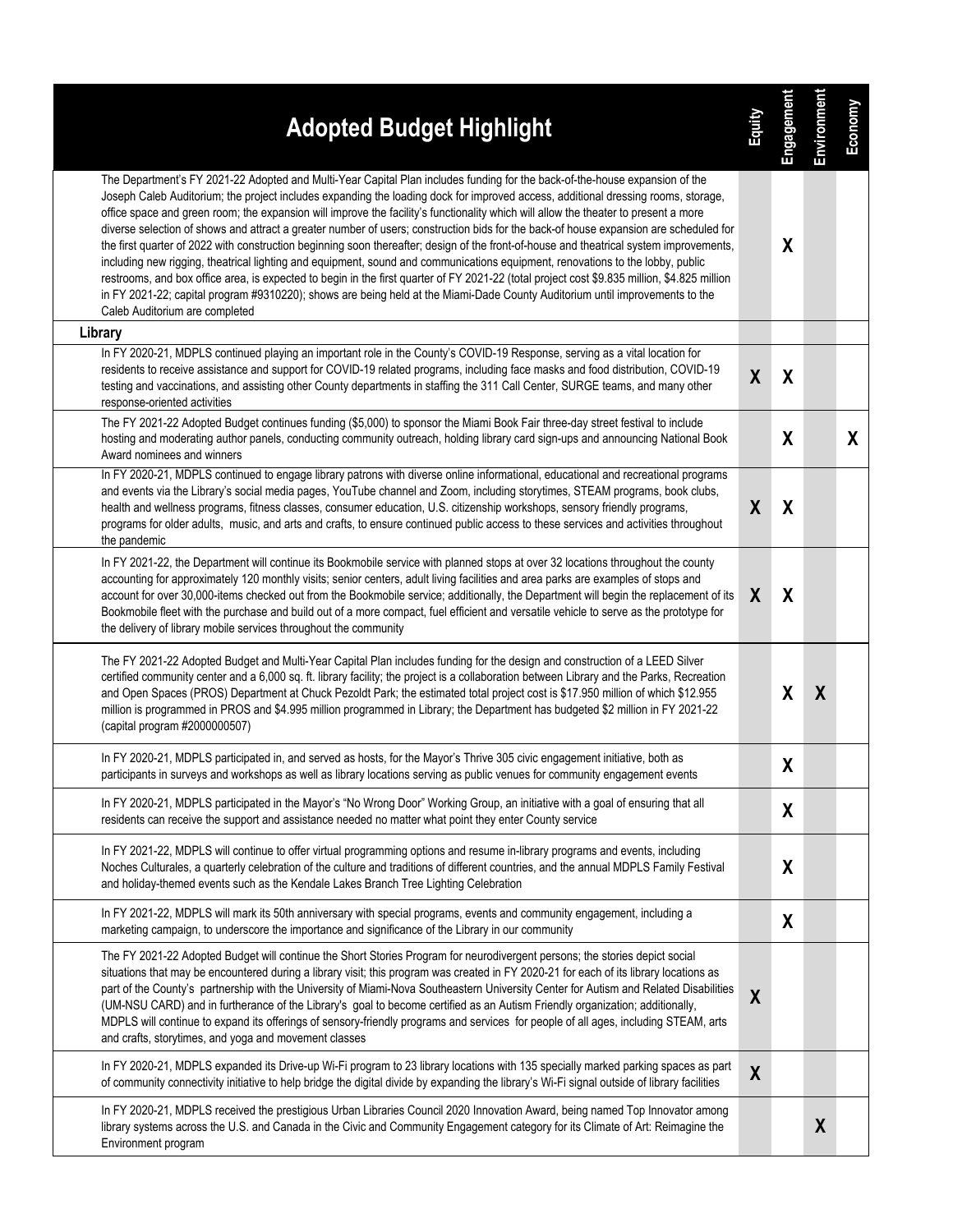| <b>Adopted Budget Highlight</b>                                                                                                                                                                                                                                                                                                                                                                                                                                                                                                                                                                                                                                                                    | Equity           | Engagement | Environment      | Economy |
|----------------------------------------------------------------------------------------------------------------------------------------------------------------------------------------------------------------------------------------------------------------------------------------------------------------------------------------------------------------------------------------------------------------------------------------------------------------------------------------------------------------------------------------------------------------------------------------------------------------------------------------------------------------------------------------------------|------------------|------------|------------------|---------|
| In FY 2020-21, MDPLS was recognized with a Florida Library Association (FLA) Award for the fourth consecutive year, winning the<br>2021 FLA Award for Exemplary Instructional Programs or Services for its Climate of Art: Reimagine the Environment program; the<br>MDPLS Homework Help & Tutoring Program was recognized in the same category in 2020; MDPLS also received a FLA Innovation<br>Award in 2019 and FLA Award for Excellence in Marketing and Public Relations in 2018                                                                                                                                                                                                              |                  |            | $\boldsymbol{X}$ |         |
| In FY 2020-21, the MDPLS Homework Help & Tutoring Program was recognized by Miami Today in their "Best of Miami" issue in the<br>category of "Educators in a Covid Crisis" for quickly adapting the in-library program to an online version to continue providing students<br>with this vital service                                                                                                                                                                                                                                                                                                                                                                                              |                  | X          |                  |         |
| The FY 2021-22 Adopted Budget includes funding for facility resiliency projects that are part of the Mayor's Climate Action Strategy;<br>projects include Coconut Grove, Kendall, Miami Beach, Naranja, Pinecrest, Westchester Regional and West Flagler                                                                                                                                                                                                                                                                                                                                                                                                                                           |                  |            | X                |         |
| In FY 2019-20 and FY 2020-21, the Department was awarded \$1.3 million in grant funding from FEMA's Pre-Disaster Mitigation<br>Program to harden buildings that includes Coral Gables (roof and impact resistant windows, \$311,254), Coral Reef (roof and impact<br>resistant windows and storefront, \$64,323), Lemon City (roof and impact windows and storefront, \$146,065), North Central (impact<br>resistant windows and storefront, \$26,470), North Dade Regional (impact resistant windows and storefront, \$166,138) and South<br>Dade Regional (roof and impact resistant windows and storefront, \$609,561)                                                                          |                  |            | $\boldsymbol{X}$ |         |
| In FY 2020-21, the Department completed construction and/or buildout of three new facilities: the Coral Gables Miracle Mile Branch<br>Library, which is serving as a temporary location while the Coral Gables Library undergoes a major interior renovation, the new<br>Hialeah Gardens Branch Library, which is a LEED Silver certified standalone County facility, and the new Tamiami Branch, which is<br>retail space purchased from Public Housing and Community Development at the Gran Via Affordable Housing facility; the Hialeah<br>Gardens and Tamiami Library Branches are now in County-owned space, replacing branches that were previously located in third-<br>party leased space |                  |            | X                |         |
| In FY 2020-21, the Department purchased a Bookmobile Van (\$217,000), which is the first in the Department's long-range transition<br>to smaller more fuel-efficient vehicles                                                                                                                                                                                                                                                                                                                                                                                                                                                                                                                      |                  |            | $\boldsymbol{X}$ |         |
| The FY 2021-22 Adopted Budget continues the MDPLS Adult Learning Academy as an educational services program that provides a<br>learning curriculum of 2,700 hours of structured adult learning opportunities at 5 library locations; the Department received a<br>\$190,000 LSTA grant in FY 2020-21 to launch this program                                                                                                                                                                                                                                                                                                                                                                        | X                |            |                  |         |
| The FY 2021-22 Adopted Budget continues with grant funding from the Children's Trust to support the Homework Help Program and<br>Technobus services (\$175,000); this marks the fourth consecutive year this program and service has received grant funding from The<br>Children's Trust (\$125,000 in FY 2018-19, \$150,000 in FY 2019-20, \$150,000 in FY 2020-21); the adopted budget also authorizes the<br>expenditure of past and future-year Children's Trust funding as part of their established partnership with the department                                                                                                                                                          | $\boldsymbol{X}$ |            |                  |         |
| In FY 2021-22, the Department's Art Services unit will continue to manage and display exhibitions from the MDPLS Permanent Art<br>Collection and provide opportunities to local and international artists to display their work at MDPLS locations; for the fourth year in a<br>row funding in the amount of \$44,000 is included to continue framing or reframing of works of art in the collection; approximately<br>2,000 works of art have been either framed or reframed to preserve the collection since the inception of this initiative                                                                                                                                                    |                  |            |                  | X       |
| In FY 2020-21, the Department's educational services programs continued to provide services during COVID-19; including the<br>Homework Help and Tutoring Program which provided over 32,000 virtual tutoring sessions to K - 12 students, the Talking Books<br>Program, which circulated over 17,000 items to 214 institutions and 2,975 individuals who have difficulty reading or using printed<br>books and the recently launched Library @ Your Door Program, provides library patrons with the option of having books mailed<br>directly to their home at no charge; this program is expected to deliver over 36,000 library books and materials in the current fiscal<br>year                | X                |            |                  |         |
| In FY 2019-20 and FY 2020-21 the Department assisted the County's COVID-19 response in assigning staff to the COVID-19 and<br>Senior Meals Call Centers, the Strategic Unified Response to Guideline Education (SURGE) Outreach Teams, food distribution sites,<br>the Hotel Isolation Program and Vaccine Availability for Community Safety (VACS) Now Programs to provide COVID-19 information<br>and resources to the community                                                                                                                                                                                                                                                                 | $\boldsymbol{X}$ |            |                  |         |
| The FY 2021-22 Adopted Budget includes a net 59 additional library service hours per week, specifically to operate the new<br>Westchester Health and Wellness Information Center, bringing the proposed weekly service hours throughout the Library System to<br>2,922 for FY 2021-22                                                                                                                                                                                                                                                                                                                                                                                                              |                  | X          |                  |         |
| In FY 2020-21, the Department reclassified a Librarian 2 position into a Social Worker Manager position, establishing MDPLS's<br>Library Social Worker Program to connect vulnerable segments of the community with access to social services; in FY 2019-20, this<br>initiative began as a pilot program and partnership with Florida International University (FIU) and the Southeast Florida Library<br>Information Network (SEFLIN); the Department will also continue to budget \$16,000 to continue participation in the FIU/SEFLIN pilot<br>project                                                                                                                                         | $\boldsymbol{X}$ |            |                  |         |
| In FY 2020-21, the Department, in partnership with the Sisters of Abundant Living, expanded the Meals-to-Go program to a year-<br>round service at 13 branch locations; an estimated 150,000 meals will be provided to K through 12 students in FY 2020-21                                                                                                                                                                                                                                                                                                                                                                                                                                         | X                |            |                  |         |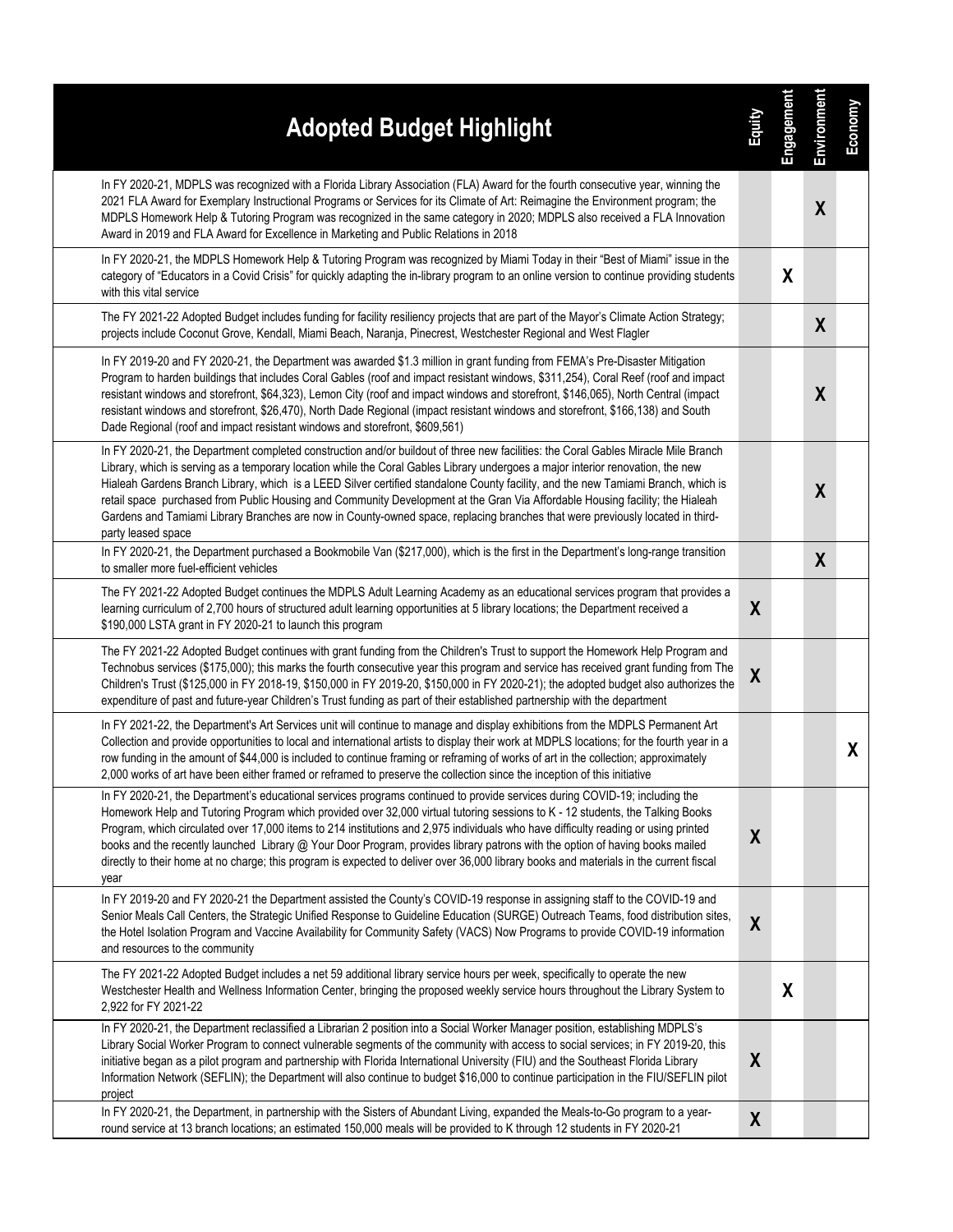| <b>Adopted Budget Highlight</b>                                                                                                                                                                                                                                                                                                                                                                                                                                                                                                                                                                                                                                                                                                          | Equity           | Engagement       | Environment      | Economy |
|------------------------------------------------------------------------------------------------------------------------------------------------------------------------------------------------------------------------------------------------------------------------------------------------------------------------------------------------------------------------------------------------------------------------------------------------------------------------------------------------------------------------------------------------------------------------------------------------------------------------------------------------------------------------------------------------------------------------------------------|------------------|------------------|------------------|---------|
| In FY 2020-21, the Department expanded the hours of operations for the Passport Services Program at North Dade and South Dade<br>Regional Libraries by 25 weekly hours from the prior year                                                                                                                                                                                                                                                                                                                                                                                                                                                                                                                                               |                  | χ                |                  |         |
| In FY 2020-21, MDPLS provided free face masks at all library locations to ensure that residents in need of masks have easy access<br>to them and to help reduce the spread of COVID-19; more than 180,000 masks have been distributed at MDPLS locations                                                                                                                                                                                                                                                                                                                                                                                                                                                                                 | X                |                  |                  |         |
| In FY 2020-21, the Department began construction of the Westchester Library Health and Wellness Information Center, a 3,500 sq. ft.<br>LEED Silver certified facility funded with Building Better Communities General Obligation Bond proceeds and Library District funds<br>(total project cost \$1.696 million, \$100,000 in FY 2021-22); this facility, adjacent to the Westchester Regional Library, is projected to<br>open in the first quarter of FY 2021-22 and will provide free health and wellness information to the public, including print and digital<br>collections and resources, as well as lectures and informational sessions on wellness, healthy nutritional options and exercise (capital<br>program #2000001247) | X                |                  |                  |         |
| In FY 2021-22 Adopted Budget and Multi-Year Capital Plan includes the interior renovation of the Coral Gables Branch Library (total<br>project cost \$6.225 million, \$2.5 million in FY 2021-22); to maintain the continuity of service, the Department completed the buildout<br>of and opened a temporary Coral Gables Branch Library (capital program #901060)                                                                                                                                                                                                                                                                                                                                                                       |                  | X                |                  |         |
| The FY 2021-22 Adopted Budget and Multi-Year Capital Plan includes funding for the land acquisition, design and construction of a<br>20,000 sq. ft. LEED Silver certified Doral Branch Library; this library will replace the leased storefront currently serving the community;<br>it is expected to be operational in FY 2022-23 with an estimated annual operating impact of \$235,000 which includes four FTEs (total<br>project cost \$12.534 million, \$5.5 million in FY 2021-22; capital program #906640)                                                                                                                                                                                                                        |                  |                  | $\boldsymbol{X}$ |         |
| The FY 2021-22 Adopted Budget and Multi-Year Capital Plan includes funding for the design and construction of a LEED Silver<br>certified replacement Key Biscayne Branch Library (total project cost \$9.271 million, \$3 million in FY 2021-22; capital program<br>#905640)                                                                                                                                                                                                                                                                                                                                                                                                                                                             |                  |                  | X                |         |
| The FY 2021-22 Adopted Budget and Multi-Year Capital Plan includes funding for a major interior and exterior renovation, roof<br>replacement, and installation of impact resistant windows at the South Dade Regional Library, (total project cost \$7.968 million,<br>\$3.810 million in FY 2021-22; capital program #2000001218)                                                                                                                                                                                                                                                                                                                                                                                                       |                  |                  | X                |         |
| Parks, Recreation and Open Spaces                                                                                                                                                                                                                                                                                                                                                                                                                                                                                                                                                                                                                                                                                                        |                  |                  |                  |         |
| In FY 2020-21, Zoo Miami continued its partnership with Miami-Dade County Public Schools in hosting the Project Search Program, a<br>business-led transition program designed for students with disabilities whose main goal is employment                                                                                                                                                                                                                                                                                                                                                                                                                                                                                               | $\boldsymbol{X}$ |                  |                  | X       |
| In FY 2021-22, PROS will continue to operate the Fit2Play program for 800 to 900 children                                                                                                                                                                                                                                                                                                                                                                                                                                                                                                                                                                                                                                                | $\boldsymbol{X}$ | $\boldsymbol{X}$ |                  |         |
| In FY 2020-21 and FY 2021-22, the Department will expand the Fit2Lead program by 670 afterschool program participants and 500<br>summer program participants as part of the Peace and Prosperity Plan, funded by FTX naming rights revenues; the program will<br>provide internships for high school students ages 15-19 (\$4.364 million for two years)                                                                                                                                                                                                                                                                                                                                                                                 | $\boldsymbol{X}$ | X                |                  |         |
| In FY 2021-22, the Department will continue coordination with DTPW to enter into an interdepartmental agreement and begin design<br>of a green space with dog area under the guideway at the First Street Metromover Station; the project will be partially funded with<br>BBC-GOB and Downtown Development Authority (DDA) funding, and is scheduled to be completed in FY 2022-23 (total project cost<br>\$650,000, \$450,000 in FY 2021-22; capital program #6010960)                                                                                                                                                                                                                                                                 |                  | χ                | $\boldsymbol{X}$ |         |
| The FY 2021-22 Adopted Budget includes funding from the Water and Sewer Department (WASD) to fund the Florida Friendly<br>Landscapes Program, including the Florida Yards and Neighborhoods Program and Landscape Irrigation Water Conservation<br>Programming (\$285,000) and from Regulatory and Economic Resources (RER), Solid Waste Management (DSWM) and<br>Transportation and Public Works (DTPW) for positions and operating costs related to environmental educational services, commercial<br>agricultural and horticultural programs and homeowner horticultural programs (\$124,000, \$25,000 and \$46,000, from the respective<br>departments)                                                                              |                  |                  | $\boldsymbol{X}$ |         |
| Based on the existing interdepartmental Memorandum of Understanding (MOU) with DSWM, Cooperative Extension will continue<br>conducting educational programs for Miami-Dade residents about proper composting practices to reduce yard waste and distributing<br>compost bins purchased by DSWM; up to 240 bins will be provided annually through the expiration of the MOU on September 30,<br>2023                                                                                                                                                                                                                                                                                                                                      |                  |                  | $\boldsymbol{X}$ |         |
| The FY 2021-22 Adopted Budget includes an additional \$500,000 and continued funding of \$1 million for countywide and UMSA tree<br>canopy enhancement (\$1.5 million)                                                                                                                                                                                                                                                                                                                                                                                                                                                                                                                                                                   |                  |                  | $\boldsymbol{X}$ |         |
| In FY 2021-22, the Department will continue providing lot clearing and maintenance services for County-owned vacant lots and<br>remediation enforcement of privately-owned vacant lots in violation of local codes funded through collection of liens (\$830,000) and<br>will continue the same level of mowing cycles in the lot clearing program specific to the 18th Avenue Corridor                                                                                                                                                                                                                                                                                                                                                  |                  |                  | $\boldsymbol{X}$ |         |
| In FY 2021-22, the Department will continue to provide 36 cycles of litter pick-up and 24 cycles of mowing along the 22 miles of<br>Metrorail rights-of-way, 21 Metrorail stations, 19 Metromover stations, 20.5 miles of Busway and all Miami-Dade Transit Maintenance<br>Facilities (\$1.648 million); however, beginning March 2021, maintenance services to the Busway have been suspended during<br>construction of the South Corridor Bus Rapid Transit Project                                                                                                                                                                                                                                                                    |                  |                  | $\boldsymbol{X}$ |         |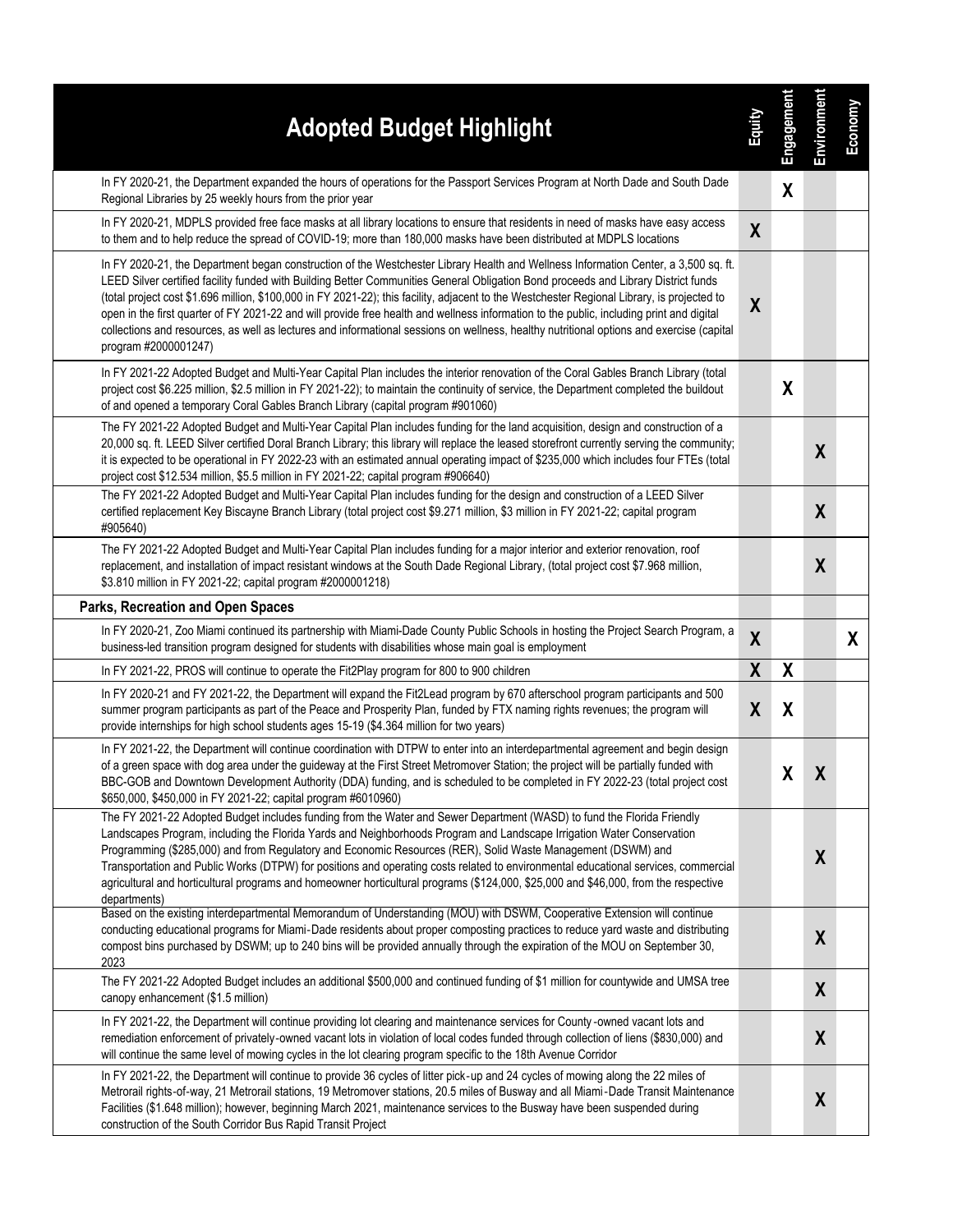| <b>Adopted Budget Highlight</b>                                                                                                                                                                                                                                                                                                                                                                                                                                                                                                                                   | 富田 | Engagement | Environment      | Economy |
|-------------------------------------------------------------------------------------------------------------------------------------------------------------------------------------------------------------------------------------------------------------------------------------------------------------------------------------------------------------------------------------------------------------------------------------------------------------------------------------------------------------------------------------------------------------------|----|------------|------------------|---------|
| In FY 2021-22, the Division will provide landscape services to the Venetian Causeway and through seven Interdepartmental<br>agreements which encompass Port Miami, Public Housing, Miami-Dade County Police stations, Information Technology Department<br>(ITD) Radio Towers, Solid Waste Management Trash and Recycling Centers, Animal Services, and the Department of Transportation<br>and Public Works' (DTPW) Vehicle Inspection Section (VIS)                                                                                                             |    |            | $\boldsymbol{X}$ |         |
| In FY 2020-21, Zoo Miami opened the new Conservation Action Center (interior refurbishment of the Dr. Wilde's World building), an<br>interactive, interpretive exhibit that will engage audiences of all ages to take action on behalf of wildlife                                                                                                                                                                                                                                                                                                                |    | X          |                  |         |
| In FY 2020-21, Zoo Miami continued to host the field research station for Miami-Dade County Public Schools' BioTECH @ Richmond<br>Heights 9-12; Miami's exclusive zoology and botany magnet high school, in partnership with Zoo Miami, provides students with an<br>advanced level math and science curriculum focused on conservation biology                                                                                                                                                                                                                   |    | X          |                  |         |
| The FY 2021-22 Adopted Budget includes a reimbursement of over \$3 million from the EEL fund for conservation, management and<br>maintenance of natural preserves                                                                                                                                                                                                                                                                                                                                                                                                 |    |            | $\boldsymbol{X}$ |         |
| In FY 2021-22, NAM will continue to seek out and sustain partnerships to improve South Florida's natural areas, such as the natural<br>areas at Kendall Indian Hammocks Park, maintained with the assistance of TERRA Environmental Research Institute, the Everglades<br>Cooperative Invasive Species Management Area (ECISMA), with which invasive animal and plant surveying is conducted, and<br>Seminole Wayside Park with Johnson Engineering, Inc. and The Mission Continues                                                                               |    |            | X                |         |
| Through its Million Trees Miami initiative, Neat Streets Miami expects to give away 1,500 trees to Miami -Dade County residents and<br>plant 3,500 trees on public land in FY 2020-21; in FY 2021-22, 2,000 trees are expected to be given to County residents and 2,500<br>new trees will be planted on public land                                                                                                                                                                                                                                              |    |            | X                |         |
| In FY 2021-20, 41 acres of protected natural areas made up of undeveloped mitigation lands set aside for conservation and<br>protection under government agency permits within the special taxing districts will be maintained                                                                                                                                                                                                                                                                                                                                    |    |            | X                |         |
| Since the approval to convert high-pressure sodium (HPS) streetlights to light-emitting diode (LED) streetlights was granted in FY<br>2018-19, the Department has converted 82 percent of all streetlights                                                                                                                                                                                                                                                                                                                                                        |    |            | X                |         |
| In FY 2021-22, the Department will complete the Water Recreation Access Plan (WRAP), also known as the blueways plan, which<br>seeks to increase public access to waterways, enhance recreation and create an interconnected system of accessible water<br>destinations                                                                                                                                                                                                                                                                                           |    |            | $\boldsymbol{X}$ |         |
| The FY 2021-22 Adopted Budget includes a \$150,000 grant, reimbursed by the Countywide General Fund, for the Florida Avocado<br>Administrative Committee to help combat Laurel Wilt; the Committee has initiated a program for replacing trees in commercial groves<br>where removal of diseased trees has occurred                                                                                                                                                                                                                                               |    |            | $\boldsymbol{X}$ |         |
| In FY 2020-21, the Department completed construction of the Phase I Park Development at Tree Island Park, which included<br>environmental mitigation; construction of a restroom building, walkways, vehicle circulation roadways, a parking lot, a playground,<br>and fitness stations; and landscaping and picnic area enhancements                                                                                                                                                                                                                             |    |            | $\boldsymbol{X}$ |         |
| In FY 2021-22, the Department will start construction of 35 playground replacement projects and start the design of another 11<br>projects as per the Playground Replacement Program included in the department's CIIP program; the Program is a continuing effort<br>to upgrade, replace and rehabilitate all parks infrastructure (total project cost \$45.274 million, \$9 million in FY 2021-22; capital<br>program #2000001275); the projects are being funded with Capital Asset Acquisition Bond proceeds                                                  |    | X          |                  |         |
| In FY 2021-22, the Department will be procuring Professional Service Agreements for consultants to start design on system-wide sea-<br>level rise and resiliency projects at coastal parks; these improvements will be based on ongoing studies and recommendations<br>prepared by various consultants during FY 2020-21; in conjunction with the County's Office of Resiliency efforts, these projects will<br>provide improved patron safety and address issues of sea level rise and increased range of tides                                                  |    |            | $\boldsymbol{X}$ |         |
| In FY 2021-22, the Department will continue design development of a dog park and the new Community Center at Homestead Air<br>Reserve Park; the project encompasses a new 18,000 square foot recreation center, splash pad, playground, multipurpose fields,<br>vehicular entrance, and site improvements; the program is funded with Building Better Communities General Obligation Bond<br>proceeds and Capital Asset Acquisition Bond proceeds (total project budget is \$15.506 million, \$549,000 in FY 2021-22; capital<br>program #933780 and #2000001275) |    | X          |                  |         |
| FY 2021-22, the Department will finalize the Project Development and Environment (PD&E) study and procure a consultant to begin<br>final design of the Ludlam Trail; the Ludlam Trail will be a pedestrian and bicycle trail connecting development nodes along the former<br>Florida East Coast Railroad corridor running east of SW 72nd Avenue from Miami International Airport to Dadeland North Metrorail<br>Station and will connect with the Underline (total project cost \$129.015 million, \$5,662,000 in FY 2021-22; capital program #939080)          |    |            | $\boldsymbol{X}$ |         |
| The Department's FY 2021-22 Adopted Budget and Multi-Year Capital Plan includes funding for the design and construction of a<br>fitness court at Ferguson Park (total project budget is \$704,000; capital program #2000001275); the project is being funded with<br>Capital Asset Acquisition Bond proceeds as part of the department's CIIP plan                                                                                                                                                                                                                |    | X          |                  |         |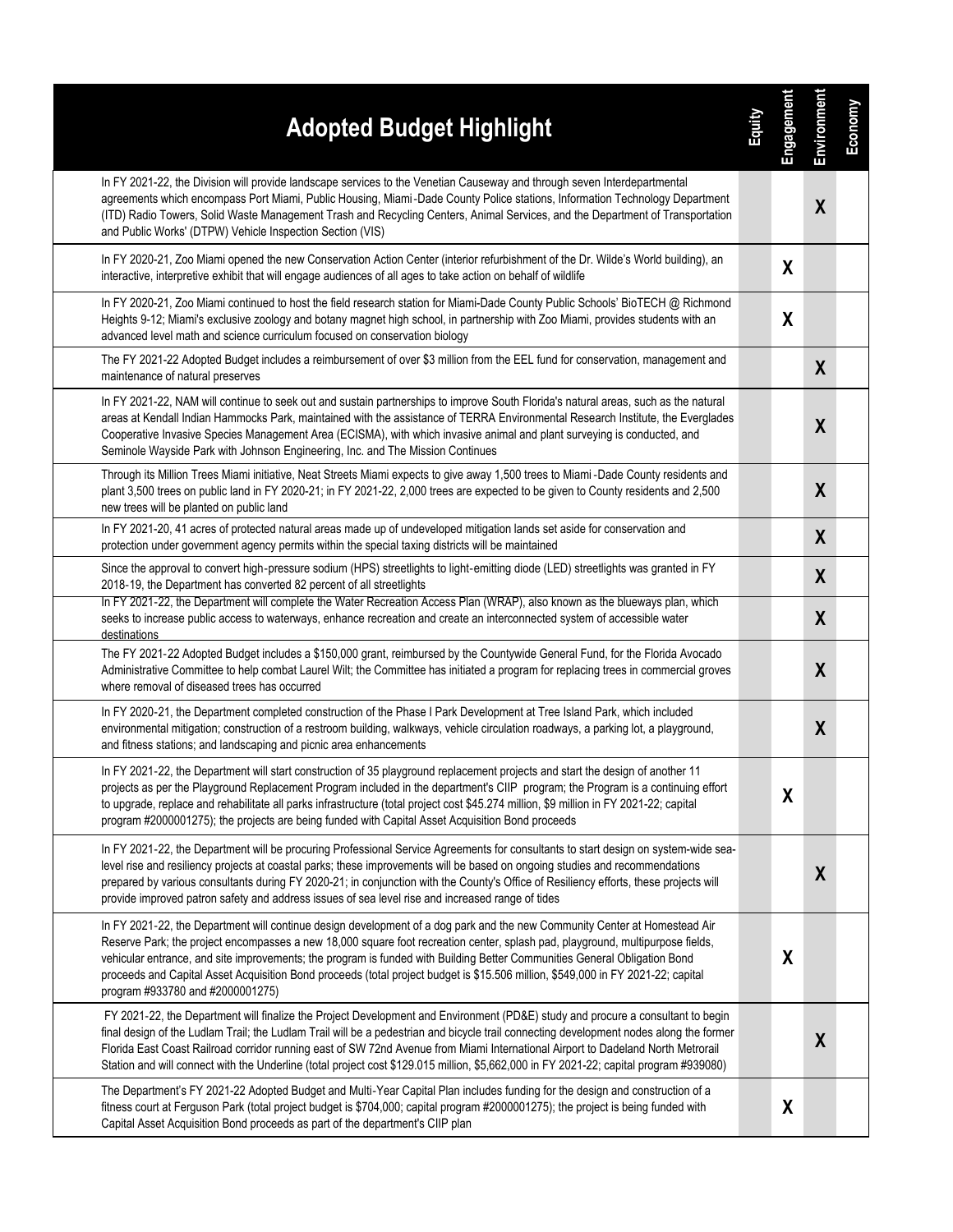| <b>Adopted Budget Highlight</b>                                                                                                                                                                                                                                                                                                                                                                                                                                                                                                                                                                                                                                                                                                                                                                                                                                                                                                                                                                                                                                                                                                                                                                                                                                                                                                   | <b>Ramic</b> | Engagement       | Environment      | Economy |
|-----------------------------------------------------------------------------------------------------------------------------------------------------------------------------------------------------------------------------------------------------------------------------------------------------------------------------------------------------------------------------------------------------------------------------------------------------------------------------------------------------------------------------------------------------------------------------------------------------------------------------------------------------------------------------------------------------------------------------------------------------------------------------------------------------------------------------------------------------------------------------------------------------------------------------------------------------------------------------------------------------------------------------------------------------------------------------------------------------------------------------------------------------------------------------------------------------------------------------------------------------------------------------------------------------------------------------------|--------------|------------------|------------------|---------|
| In FY 2021-22, the Department will start construction of replacement and new mangrove boardwalks at Matheson Hammock Park<br>(East and West sides) and Charles Deering Estate; the lengths of the raised boardwalks through natural areas and mangroves are<br>approximately 6,500 linear feet and 1,250 linear feet at Matheson Hammock Park and Charles Deering Estate, respectively (total<br>project cost at Matheson Hammock Park is \$8.854 million funded from BBC-GOB and CIIP; and at Charles Deering Estate is \$7.248<br>million funded from BBC-GOB and FEMA revenues)                                                                                                                                                                                                                                                                                                                                                                                                                                                                                                                                                                                                                                                                                                                                                |              |                  | $\boldsymbol{X}$ |         |
| In FY 2021-22, the Department will procure construction of the Southridge Park Aquatic Center which includes a 4,920 square foot<br>training pool, a 1,400 square foot splash pad and a new lighted parking lot; construction is anticipated to be completed in FY 2022 -23<br>(total project cost \$9.162 million, \$580,000 in FY 2020-21 funded from BBC-GOB proceeds; capital program #932030)                                                                                                                                                                                                                                                                                                                                                                                                                                                                                                                                                                                                                                                                                                                                                                                                                                                                                                                                |              | X                |                  |         |
| In FY 2021-22, the Department will procure construction of a 20,600 square foot multi-purpose Community Center at Chuck Pezoldt<br>Park; the Department is working with the Miami-Dade Public Library on a joint venture to include a 6,000 square foot Library<br>component within the Community Center (total project cost \$17.9 million, \$2.075 million in FY 2021-22; capital program #936340,<br>#2000000507 and #2000001275); the project is funded with BBC-GOB proceeds, Capital Asset Acquisition Bond proceeds, CIIP<br>Program revenues and Library Taxing District dollars                                                                                                                                                                                                                                                                                                                                                                                                                                                                                                                                                                                                                                                                                                                                          |              | $\boldsymbol{X}$ |                  |         |
| The Department's FY 2021-22 Adopted Budget and Multi-Year Capital Plan includes the purchase of 114 light and heavy vehicles<br>and equipment (\$4.045 million) for the replacement of its aging fleet funded with lease purchase financing and special taxing district<br>revenues; the fleet replacement plan will provide operational savings to the Department in the long -term as it will reduce maintenance<br>costs, fuel consumption and overtime as a result of equipment breaking down; the County's fleet replacement plan is included under<br>Non-Departmental capital program #2000000511                                                                                                                                                                                                                                                                                                                                                                                                                                                                                                                                                                                                                                                                                                                          |              |                  | $\boldsymbol{X}$ |         |
| <b>Transportation and Mobility</b>                                                                                                                                                                                                                                                                                                                                                                                                                                                                                                                                                                                                                                                                                                                                                                                                                                                                                                                                                                                                                                                                                                                                                                                                                                                                                                |              |                  |                  |         |
| <b>Transportation and Public Works</b>                                                                                                                                                                                                                                                                                                                                                                                                                                                                                                                                                                                                                                                                                                                                                                                                                                                                                                                                                                                                                                                                                                                                                                                                                                                                                            |              |                  |                  |         |
| In FY 2021-22, DTPW will continue progressing on the Advanced Traffic Management System (ATMS) Project to deploy new state of<br>the art 2070LX traffic controllers and the installation of new vehicle detection systems; these enhancements will provide for real time<br>data collection, adaptive traffic signal controls, infrastructure for vehicle communications and traffic monitoring capabilities to provide<br>more efficient traffic movement and congestion management; 340 intersections along 12 of the most congested corridors and<br>important FDOT arterial corridors have been upgraded, as well as intersections within the Town of Miami-Lakes and the Village of<br>Key Biscayne; the contract for the countywide upgrade of the traffic signals was awarded to Siemens in May 2020; the ATMS<br>Program Management contract was awarded to APTCE in March 2021 (total project cost \$335.218 million, \$56.779 million in FY<br>2021-22; capital program #608400)                                                                                                                                                                                                                                                                                                                                        |              |                  | $\boldsymbol{X}$ |         |
| The FY 2021-22 Adopted Budget and Multi-Year Capital Plan includes the South Dade Transitway Corridor, a premium transit service<br>in the southern part of the County; the South Corridor is one of six rapid transit corridors in the Strategic Miami Area Rapid Transit<br>(SMART) Plan; the South Corridor runs along the existing South Dade Transitway for approximately 20 miles from SW 344th<br>Street/West Palm Drive in Florida City to the Dadeland South Metrorail station to connect the communities along the corridor to the<br>existing rapid transit system and downtown Miami; Bus Rapid Transit (BRT) was adopted as the locally preferred alternative for the<br>South Corridor; the project will include several improvements to the corridor to provide passengers with a reliable and comfortable<br>travel option with rail-like travel times, iconic stations and enhanced safety features; the South Corridor consultant team has<br>completed the FTA Project Development Phase and received FTA Small Starts funding in the amount of \$99.9 million; the<br>Design-Build contract was awarded in September 2020 and the Notice to Proceed (NTP) was given to the contractor in February<br>2021(total project cost \$303.460 million, \$203.883 million in FY 2021-22; capital program #2000000973) |              |                  | $\boldsymbol{X}$ |         |
| The FY 2021-22 Adopted Budget and Multi-Year Capital Plan includes a Vision Zero Network strategy Projects to approach traffic<br>safety by providing safe, healthy, equitable mobility for the community; as part of the County's continued effort to improving<br>pedestrian and cycling safety, an additional \$500,000 was added to the project - approved at the First Budget Hearing (total project<br>cost \$13.744 million, \$5.008 million in FY 2021-22; capital program #2000001296);                                                                                                                                                                                                                                                                                                                                                                                                                                                                                                                                                                                                                                                                                                                                                                                                                                  |              |                  | $\boldsymbol{X}$ |         |
| The Department's FY 2021-22 Adopted Budget and Multi-Year Capital Plan includes the purchase of 85 vehicles including trucks,<br>sedans and vans (\$5.751 million) for the replacement of its aging fleet; the fleet replacement plan will provide operational savings to<br>the Department in the long-term as it will reduce maintenance costs, fuel consumption and overtime as a result of addressing<br>equipment failure; the County's fleet replacement plan is included under Non-Departmental capital program #2000000511                                                                                                                                                                                                                                                                                                                                                                                                                                                                                                                                                                                                                                                                                                                                                                                                |              |                  | $\boldsymbol{X}$ |         |
| The FY 2021-22 Adopted Budget and Multi-Year Capital Plan includes the final upgrades to the Bus Tracker and Vehicle Locating<br>System (total project cost \$18.646 million; capital program #672830); this will replace the existing Computer Aided Dispatch<br>(CAD)/Automatic Vehicle Locator (AVL) System; fleet tracking helps improve route efficiency, decrease unnecessary idling time and<br>assists in reducing wasted miles driven which in turn will help lower fuel consumption                                                                                                                                                                                                                                                                                                                                                                                                                                                                                                                                                                                                                                                                                                                                                                                                                                     |              |                  | X                |         |